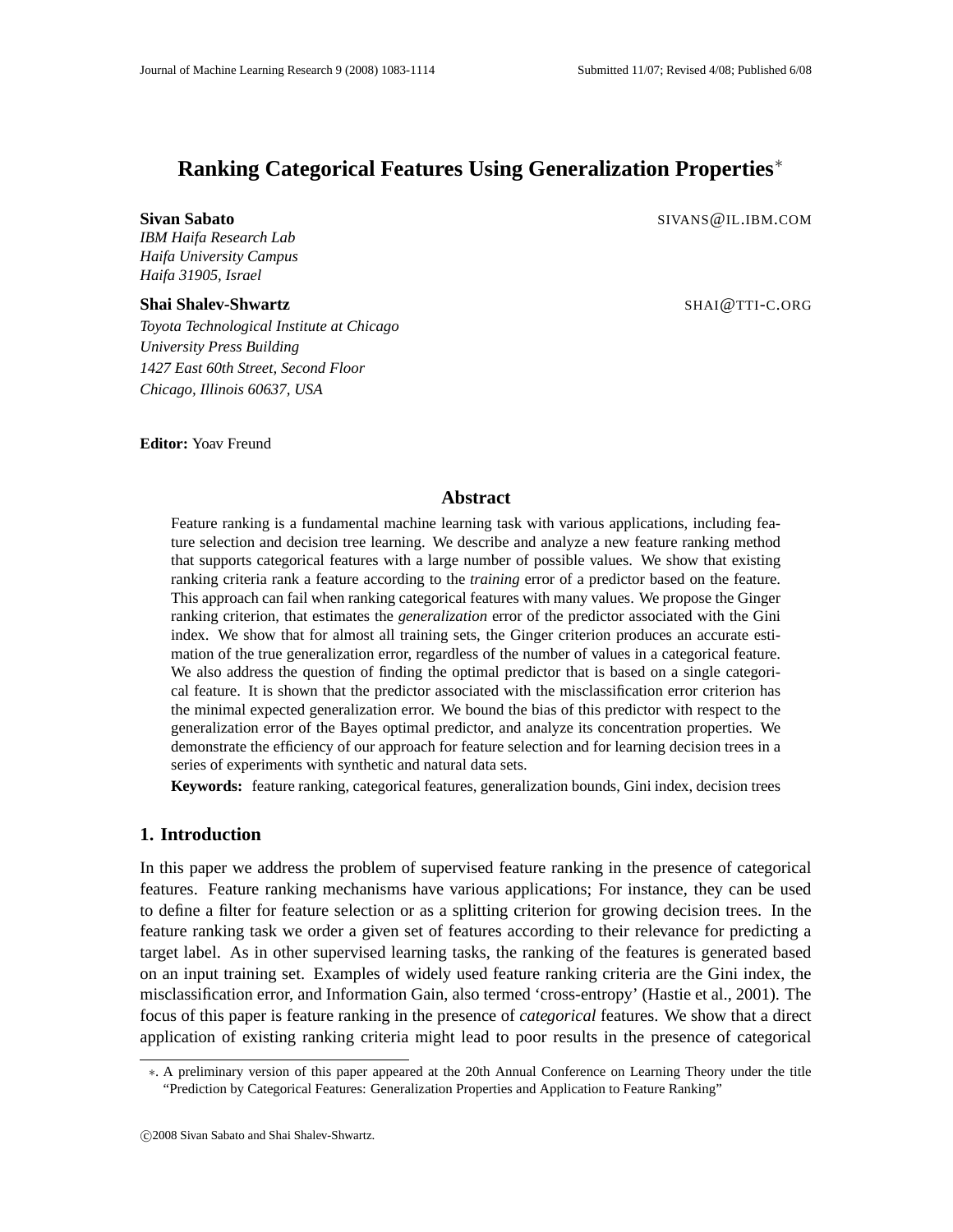features that can take many values. We propose an adaptation of existing ranking criteria that copes with these difficulties.

Many feature ranking methods are equivalent to the following two-phase process: First, each individual feature is used to construct a predictor of the label. Then, the features are ranked based on the errors of these predictors. Most current approaches use the same training set both for constructing the predictor and for evaluating its error. When dealing with binary features, the training error is likely to be close to the generalization error, and therefore the ranking generated by current methods works rather well. However, this is not the case when dealing with categorical features that can take a large number of values. To illustrate this fact, consider the problem of predicting whether someone is unemployed, based on their social security number (SSN). A predictor constructed using any finite training set would have zero error on the training set but a large generalization error. Therefore, a ranking criterion that supports categorical features should employ a more robust estimation of the generalization error.

The first contribution of this paper is an estimator for the generalization error of the predictor associated with the Gini index. This estimator can be calculated from the training set and we propose to use it instead of the original Gini index criterion in the presence of categorical features. We prove that regardless of the underlying distribution, our estimation is close to the true value of the generalization error for almost all training sets.

Based on our perspective of ranking criteria as estimators of the generalization error of a certain predictor, a natural question that arises is which predictor to use. Among all predictors that are based on a single feature, we ultimately would like to use the one whose generalization error is minimal. We prove that the best predictor in this sense is the predictor associated with the misclassification error criterion. We analyze the difference between the expected generalization error of this predictor and the error of the Bayes optimal hypothesis. Finally, we show a concentration result for the generalization error of this predictor.

Feature ranking criteria have been extensively studied in the context of decision trees (Mingers, 1989; Kearns and Mansour, 1996; Quinlan, 1993). The failure of existing feature ranking criteria in the presence of categorical features with a large number of possible values has been previously discussed in Quinlan (1993) and Mitchell (1997). Quinlan suggested the Information Gain Ratio as a correction to the Information Gain criterion. In a broader context, information-theoretic measures are commonly used for feature ranking (see for example Torkkola, 2006, and the references therein). One justification for their use is the existence of bounds on the Bayes optimal error that are based on these measures (Torkkola, 2006). However, obtaining estimators for the entropy or mutual information seems to be difficult in the general case (Antos and Kontoyiannis, 2001). Another ranking criterion designed to address the above difficulty is a distance-based measure introduced by de Mantaras (1991).

The problem we address shares some similarities with the problem of estimating the missing mass of a sample, typically encountered in language modeling (Good, 1953; McAllester and Schapire, 2000; Drukh and Mansour, 2005). The missing mass of a sample is the total probability mass of the values not occurring in the sample. Indeed, in the aforementioned example of the SSN feature, the value of the missing mass will be close to one. In some of our proofs we borrow ideas from McAllester and Schapire (2000) and Drukh and Mansour (2005). However, our problem is more involved, as even for a value that we do observe in the sample, if it appears only a small number of times then the training error is likely to diverge from the generalization error. Finally, we would like to note that classical VC theory for bounding the difference between the training error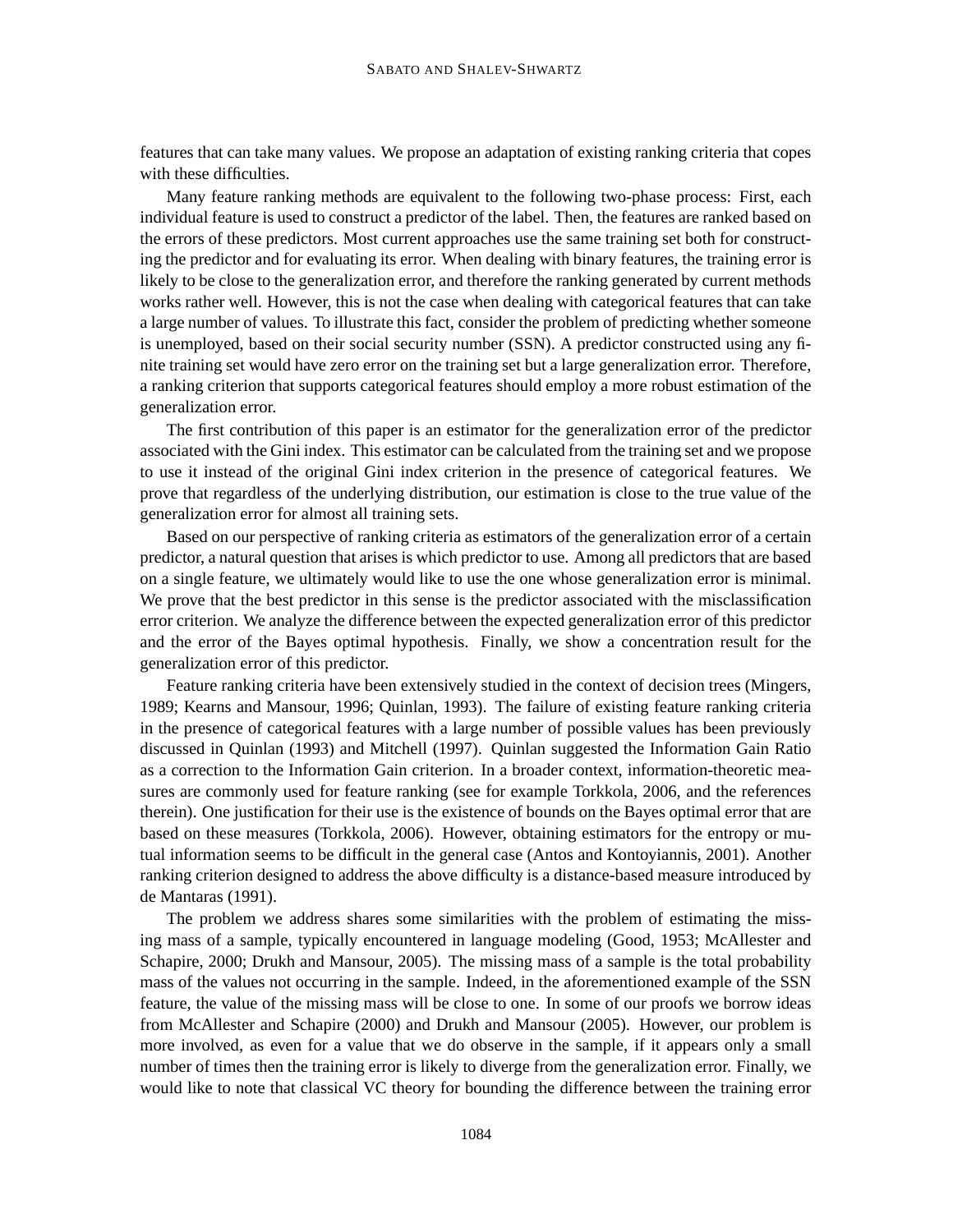and the generalization error is not applicable here. This is because the VC dimension grows with the number of values a categorical feature may take, and in our framework this number is unbounded.

This paper is organized as follows. In Sec. 2 we formally describe our problem setting. We introduce our main results in Sec. 3 and prove them in Sec. 4. We present experimental results in Sec. 5 and concluding remarks are given in Sec. 6.

### **2. Problem Setting**

In this section we establish the notation used throughout the paper and formally describe our problem setting. In the supervised feature ranking setting we are provided with *k* categorical features and with a label. Each categorical feature is a random variable that takes values from a finite set. We denote a feature by *X* and the set of values *X* can take by *V*. We make no assumptions on the identity of *V* for each *X* nor on its size. The label is a binary random variable, denoted *Y*, that takes values from  $\{0,1\}$ .

Generally speaking, the goal of supervised feature ranking is to rank the features based on their merit in constructing an accurate classification rule. The features are ranked according to their "relevance" to the label. Different criteria exist for assessing the relevance of a feature to the label. Since relevance is assessed for each feature separately, let us ignore the fact that we have *k* features and from now on focus on defining a relevance measure for a single feature *X*. We denote by *V* the set of values that *X* can take. To simplify our notation we denote

$$
p_v \stackrel{\Delta}{=} \Pr[X = v]
$$
 and  $q_v \stackrel{\Delta}{=} \Pr[Y = 1 | X = v].$ 

In practice, the probabilities  $\{p_v\}$  and  $\{q_v\}$  are unknown. Instead, it is assumed that we have a training set  $S = \{(x_i, y_i)\}_{i=1}^m$ , which is sampled i.i.d. according to the joint probability distribution Pr[*X*,*Y*]. Based on *S*, the probabilities  $\{p_v\}$  and  $\{q_v\}$  are usually estimated as follows. Let  $c_v = |\{i : x_i = v\}|$  be the number of examples in *S* for which the feature takes the value *v* and let  $c_v^+ = |\{i : x_i = v \wedge y_i = 1\}|$  be the number of examples in which the value of the feature is *v* and the label is 1. Then  $\{p_v\}$  and  $\{q_v\}$  are estimated as follows:

$$
\hat{p}_v \stackrel{\Delta}{=} \frac{c_v}{m} \quad \text{and} \quad \hat{q}_v \stackrel{\Delta}{=} \begin{cases} \frac{c_v^+}{c_v} & c_v > 0 \\ \frac{1}{2} & c_v = 0. \end{cases}
$$

Note that  $\hat{p}_v$  and  $\hat{q}_v$  are implicit functions of the training set *S*.

Two popular relevance criteria (Hastie et al., 2001) are the misclassification error

$$
\sum_{v \in V} \hat{p}_v \min\{\hat{q}_v, (1-\hat{q}_v)\},\tag{1}
$$

and the Gini index

$$
2\sum_{v\in V}\hat{p}_v\hat{q}_v(1-\hat{q}_v).
$$
 (2)

In these criteria, smaller values indicate more relevant features.

Both the misclassification error and the Gini index were found to work rather well in practice when  $|V|$  is small. However, for categorical features with a large number of possible values, we might end up with a poor feature ranking criterion. As an example (see Mitchell, 1997), suppose that *Y* indicates whether a person is unemployed and we have two features:  $X_1$  is the person's SSN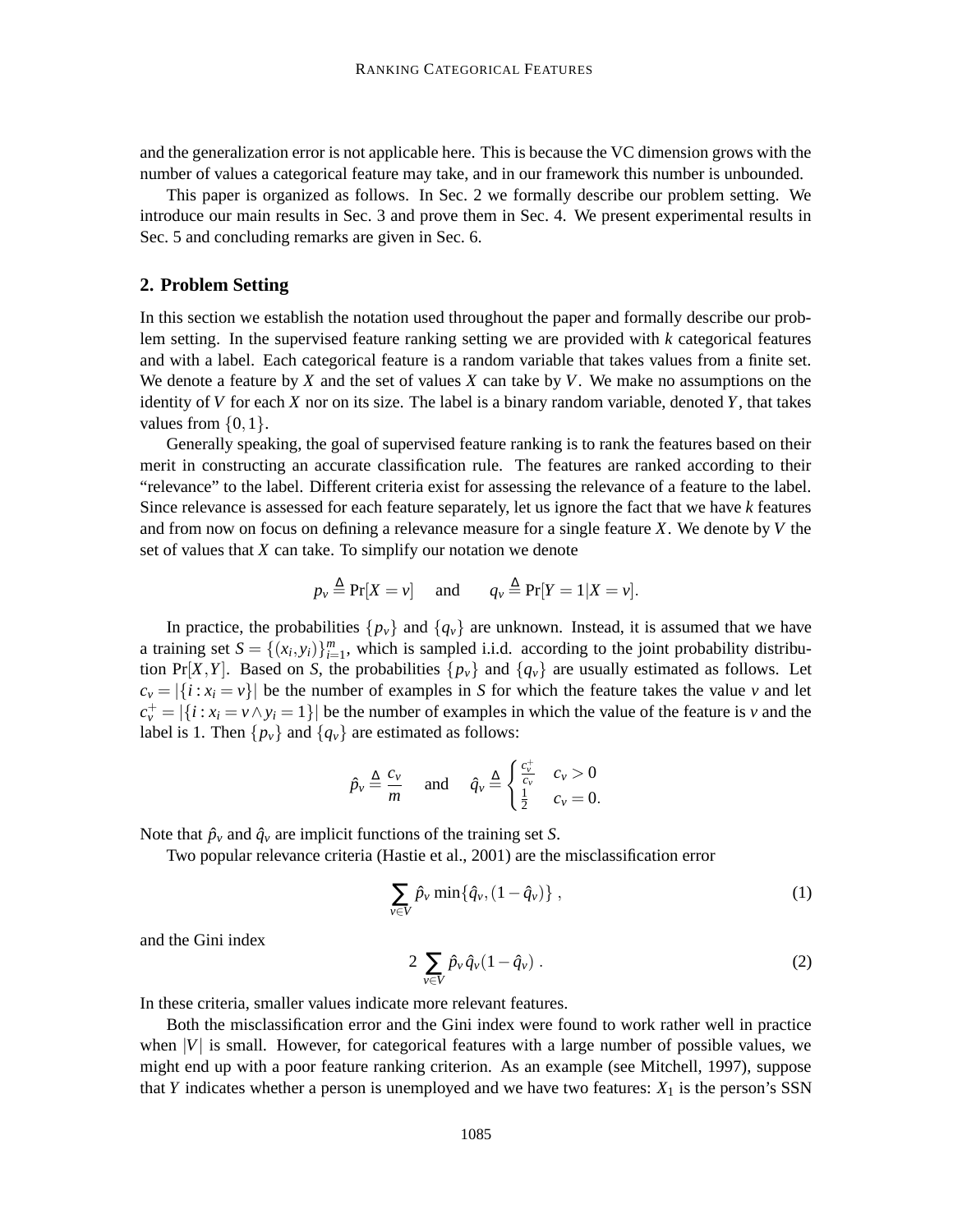and *X*<sup>2</sup> is 1 if the person has a mortgage and 0 otherwise. For the first feature, *V* is the set of all the SSNs. Because the SSN alone determines the target label, we have that  $\hat{q}_v$  is either 0 or 1 for any *v* such that  $\hat{p}_v > 0$ . Thus, both the misclassification error and the Gini index are zero for this feature. For the second feature, it can be shown that with high probability over the choice of the training set, the two criteria mentioned above take positive values. Therefore, both criteria prefer the first feature over the second. In contrast, for our purposes  $X_2$  is much better than  $X_1$ . This is because  $X_2$ can be used later for learning a reasonable classification rule based on a finite training set, while *X*<sup>1</sup> will suffer from over-fitting.

It would have been natural to attribute the failure of the relevance criteria to the fact that we use estimated probabilities instead of the true (unknown) probabilities. However, note that in the above example, the same problem would arise even if we used  $\{p_v\}$  and  $\{q_v\}$  in Eq. (1) and Eq. (2). The aforementioned problem was previously underscored in the context of the Information Gain criterion (Quinlan, 1993; de Mantaras, 1991; Mitchell, 1997). In that context, Quinlan (1993) suggested an adaptation of the Information Gain, called Information Gain Ratio, which was found rather effective in practice.

In this paper we take a different approach, and propose to interpret a feature ranking criterion as the generalization error of a classification rule that can be inferred from the training set. To do so, let us first introduce some additional notation. A probabilistic hypothesis is a function  $h: V \rightarrow [0,1]$ , where  $h(v)$  is the probability to predict the label 1 given the value *v*. The generalization error of h is the probability to incorrectly predict the label,

$$
\ell(h) \stackrel{\Delta}{=} \sum_{v \in V} p_v (q_v (1 - h(v)) + (1 - q_v) h(v)) . \tag{3}
$$

We now define two hypotheses based on the training set *S*. The first one is

$$
h_S^{\text{Gini}}(v) = \hat{q}_v \tag{4}
$$

As its name indicates,  $h_S^{\text{Gini}}$  is closely related to the Gini index filter given in Eq. (2). To see this, we note that the generalization error of  $h_S^{\text{Gini}}$  is

$$
\ell(h_S^{\text{Gini}}) = \sum_{v \in V} p_v (q_v (1 - \hat{q}_v) + (1 - q_v) \hat{q}_v) .
$$

If the estimated probabilities  $\{\hat{p}_v\}$  and  $\{\hat{q}_v\}$  coincide with the true probabilities  $\{p_v\}$  and  $\{q_v\}$ , then  $\ell(h_S^{\text{Gini}})$  is identical to the Gini index defined in Eq. (2). This will be approximately true, for example, when  $m \gg |V|$ . In other words, the Gini index is the training error of  $h_S^{\text{Gini}}$ . When the training set is small, using  $\ell(h_S^{\text{Gini}})$  is preferable to using the Gini index given in Eq. (2), because  $\ell(h_S^{\text{Gini}})$  takes into account the fact that the estimated probabilities might be skewed.

The second hypothesis we define is

$$
h_S^{\text{Bayes}}(v) = \begin{cases} 1 & \hat{q}_v > \frac{1}{2} \\ 0 & \hat{q}_v < \frac{1}{2} \\ \frac{1}{2} & \hat{q}_v = \frac{1}{2} \end{cases} \tag{5}
$$

Note that if  $\{\hat{q}_v\}$  coincide with  $\{q_v\}$  then  $h_S^{\text{Bayes}}$  is the Bayes optimal classifier, which we denote by  $h_{\infty}^{\text{Bayes}}$ . If in addition  $\{\hat{p}_v\}$  and  $\{p_v\}$  are the same, then  $\ell(h_S^{\text{Bayes}})$  is identical to the misclassification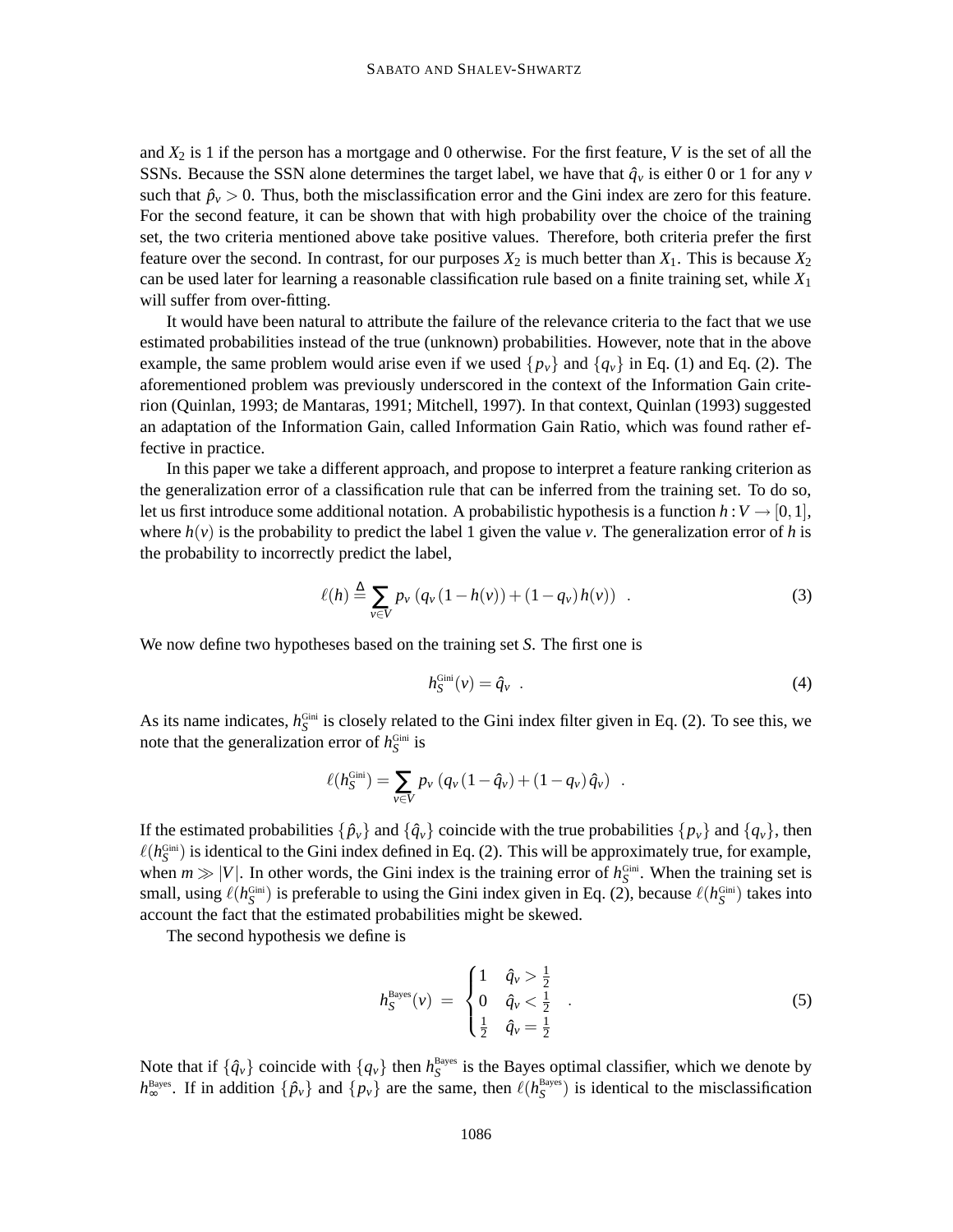error defined in Eq. (1). Here again, the misclassification error might differ from  $\ell(h_S^{\text{Bayes}})$  for small training sets.

To illustrate the advantage of  $\ell(h_S^{\text{Gini}})$  and  $\ell(h_S^{\text{Bayes}})$  over their counterparts given in Eq. (2) and Eq. (1), we return to the example mentioned above. For  $X_1$ , the SSN feature we have  $\ell(h_S^{\text{Gini}})$  =  $\ell(h_S^{\text{Bayes}}) = \frac{1}{2}M_0$ , where  $M_0 \triangleq \sum_{v:c_v=0} p_v$ . In general, we denote

$$
M_k \triangleq \sum_{v:c_v=k} p_v \quad . \tag{6}
$$

The quantity  $M_0$  is known as the missing mass (Good, 1953; McAllester and Schapire, 2000) and for the SSN feature,  $M_0 \ge (|V|-m)/|V|$ . Therefore, the generalization error of both  $h_S^{\text{Gini}}$  and  $h_S^{\text{Bayes}}$ would be close to 1 for a reasonable *m*. On the other hand, for *X*2, the feature of having a mortgage, it can be verified that both  $\ell(h_S^{\text{Bayes}})$  and  $\ell(h_S^{\text{Gini}})$  are likely to be small. Therefore, using  $\ell(h_S^{\text{Gini}})$  or  $\ell(h_S^{\text{Bayes}})$  yields a correct ranking for this naive example.

We have proposed a modification of the Gini index and the misclassification error that uses the generalization error and therefore is suitable even when *m* is smaller than |*V*|. In practice, however, we cannot directly use the generalization error criterion since it depends on the unknown probabilities  $\{p_v\}$  and  $\{q_v\}$ . To overcome this obstacle, we must derive estimators for the generalization error that can be calculated from the training set. In the next section we discuss the problem of estimating  $\ell(h_S^{\text{Gini}})$  and  $\ell(h_S^{\text{Bayes}})$  based on the training set. Additionally, we analyze the difference between  $\ell(h_S^{\text{Bayes}})$  and the error of the Bayes optimal hypothesis.

### **3. Main Results**

We start this section with a derivation of an estimator for  $\ell(h_S^{\text{Gini}})$ , which can serve as a new feature ranking criterion. We show that for most training sets, this estimator will be close to the true value of  $\ell(h_S^{\text{Gini}})$ . We then shift our attention to  $\ell(h_S^{\text{Bayes}})$ . First, we prove that among all predictors with no prior knowledge on the distribution  $Pr[X, Y]$ , the generalization error of  $h_S^{\text{Bayes}}$  is smallest in expectation. Next, we bound the difference between the generalization error of  $h_S^{\text{Bayes}}$  and the error of the Bayes optimal hypothesis. Finally, we prove a concentration bound for  $\ell(h_S^{\text{Bayes}})$ . Regretfully, we could not find a good estimator for  $\ell(h_S^{\text{Bayes}})$ . Nevertheless, we believe that our concentration results can be used for finding such an estimator. This task is left for future research.

We propose the following estimator for the generalization error of  $h_S^{\text{Gini}}$ :

$$
\hat{\ell} \triangleq \frac{|\{\nu : c_{\nu} = 1\}|}{2m} + \sum_{\nu : c_{\nu} > 1} \frac{2c_{\nu}}{c_{\nu} - 1} \hat{p}_{\nu} \hat{q}_{\nu} (1 - \hat{q}_{\nu}) \quad . \tag{7}
$$

This estimator can be derived using a leave-one-out technique (see for instance Wasserman, 2004). In the next section we show a different derivation, based on a conditional cross-validation technique. We suggest to use the estimation of  $\ell(h_{S}^{\text{Gini}})$  given in Eq. (7) rather than the original Gini index given in Eq. (2) as a feature ranking criterion. Let us compare these two criteria: First, for values *v* that appear many times in the training set we have that  $\frac{c_v}{c_v-1} \approx 1$ . If for all  $v \in V$  we have that the size of the training set is much larger than 1/*pv*, then all values in *V* are likely to appear many times in the training set and thus the definitions in Eq.  $(7)$  and Eq.  $(2)$  consolidate. The two definitions differ when there are values that appear rarely in the training set. For such values, the correction term is larger than 1. Special consideration is given to values that appear exactly once in the training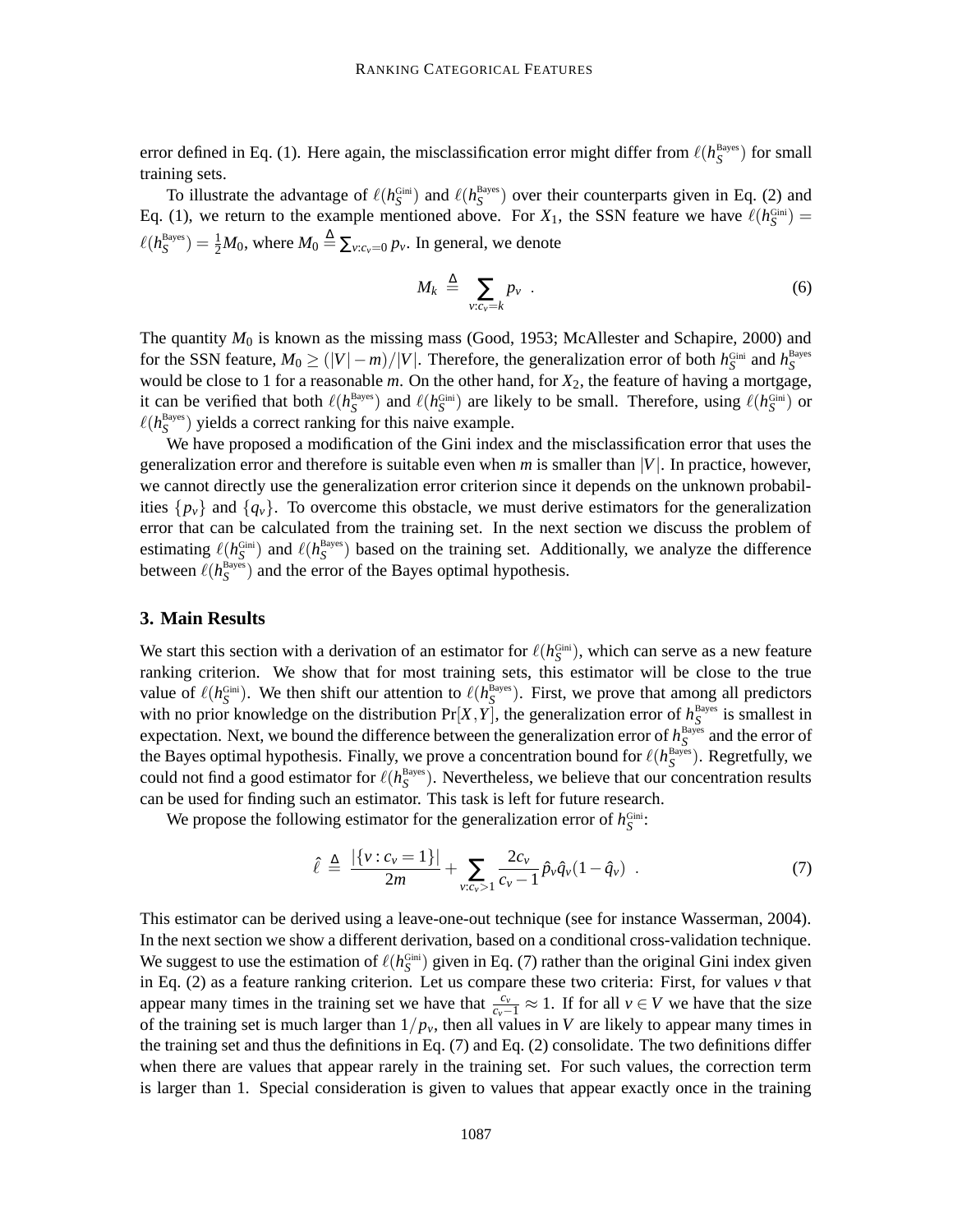set. For such values we estimate the generalization error to be  $\frac{1}{2}$ , which is the highest possible error. Intuitively, since one example provides us with no information as to the variance of the label *Y* given  $X = v$ , we cannot have a more accurate estimation for the contribution of this value to the total generalization error. Furthermore, the fraction of values that appear exactly once in the training set is an estimator for the probability mass of those values that do not appear at all in the training set (see also Good, 1953; McAllester and Schapire, 2000).

We now turn to analyze the quality of the proposed estimator. We first show in Thm. 1 that the bias of this estimator is small. Then, in Thm. 2, we prove a concentration bound for the estimator, which holds for any joint distribution of  $Pr[X, Y]$  and does not depend on the size of *V*. Specifically, we show that for any  $\delta \in (0,1)$ , in a fraction of at least  $1-\delta$  of the training sets the error of the estimator is  $O(\frac{\ln(m/\delta)}{\sqrt{m}})$ .

**Theorem 1** *Let S be a set of m examples sampled i.i.d. according to the probability measure*  $Pr[X, Y]$ . Let  $h_S^{Gini}$  be the Gini hypothesis given in Eq. (4) and let  $\ell(h_S^{Gini})$  be the generalization error of  $h_S^{Gini}$ , where  $\ell$  is as defined in Eq. (3). Let  $\hat{\ell}$  be the estimation of  $\ell(h_S^{Gini})$  as given in Eq. (7). *Then*,  $\left| \mathbb{E}[\ell(h_{S}^{Gini})] - \mathbb{E}[\ell] \right| \leq \frac{1}{2n}$  $\frac{1}{2m}$ , where expectation is taken over all samples S of *m* examples.

The next theorem shows that for most training sets, our estimator is close to the true generalization error of  $h_S^{\text{Gini}}$ .

**Theorem 2** *Under the same assumptions as in Thm. 1, let*  $\delta$  *be an arbitrary scalar in*  $(0,1)$ *. Then, with probability of at least* 1−δ *over the choice of S, we have*

$$
\left|\ell(h_S^{\text{Gini}}) - \hat{\ell}\right| \leq O\left(\frac{\ln(m/\delta)\sqrt{\ln(1/\delta)}}{\sqrt{m}}\right)
$$

.

Based on the above theorem,  $\hat{\ell}$  can be used as a ranking criterion. The convergence rate shown can be used to establish confidence intervals on the true Gini generalization error. The proofs of Thm. 1 and Thm. 2 are given in the next section.

So far we have derived an estimator for the generalization error of the Gini hypothesis and shown that it is close to the true Gini error. The Gini hypothesis has the advantage of being highly concentrated around its mean. This is important especially when the sample size is fairly small. However, the Gini hypothesis does not produce the lowest generalization error in expectation. We now turn to show that the hypothesis  $h_S^{\text{Bayes}}$  defined in Eq. (5) is optimal in this respect, but that its concentration might be weaker. These two facts are characteristic of the well known bias-variance tradeoff commonly found in estimation and prediction tasks.

Had we known the underlying distribution of our data, we could have used the Bayes optimal hypothesis,  $h_{\infty}^{\text{Bayes}}$ , that achieves the smallest possible generalization error. When the underlying distribution is unknown, the training set is used to construct the hypothesis. Thm. 3 below shows that among all hypotheses that can be learned from a finite training set,  $h_S^{\text{Bayes}}$  achieves the smallest generalization error in expectation. More precisely,  $h_S^{\text{Bayes}}$  is optimal among all the hypotheses that are symmetric with respect to both |*V*| and the label values. Clearly, symmetric hypotheses cannot exploit prior knowledge on the underlying distribution  $Pr[X, Y]$ . Formally, let  $\mathcal F$  be the set of all symmetric functions over  $\mathbb{N} \times \mathbb{N}$ , that is,

$$
\mathcal{F} = \{ f : \mathbb{N} \times \mathbb{N} \to [0,1] \mid \forall n_1, n_2 \in \mathbb{N}, f(n_1, n_2) = 1 - f(n_1, n_1 - n_2) \}
$$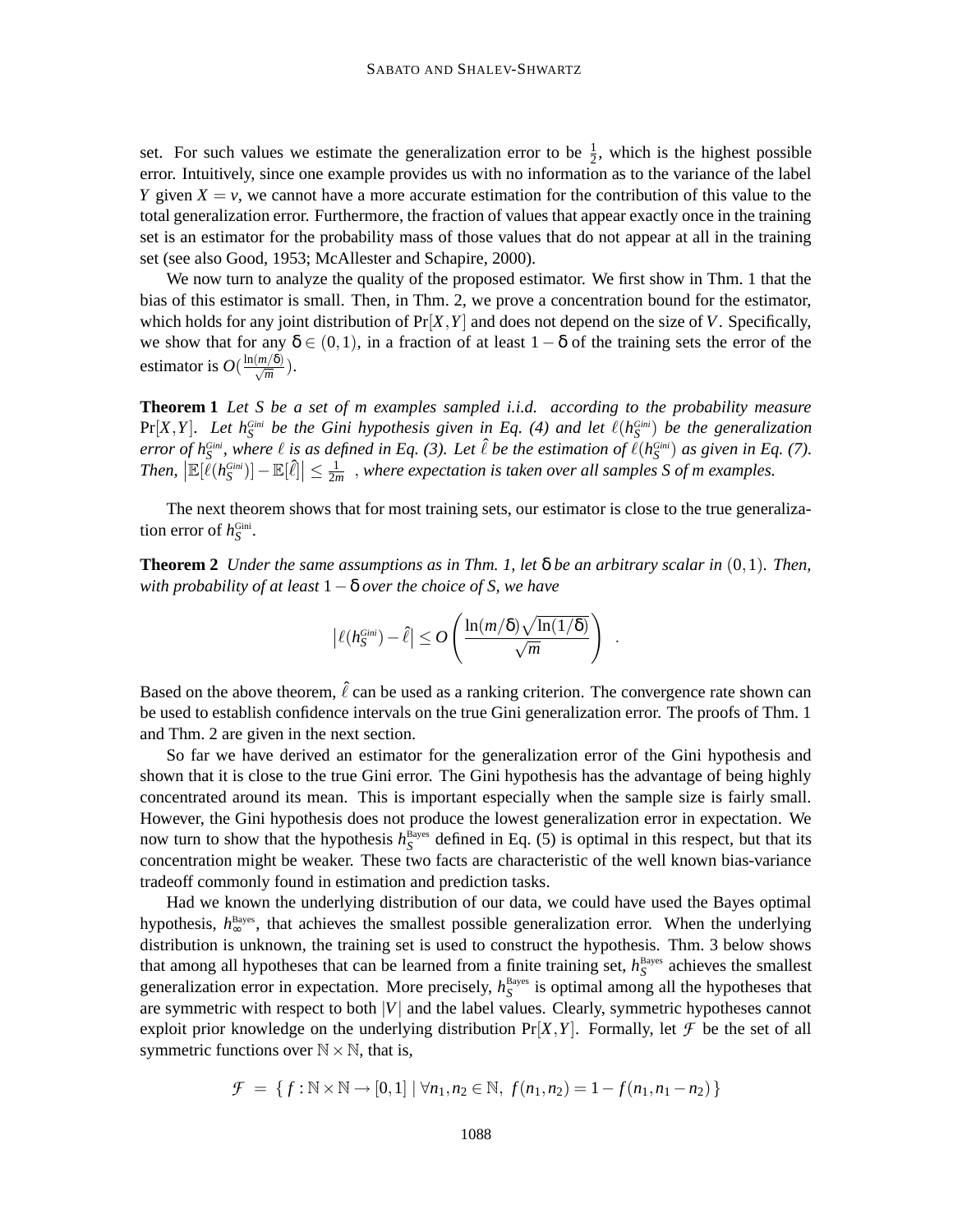and let *H* be the following set of mappings from samples of size *m* to hypotheses:

$$
H = \left\{ h : (V \times \{0,1\})^m \to V^{[0,1]} \mid \exists f \in \mathcal{F} \text{ s.t. } \forall S \in (V \times \{0,1\})^m, \forall v \in V, \quad h[S](v) = f(c_v(S), c_v^+(S)) \right\}.
$$
\n(8)

That is, *H* is the set of mappings that given a sample, generate a hypothesis based solely on the sample. Thus, hypotheses that rely on any prior knowledge on  $Pr[X, Y]$  are excluded.

The following theorem establishes the optimality of  $h_S^{\text{Bayes}}$  and bounds the difference between the Bayes optimal error and the error achieved by  $h_S^{\text{Bayes}}$ .

**Theorem 3** *Let S be a set of m examples sampled i.i.d. according to the probability measure*  $Pr[X, Y]$ . For any hypothesis h, let  $\ell(h)$  be the generalization error of h, as defined in Eq. (3). Let  $h_S^{Bayes}$  be the hypothesis given in Eq. (5), let  $h_{\infty}^{Bayes}$  be the Bayes optimal hypothesis, and let H be *the set of hypothesis mappings defined in Eq. (8). Then*

$$
\mathbb{E}[\ell(h_{S}^{Bayes})] = \min_{h \in H} \mathbb{E}[\ell(h[S])],\tag{9}
$$

.

*and*

$$
\mathbb{E}[\ell(h_\mathcal{S}^{Bayes})] - \ell(h_\infty^{Bayes}) \leq \frac{1}{2} \mathbb{E}[M_0] + \frac{1}{8} \mathbb{E}[M_1] + \frac{1}{8} \mathbb{E}[M_2] + \sum_{k=3}^m \frac{1}{\sqrt{ek}} \mathbb{E}[M_k],\tag{10}
$$

*where*  $M_k$  *is as defined in Eq.* (6). *Furthermore,* 

$$
\lim_{m \to \infty} \left( \frac{1}{2} \mathbb{E}[M_0] + \frac{1}{8} \mathbb{E}[M_1] + \frac{1}{8} \mathbb{E}[M_2] + \sum_{k=3}^{m} \frac{1}{\sqrt{ek}} \mathbb{E}[M_k] \right) = 0.
$$
 (11)

Note that the first term in the difference between  $\mathbb{E}[\ell(h_S^{\text{Bayes}})]$  and  $\ell(h_{\infty}^{\text{Bayes}})$  is exactly half the expectation of the missing mass. This is expected, because we cannot improve our prediction over the baseline error of  $\frac{1}{2}$  for values not seen in the training set, as exemplified in the SSN example described in the previous section. Subsequent terms in the bound can be attributed to the fact that even for values observed in the training set, a wrong prediction might be generated if there is a small number of examples.

We have shown that  $h_S^{\text{Bayes}}$  has the smallest generalization error in expectation, but this does not guarantee a small generalization error on a given sample. Thm. 4 below bounds the concentration of  $\ell(h_S^{\text{Bayes}})$ . This concentration along with Thm. 3 provides us with a bound on the difference between  $h_S^{\text{Bayes}}$  and the Bayes optimal error that is true for most samples.

**Theorem 4** *Under the same assumptions of Thm.* 3, *assume that*  $m \geq 8$  *and let*  $\delta$  *be an arbitrary scalar in* (0,1)*. Then, with probability of at least* 1−δ *over the choice of S, we have*

$$
|\ell(h_S^{Bayes}) - \mathbb{E}[\ell(h_S^{Bayes})]| \leq O\left(\frac{\ln(m/\delta) \sqrt{\ln(1/\delta)}}{m^{1/6}}\right)
$$

The concentration bound for  $\ell(h_S^{\text{Bayes}})$  is weaker than the concentration bound for  $\ell(h_S^{\text{Gini}})$ , suggesting that indeed the choice between  $h_S^{\text{Gini}}$  and  $h_S^{\text{Bayes}}$  is not trivial. To use  $\ell(h_S^{\text{Bayes}})$  as a ranking criterion, an estimator for this quantity is needed. However, at this point we cannot provide such an estimator. We conjecture that based on Thm. 4 an estimator with a small bias but a weak concentration can be constructed. We leave this task to further work. Finally, we would like to note that Antos et al. (1999) have shown that the Bayes optimal error cannot be estimated based on a finite training set. Finding an estimator for  $\ell(h^\text{Bayes}_S)$  would allow us to approximate the Bayes optimal error up to the bias term quantified in Thm. 3.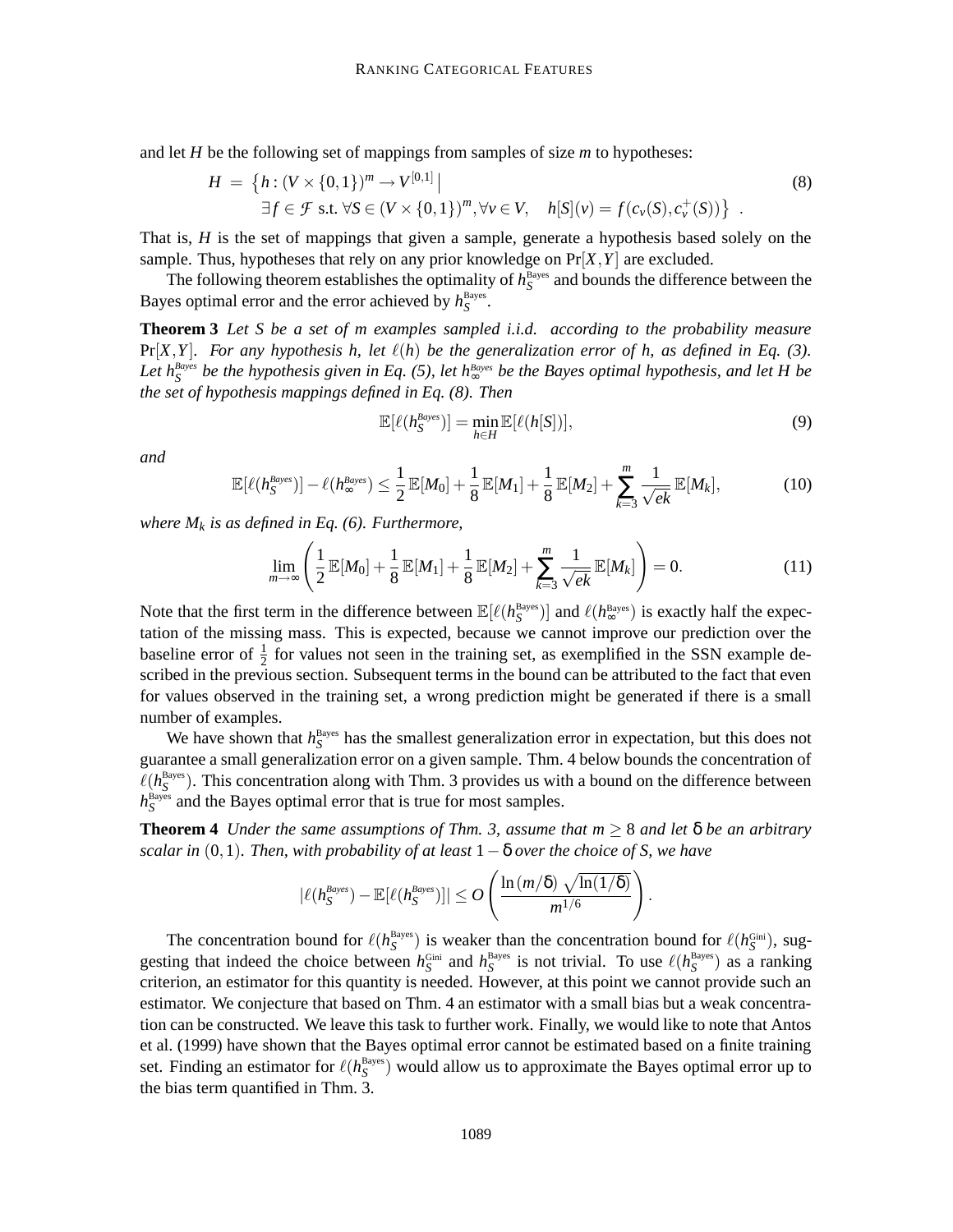### **4. Proofs of Main Results**

In this section we provide the full proofs of the theorems presented above.

#### **4.1 Proof of Thm. 1**

In the previous section, an estimator for the generalization error of the Gini hypothesis was presented. We stated that for most training sets this estimation is reliable. In this section, we first derive the estimator  $\hat{\ell}$  given in Eq. (7) using a conditional cross-validation technique, and then use this interpretation of  $\hat{\ell}$  to prove Thm. 1 and Thm. 2.

To derive the estimator given in Eq. (7), let us first rewrite  $\ell(h_S^{\text{Gini}})$  as the sum  $\sum_v \ell_v(h_S^{\text{Gini}})$ , where  $\ell_v(h_S^{\text{Gini}})$  is the amount of error due to value *v* and is formally defined as

$$
\ell_{\nu}(h) \triangleq \Pr[X = \nu] \Pr[h(X) \neq Y | X = \nu] = p_{\nu} (q_{\nu} (1 - h(\nu)) + (1 - q_{\nu}) h(\nu)) .
$$

We now estimate the two factors  $Pr[X = v]$  and  $Pr[h_S^{\text{Gini}}(X) \neq Y | X = v]$  independently. Later on we multiply the two estimations. The resulting local estimator of  $\ell_{\nu}(h)$  is denoted  $\hat{\ell}_{\nu}$  and our global estimator is  $\hat{\ell} \triangleq \sum_{v} \hat{\ell}_v$ .

To estimate Pr $[X = v]$ , we use the straightforward estimator  $\hat{p}_v$ . Turning to the estimation of  $Pr[h_S^{\text{Gini}}(X) \neq Y | X = v]$ , recall that  $h_S^{\text{Gini}}$ , defined in Eq. (4), is a probabilistic hypothesis where  $\hat{q}_v$  is the probability to return the label 1 given that the value of *X* is *v*. Equivalently, we can think of the label that  $h_S^{\text{Gini}}(v)$  returns as being generated based on the following process: Let  $S(v)$  be the set of those indices in the training set in which the feature takes the value *v*, namely,  $S(v) = \{i : x_i = v\}$ . Then, to set the label  $h_S^{\text{Gini}}(v)$  we randomly choose an index  $i \in S(v)$  and return the label  $y_i$ . Based on this interpretation, a natural path for estimating  $Pr[h_S^{\text{Gini}}(X) \neq Y | X = v]$  is through cross-validation: Select an  $i \in S(v)$  to determine  $h_S^{\text{Gini}}(v)$ , and estimate the generalization error to be the fraction of the examples whose label is different from the label of the selected example. That is, the estimation is  $\frac{1}{c_v-1} \sum_{j \in S(v): j \neq i} \mathbf{1}_{y_i \neq y_j}$ . Obviously, this procedure cannot be used if  $c_v = 1$ . We handle this case separately later on. To reduce the variance of this estimation, this process can be repeated, selecting each single example from  $S(v)$  in turn and validating each time using the rest of the examples in  $S(v)$ . It is then possible to average over all the choices of the examples. The resulting estimation therefore becomes

$$
\sum_{i \in S(v)} \frac{1}{c_v} \left( \frac{1}{c_v - 1} \sum_{j \in S(v): j \neq i} \mathbf{1}_{y_i \neq y_j} \right) \ = \ \frac{1}{c_v(c_v - 1)} \sum_{i,j \in S(v): i \neq j} \mathbf{1}_{y_i \neq y_j} \ \ .
$$

Thus, we estimate  $Pr[h_S^{\text{Gini}}(X) \neq Y | X = v]$  based on the fraction of differently-labeled pairs of examples in *S*(*v*). Multiplying this estimator by  $\hat{p}_v$  we obtain the following estimator for  $\ell_v(h_S^{\text{Gini}})$ ,

$$
\hat{\ell}_{\nu} = \hat{p}_{\nu} \frac{1}{c_{\nu}(c_{\nu} - 1)} \sum_{i,j \in S(\nu), i \neq j} \mathbf{1}_{y_i \neq y_j} \qquad (12)
$$
\n
$$
= \hat{p}_{\nu} \frac{2c_{\nu}^+(c_{\nu} - c_{\nu}^+)}{c_{\nu}(c_{\nu} - 1)} = \hat{p}_{\nu} \frac{2c_{\nu}^2 \hat{q}_{\nu} (1 - \hat{q}_{\nu})}{c_{\nu}(c_{\nu} - 1)} = \hat{p}_{\nu} \cdot \frac{2c_{\nu}}{c_{\nu} - 1} \hat{q}_{\nu} (1 - \hat{q}_{\nu}).
$$

Finally, for values *v* that appear only once in the training set, the above cross-validation procedure cannot be applied, and we therefore estimate their generalization error to be  $\frac{1}{2}$ , the highest possible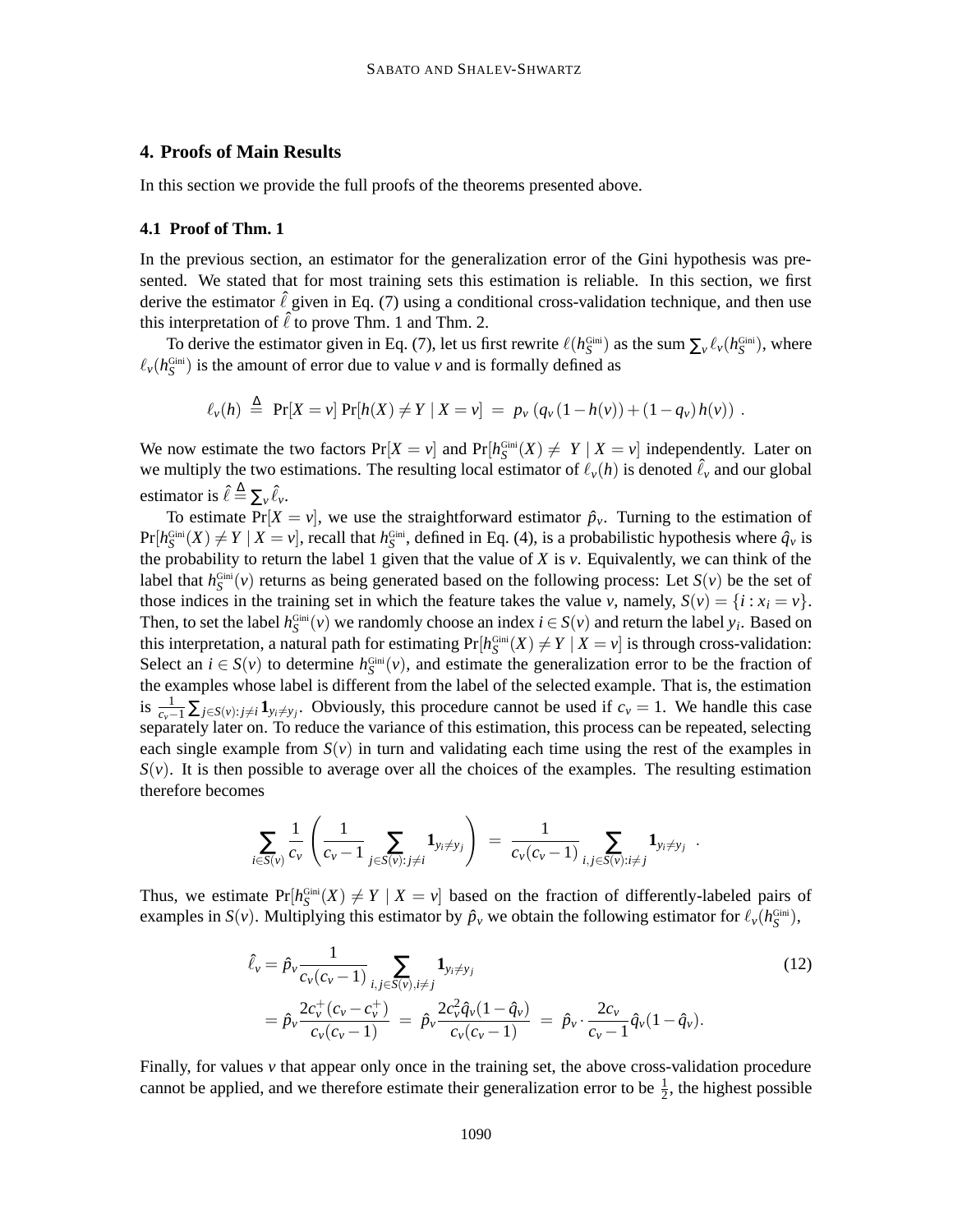error. The full definition of  $\hat{\ell}_v$  is thus:

$$
\hat{\ell}_{v} = \begin{cases} \hat{p}_{v} \cdot \frac{1}{2} & c_{v} \le 1 \\ \hat{p}_{v} \cdot \frac{2c_{v}}{c_{v}-1} \hat{q}_{v} (1-\hat{q}_{v}) & c_{v} \ge 2. \end{cases}
$$
(13)

The resulting estimator  $\hat{\ell}$  defined in Eq. (7) is exactly the sum  $\sum_{\nu} \hat{\ell}_{\nu}$ .

Based on the above derivation of  $\ell_v$ , we now turn to prove Thm. 1, in which it is shown that the expectations of our estimator and of the true generalization error of the Gini hypothesis are close. To do so, we first inspect each of these expectations separately, starting with  $\mathbb{E}[\hat{\ell}_v]$ . The following lemma calculates the expectation of  $\hat{\ell}_v$  over those training sets with exactly *k* appearances of the value *v*.

**Lemma 5** For *k* such that  $1 < k \le m$ ,  $\mathbb{E}[\hat{\ell}_v | c_v(S) = k] = \frac{k}{m}$  $\frac{k}{m} \cdot 2q_v(1-q_v).$ 

**Proof** If  $c_v = k$ , then  $\hat{p}_v = \frac{k}{m}$  $\frac{k}{m}$ . Therefore, based on Eq. (12), we have

$$
\mathbb{E}[\hat{\ell}_v \mid c_v(S) = k] = \frac{k}{m} \frac{1}{k(k-1)} \mathbb{E}\left[\sum_{i,j \in S(v), i \neq j} \mathbf{1}_{y_i \neq y_j} \mid c_v(S) = k\right]. \tag{14}
$$

Let  $Z_1, \ldots, Z_k$  be independent binary random variables with  $Pr[Z_i = 1] = q_v$  for all  $i \in [k]$ . The conditional expectation on the right-hand side of Eq. (14) equals to

$$
\mathbb{E}[\sum_{i \neq j} \mathbf{1}_{Z_i \neq Z_j}] = \sum_{i \neq j} \mathbb{E}[\mathbf{1}_{Z_i \neq Z_j}] = \sum_{i \neq j} 2 q_v (1 - q_v) = k(k-1) \cdot 2 q_v (1 - q_v) .
$$

Combining the above with Eq. (14) concludes the proof.

Based on the above lemma, we are now ready to calculate  $\mathbb{E}[\hat{\ell}_\nu].$  We have

$$
\mathbb{E}[\hat{\ell}_v] = \sum_{S} \Pr[S] \mathbb{E}[\hat{\ell}_v] = \sum_{k=0}^{m} \sum_{S:c_v(S)=k} \Pr[S] \cdot \mathbb{E}[\hat{\ell}_v | c_v(S) = k]. \tag{15}
$$

From the definition of  $\hat{\ell}$ , we have  $\mathbb{E}[\hat{\ell}_v | c_v(S) = 1] = \frac{1}{2n}$  $\frac{1}{2m}$  and  $\mathbb{E}[\hat{\ell}_v | c_v(S) = 0] = 0$ . Combining this with Lemma 5 and Eq. (15), we get

$$
E[\hat{\ell}_v] = \Pr[c_v = 1] \cdot \frac{1}{2m} + \sum_{k=2}^m \Pr[c_v = k] \cdot \frac{k}{m} \cdot 2q_v (1 - q_v)
$$
  
=  $\frac{1}{m} (\frac{1}{2} - 2q_v (1 - q_v)) \Pr[c_v = 1] + 2q_v (1 - q_v) \sum_{k=0}^m \Pr[c_v = k] \cdot \frac{k}{m}$   
=  $\frac{1}{m} (\frac{1}{2} - 2q_v (1 - q_v)) \Pr[c_v = 1] + p_v \cdot 2q_v (1 - q_v)$ , (16)

where the last equality follows from the fact that  $\sum_{k=0}^{m} Pr[c_{v} = k] \frac{k}{m} = \mathbb{E}[\hat{p}_{v}] = p_{v}$ . Having calculated the expectation of  $\hat{\ell}_v$  we now calculate the expectation of  $\ell_v(h_S^{\text{Gini}})$ .

**Lemma 6**  $\mathbb{E}[\ell_v(h_S^{Gini})] = p_v(\frac{1}{2} - 2q_v(1-q_v))\Pr[c_v = 0] + p_v \cdot 2q_v(1-q_v).$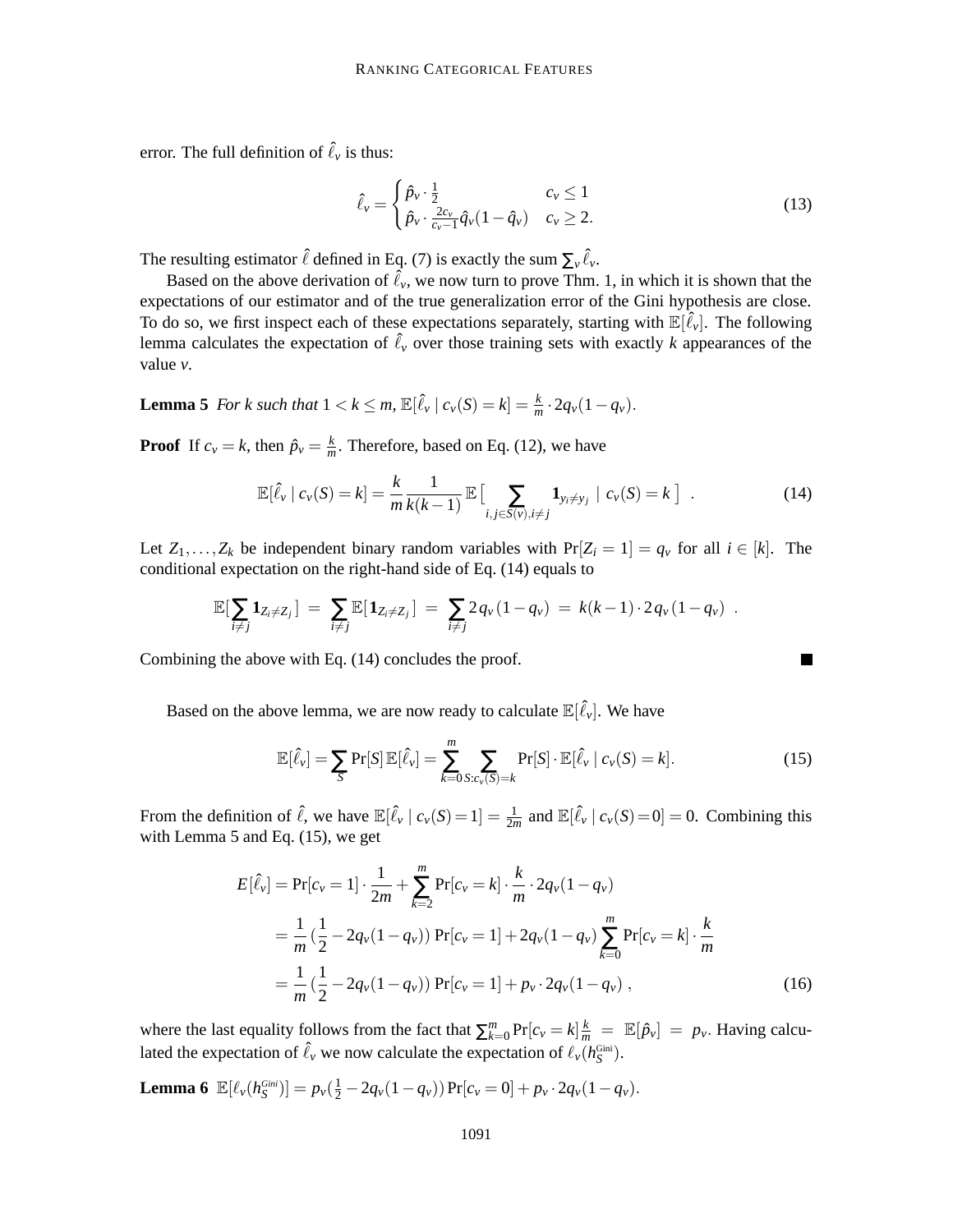**Proof** From the definition of  $\ell_v(h_{\mathcal{S}}^{\text{Gini}})$ , we have that

$$
\mathbb{E}[\ell_v(h_S^{\text{Gini}})] = \mathbb{E}[p_v(q_v(1 - h_S^{\text{Gini}}(v)) + (1 - q_v)h_S^{\text{Gini}}(v))]
$$
  
=  $p_v(q_v(1 - \mathbb{E}[h_S^{\text{Gini}}(v)]) + (1 - q_v) \mathbb{E}[h_S^{\text{Gini}}(v)])$   
=  $p_v(q_v + (1 - 2q_v) \mathbb{E}[h_S^{\text{Gini}}(v)]$ ). (17)

Next, we calculate  $\mathbb{E}[h_S^{\text{Gini}}(v)]$  as follows

$$
\mathbb{E}[h_S^{\text{Gini}}(v)] = \sum_{S} \Pr[S]h_S^{\text{Gini}}(v)
$$
  
\n
$$
= \Pr[c_v(S) = 0] \cdot \frac{1}{2} + \sum_{k=1}^{m} \sum_{i=0}^{k} \Pr[c_v(S) = k \text{ and } c_v^+(S) = i] \frac{i}{k}
$$
  
\n
$$
= \Pr[c_v(S) = 0] \cdot \frac{1}{2} + \sum_{k=1}^{m} \Pr[c_v(S) = k] \sum_{i=0}^{k} \Pr[c_v^+(S) = i | c_v(S) = k] \frac{i}{k}
$$
  
\n
$$
= \Pr[c_v(S) = 0] \cdot \frac{1}{2} + \sum_{k=1}^{m} \Pr[c_v(S) = k] \cdot q_v
$$
  
\n
$$
= \Pr[c_v(S) = 0] \cdot \frac{1}{2} + \Pr[c_v(S) > 0] \cdot q_v
$$
  
\n
$$
= q_v + \frac{1}{2} (1 - 2 q_v) \Pr[c_v(S) = 0] .
$$
\n(18)

Plugging Eq. (18) into Eq. (17) and rearranging terms we conclude our proof.

Equipped with the expectation of  $\hat{\ell}_v$  given in Eq. (16) and the expectation of  $\ell_v(h^{\text{Gini}}_S)$  given in Lemma 6, we are now ready to prove Thm. 1.

**Proof** [of Thm. 1] Using the definitions of  $\ell(h_S^{\text{Gini}})$  and  $\hat{\ell}$  we have that

$$
\mathbb{E}[\hat{\ell}] - \mathbb{E}[\ell(h_S^{\text{Gini}})] = \mathbb{E}[\sum_{\nu} \hat{\ell}_{\nu}] - \mathbb{E}[\sum_{\nu} \ell_{\nu}(h_S^{\text{Gini}})] = \sum_{\nu} (\mathbb{E}[\hat{\ell}_{\nu}] - \mathbb{E}[\ell_{\nu}(h_S^{\text{Gini}})])
$$
 (19)

 $\blacksquare$ 

Fix some  $v \in V$ . From Eq. (16) and Lemma 6 we have

$$
\mathbb{E}[\hat{\ell}_v] - \mathbb{E}[\ell_v(h_S^{\text{Gini}})] = (\frac{1}{2} - 2q_v(1 - q_v))(\frac{1}{m}\Pr[c_v = 1] - p_v\Pr[c_v = 0]) \tag{20}
$$

Also, it is easy to see that

$$
\frac{1}{m}\Pr[c_{\nu} = 1] - p_{\nu}\Pr[c_{\nu} = 0] = p_{\nu}(1 - p_{\nu})^{m-1} - p_{\nu}(1 - p_{\nu})^m
$$

$$
= p_{\nu}^2(1 - p_{\nu})^{m-1} = \frac{p_{\nu}}{m}\Pr[c_{\nu} = 1] .
$$

Plugging this into Eq. (20) we obtain:

$$
\mathbb{E}[\hat{\ell}_{\nu}] - \mathbb{E}[\ell_{\nu}(h_{S}^{\text{Gini}})] = (\frac{1}{2} - 2q_{\nu}(1 - q_{\nu}))\frac{1}{m}p_{\nu}\Pr[c_{\nu} = 1].
$$

For any  $q_v$  we have that  $0 \le 2q_v(1-q_v) \le \frac{1}{2}$  $\frac{1}{2}$ , which implies the following inequality:

$$
0 \leq \mathbb{E}[\hat{\ell}_v] - \mathbb{E}[\ell_v(h^\mathrm{Gini}_S)] \leq \frac{1}{2m} p_v \Pr[c_v = 1] \leq \frac{p_v}{2m}.
$$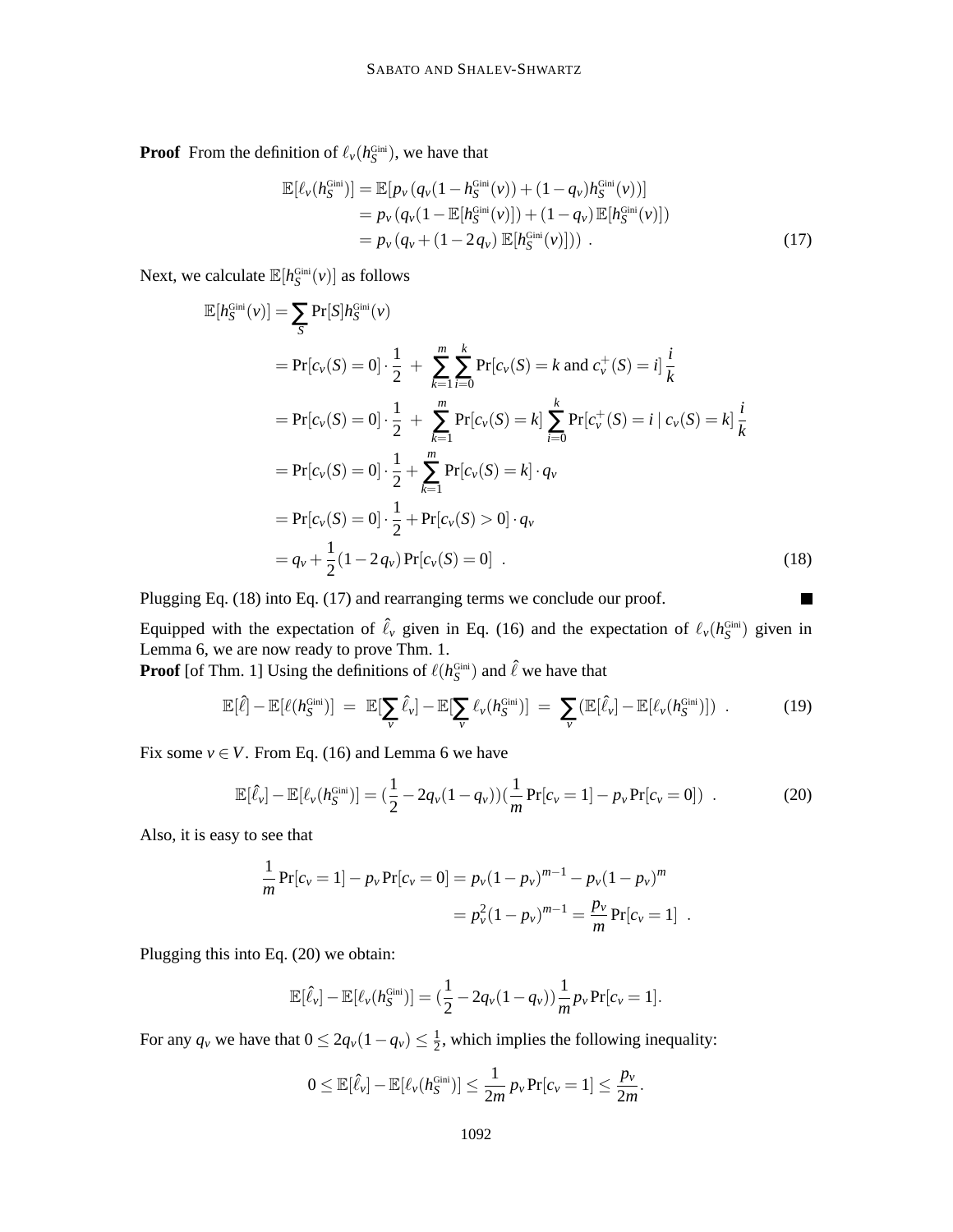Summing this over  $\nu$  and using Eq. (19) we conclude that

$$
0 \leq \mathbb{E}[\hat{\ell}] - \mathbb{E}[\ell(h_{S}^{\text{Gini}})] \leq \sum_{v} \frac{p_{v}}{2m} = \frac{1}{2m}.
$$

### **4.2 Proof of Thm. 2**

We now turn to prove Thm. 2 in which we argue that with high confidence on the choice of *S*, the value of our estimator is close to the actual generalization error of  $h_S^{\text{Gini}}$ . To do this, we show that both our estimator and the true generalization error of  $h_S^{\text{Gini}}$  are concentrated around their mean. The proof of Thm. 2 will then follow from Thm. 1.

We start by showing that our estimator  $\ell$  is concentrated around its expectation. The concentration of  $\hat{\ell}$  follows relatively easily by application of McDiarmid's Theorem (McDiarmid, 1989):

**Theorem 7** (McDiarmid) Let  $X_1, \ldots, X_m$  be independent random variables taking values in a set *V* and let  $f: V^m \to \mathbb{R}$  be such that for every  $1 \leq i \leq m$ 

$$
\sup |f(x_1,...,x_m)-f(x_1,...,x_{i-1},x'_i,x_{i+1},...,x_m)| \leq c_i
$$

 $i$  *k o where the supremum is taken over all*  $x_1, \ldots, x_m, x'_i \in V$ . Then with probability at least  $1 - \delta$ 

$$
f(X_1,\ldots,X_m) \leq \mathbb{E}[f(X_1,\ldots,X_m)] + \sqrt{\frac{1}{2}\ln(\frac{1}{\delta})\sum_{i=1}^m c_i}
$$

*and* with *probability at least*  $1-\delta$ 

$$
f(X_1,...,X_m) \geq \mathbb{E}[f(X_1,...,X_m)] - \sqrt{\frac{1}{2}\ln(\frac{1}{\delta})\sum_{i=1}^m c_i}
$$
.

To simplify our notation, we will henceforth use the shorthand  $\forall^{\delta}S \quad \pi[S, \delta]$  to indicate that the predicate  $\pi[S, \delta]$  holds with probability of at least  $1-\delta$  over the choice of *S*.

**Lemma 8** Let 
$$
\delta \in (0,1)
$$
. Then,  $\forall^{\delta} S \quad |\hat{\ell} - \mathbb{E}[\hat{\ell}]| \leq 12\sqrt{\frac{\ln(\frac{2}{\delta})}{2m}}$ .

**Proof** We prove the lemma using McDiardmid's theorem. To do so, we need to show that  $\hat{\ell}$  has the bounded differences property; namely, we shall find an upper bound for the effect of any change of a single example in *S* on  $\hat{\ell}$ . Changing example  $(x_i, y_i)$  in *S* to  $(x'_i, y'_i)$  is tantamount to first removing  $(x_i, y_i)$  and then adding  $(x'_i, y'_i)$ . Since the effect of adding is simply the opposite of the effect of removing, it is sufficient to find an upper bound for the effect a single removal of example can have. Then the effect of a change on the sample would be no larger than twice the effect of the removal.

Let  $S^{\setminus i}$  denote the set  $S \setminus \{(x_i, y_i)\}$ . We therefore need to bound  $|\hat{\ell}(S) - \hat{\ell}(S^{\setminus i})|$ . Assume, without loss of generality, that  $x_i = v$  and  $y_i = 0$ . Then, using the definition of  $\hat{\ell}_v$  we have that

$$
|\hat{\ell}(S) - \hat{\ell}(S^{\setminus i})| = |\hat{\ell}_{\nu}(S) - \hat{\ell}_{\nu}(S^{\setminus i})|.
$$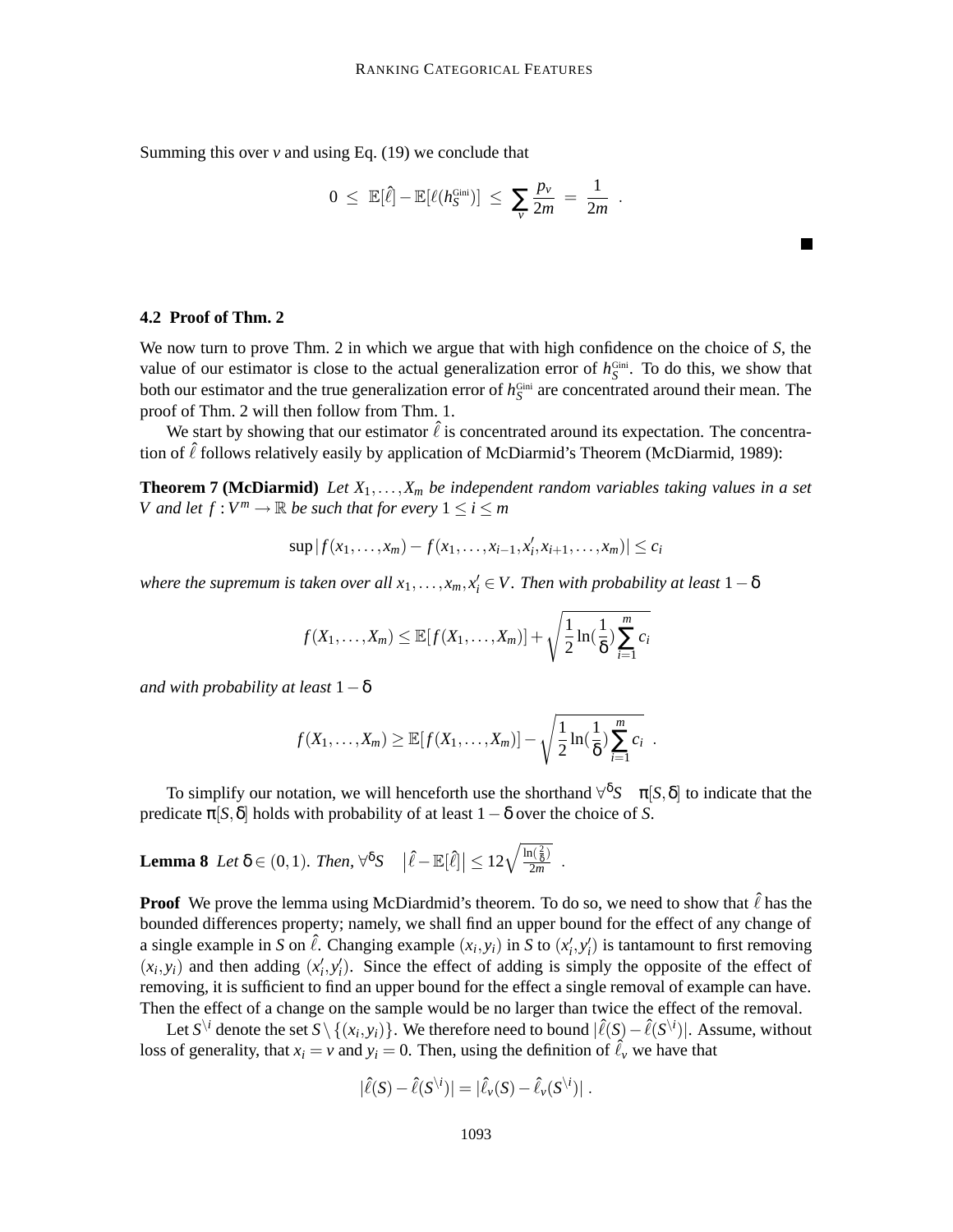Based on the definitions of  $\hat{p}_v = c_v/m$  and  $\hat{q}_v = c_v^+/c_v$ , we can rewrite Eq. (13) as

$$
\hat{\ell}_{\nu}(S) = \begin{cases} \frac{1}{2m} & c_{\nu} = 1\\ \frac{2c_{\nu}^{+}(c_{\nu} - c_{\nu}^{+})}{m(c_{\nu} - 1)} & c_{\nu} \geq 2. \end{cases}
$$

Therefore, if  $c_v \geq 3$ ,

$$
|\hat{\ell}_{\nu}(S) - \hat{\ell}_{\nu}(S^{\backslash i})| = \frac{2c_{\nu}^{+}}{m} \left( \frac{c_{\nu} - c_{\nu}^{+}}{c_{\nu} - 1} - \frac{c_{\nu} - c_{\nu}^{+} - 1}{c_{\nu} - 2} \right) = \frac{2c_{\nu}^{+}(c_{\nu}^{+} - 1)}{m(c_{\nu} - 1)(c_{\nu} - 2)} \le \frac{2c_{\nu}(c_{\nu} - 1)}{m(c_{\nu} - 1)(c_{\nu} - 2)} = \frac{2c_{\nu}}{m(c_{\nu} - 2)} \le \frac{6}{m},
$$

while if  $c_v = 2$  then

$$
|\hat{\ell}_{\nu}(S) - \hat{\ell}_{\nu}(S^{\setminus i})| = \frac{2c_{\nu}^{+}(2-c_{\nu}^{+})}{m} - \frac{1}{2m} \leq \frac{2}{m}.
$$

Lastly, if  $c_v = 1$  then  $|\hat{\ell}_v(S) - \hat{\ell}_v(S^{\backslash i})| = \frac{1}{2\pi}$  $\frac{1}{2m}$ . Therefore for any sample *S* 

$$
|\hat{\ell}_\nu(S)-\hat{\ell}_\nu(S^{\setminus i})|\leq \frac{6}{m},
$$

and thus the effect of a single change in *S* is no larger than  $\frac{12}{m}$ . We can now apply McDiarmid's theorem to get that with probability of at least  $1-\delta$ :

$$
|\hat{\ell} - \mathbb{E}[\hat{\ell}]| \leq \sqrt{\frac{1}{2} \ln\left(\frac{2}{\delta}\right) m(\frac{12}{m})^2} = 12\sqrt{\frac{\ln\left(\frac{2}{\delta}\right)}{2m}}.
$$

 $\blacksquare$ 

We now turn to show a concentration bound on the true generalization error  $\ell(h_S^{\text{Gini}})$ . Here we cannot directly use McDiarmid's Theorem since the bounded differences property does not hold for  $\ell(h^{\text{Gini}}_S)$ . To see this, suppose that  $V = \{0, 1\}$ ,  $p_0 = p_1 = \frac{1}{2}$  $\frac{1}{2}$ ,  $q_0 = 0.99$  and  $q_1 = 1$ . Assume in addition that  $|S(0)| = 1$ ; namely, there is only a single example in *S* for which the feature takes the value 0, an unlikely but possible scenario. In this case, if the single example in *S*(0) is labeled 1, then  $\ell(h_S^{\text{Gini}}) = 0.01$ , but if this example is labeled 0, then  $\ell(h_S^{\text{Gini}}) = 0.99$ . That is, a change of a single example might have a dramatic effect on  $\ell(h_S^{\text{Gini}})$ . This problem can intuitively be attributed to the fact that *S* is an atypical sample of the underlying distribution  $\{p_v\}$ . To circumvent this obstacle, we use the following lemma. Note that a similar result can be derived from the results in Kutin (2002), albeit with much larger constants. The lemma below provides tighter bounds for a more restricted case.

**Lemma 9** Let S be a sample with m examples drawn i.i.d from the distribution  $Pr[X, Y]$ . Let  $\delta$  be a confidence parameter. For two samples  $S_1$  and  $S_2$  with m examples, we say that  $d(S_1, S_2) \leq 1$  if there is at most one example that is different between the two samples. Let  $f$  be a real function of the sample. If there exists a function of the sample g and real numbers  $c, b$  such that the following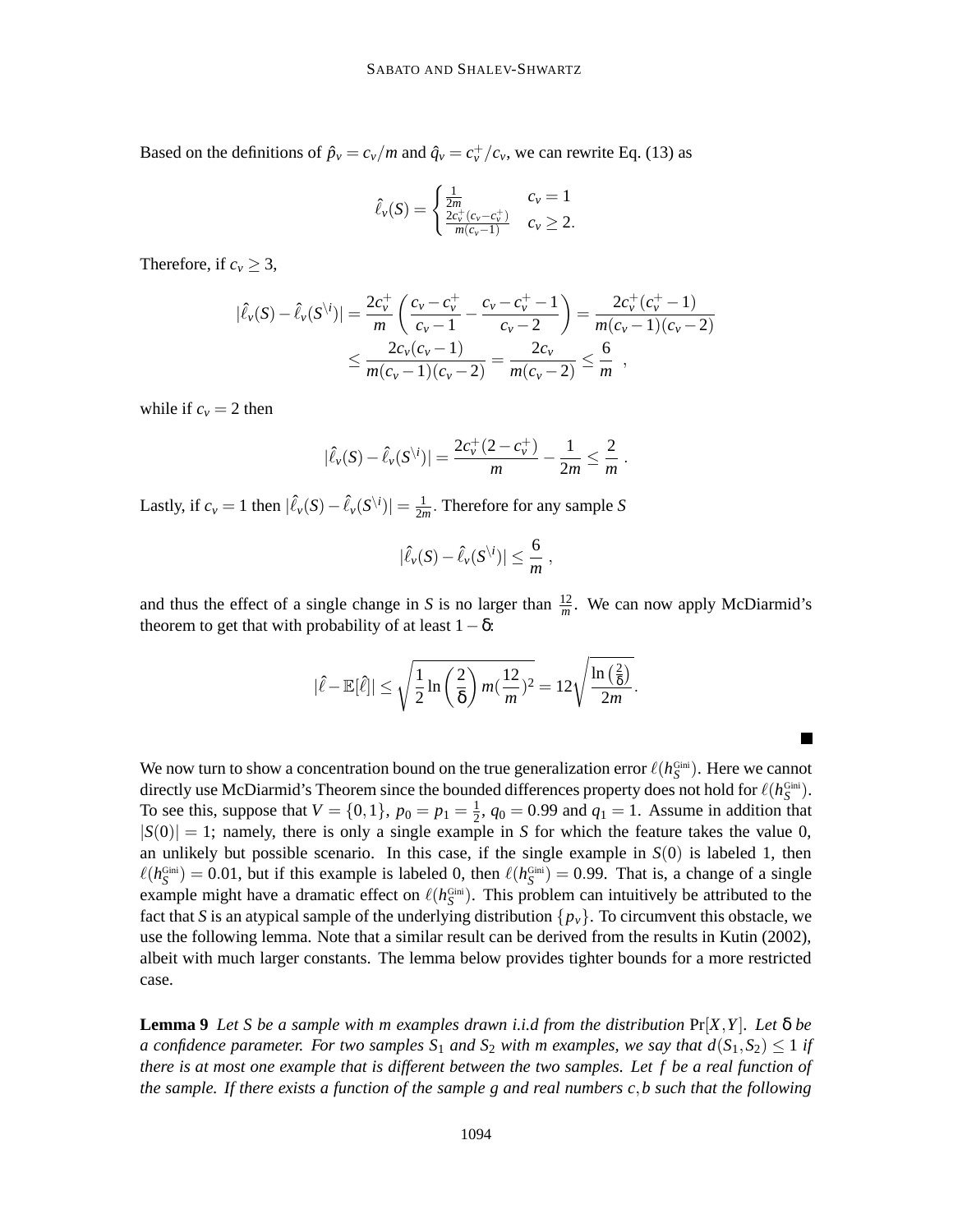*conditions hold:*

$$
\forall S_1, S_2 \text{ s.t. } d(S_1, S_2) \le 1 \quad |g(S_1) - g(S_2)| \le \frac{c}{m} \tag{21}
$$

$$
\forall^{\delta} S \quad f(S) = g(S) \tag{22}
$$

$$
|\mathbb{E}[f(S)] - \mathbb{E}[g(S)]| \le \frac{b}{\sqrt{m}} \quad , \tag{23}
$$

▅

*then*

$$
\forall^{2\delta} S \quad |f(S) - \mathbb{E}[f(S)]| \leq \frac{c\sqrt{\ln(\frac{2}{\delta})} + b\sqrt{2}}{\sqrt{2m}}.
$$

**Proof** From Eq. (21) and McDiarmid's theorem we have

$$
\forall^{\delta} S \quad |g(S) - \mathbb{E}[g(S)]| \leq \frac{c\sqrt{\ln(\frac{2}{\delta})}}{\sqrt{2m}}.
$$

In addition,

$$
|f(S) - \mathbb{E}[f(S)]| \le |f(S) - g(S)| + |g(S) - \mathbb{E}[g(S)]| + |\mathbb{E}[f(S)] - \mathbb{E}[g(S)]|.
$$

Therefore, using Eq. (22) and Eq. (23) and applying a union bound, we have

$$
\forall^{2\delta} S |f(S) - \mathbb{E}[f(S)]| \leq 0 + \frac{c\sqrt{\ln(\frac{2}{\delta})}}{\sqrt{2m}} + \frac{b}{\sqrt{m}} = \frac{c\sqrt{\ln(\frac{2}{\delta})} + b\sqrt{2}}{\sqrt{2m}}.
$$

To use Lemma 9 we define a new hypothesis  $h_S^{\delta}$  that depends both on the sample *S* and on the desired confidence parameter δ. This hypothesis would 'compensate' for atypical samples. We let  $f \triangleq \ell(h_S^{\text{Gini}})$  and  $g \triangleq \ell(h_S^{\delta})$ , and show that the conditions of the lemma hold.

We construct a hypothesis  $h_S^{\delta}$  such that *g* satisfies the three requirements given in Eqs. (21-23) based on Lemma 10 below. This lemma states that except for values with small probabilities, we can assure that with high confidence,  $c_v(S)$  grows with  $p_v$ . This means that as long as  $p_v$  is not too small, a change of a single example in  $c_v(S)$  does not change  $h_S^{\delta}(v)$  too much. On the other hand, if  $p_\nu$  is small then the value  $\nu$  has little effect on the error to begin with. Therefore, regardless of the probability  $p_v$ , the error  $\ell(h_{\rm S}^{\delta})$  cannot be changed too much by a single change of example in *S*. This would allow us to prove a concentration bound on  $\ell(h_{S}^{\delta})$  using McDiardmid's theorem. Let us first introduce a new notation. Given a confidence parameter  $\delta > 0$ , a probability  $p \in [0,1]$ , and a sample size *m*, we define

$$
\rho(\delta, p, m) \stackrel{\Delta}{=} mp - \sqrt{mp \cdot 3\ln(2/\delta)}.
$$

Lemma 10 below states that  $c_v(S)$  is likely to be at least  $\rho(\delta/m, p_v, m)$  for all values with nonnegligible probabilities.

**Lemma 10** *Let*  $\delta \in (0,1)$  *be a confidence parameter. Then,* 

$$
\forall^{\delta} S \quad \forall v \in V: \ p_v \geq \frac{6\ln(\frac{2m}{\delta})}{m} \quad \Rightarrow \quad c_v(S) \geq \rho(\delta/m, p_v, m) > 1.
$$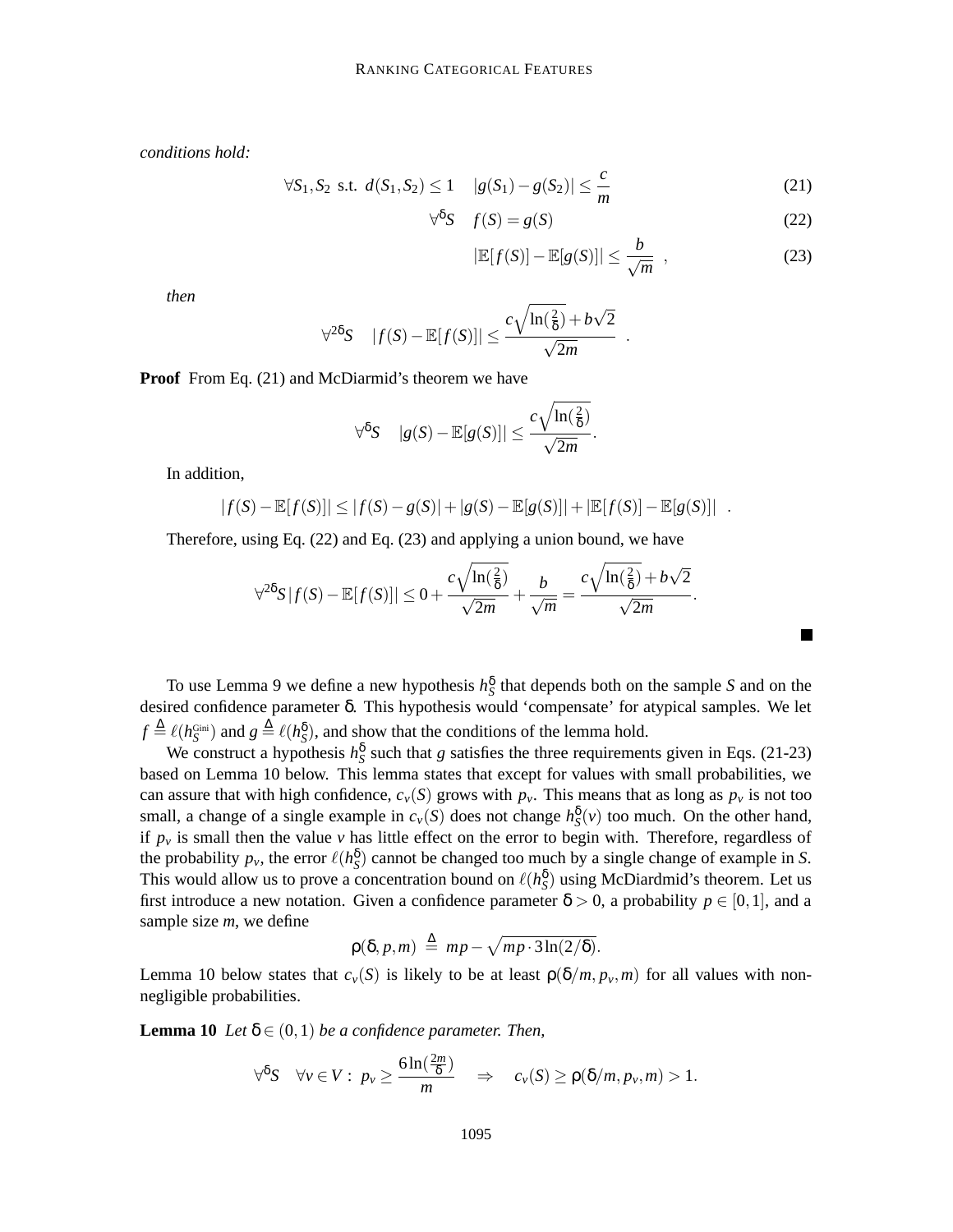**Proof** The proof is based on lemma 44 from Drukh and Mansour (2005). This lemma states that for all  $v \in V$  such that  $p_v \ge \frac{3 \ln(\frac{2}{\delta})}{m}$  we have that

$$
\forall^{\delta} S \quad |p_{\nu} - \hat{p}_{\nu}| \le \sqrt{\frac{p_{\nu} \cdot 3\ln(\frac{2}{\delta})}{m}}.
$$
 (24)

Based on this lemma, we immediately get that for all *v* such that  $p_v \ge 3 \ln(\frac{2}{\delta})$  $\frac{2}{\delta})/m,$ 

$$
\forall^{\delta} S \quad c_{\nu} \geq \rho(\delta, p_{\nu}, m).
$$

Note, however, that this bound is trivial for  $p_v = 3 \ln(\frac{2}{\delta})$  $\frac{2}{\delta}$ /*m*, because in this case  $\rho(\delta, p_v, m) = 0$ . We therefore use the bound for values in which  $p_v \ge 6 \ln(\frac{2}{\delta})$  $\frac{2}{\delta}$ )/*m*. For these values it is easy to show that  $\rho(\delta, p_v, m) > 1$  for any  $\delta \in (0, 1)$ . Trivially, there are at most *m* values *v* for which  $p_v \ge \frac{6\ln(2/\delta)}{m}$  $\frac{(2/9)}{m}$ . Therefore, by substituting  $\delta/m$  for  $\delta$  and applying a union bound, the proof is concluded.

Based on the bound given in the above lemma, we define  $h_S^{\delta}$  to be

$$
h_{S}^{\delta}(v) \stackrel{\Delta}{=} \n\begin{cases} h_{S}^{\text{Gini}}(v) & p_{v} < \frac{6\ln\left(\frac{2m}{\delta}\right)}{m} \text{ or } c_{v} \geq p\left(\frac{\delta}{m}, p_{v}, m\right) \\ \frac{c_{v}^{+} + q_{v}\left(\left[\rho\left(\frac{\delta}{m}, p_{v}, m\right)\right] - c_{v}\right)}{\left[\rho\left(\frac{\delta}{m}, p_{v}, m\right)\right]} & \text{otherwise.} \n\end{cases}
$$

That is,  $h_S^{\delta}(v)$  is equal to  $h_S^{\delta(i)}(v)$  if either  $p_v$  is negligible or if there are enough representatives of *v* in the sample. If this is not the case, then *S* is not a typical sample and thus we "force" it to be typical by adding  $\lceil \rho(\frac{\delta}{m}) \rceil$  $\left[\frac{\delta}{m}, p_v, m\right]$  −  $c_v$  'pseudo-examples' to *S* with the value *v* and with labels that are distributed according to  $q<sub>y</sub>$ . Therefore, except for values with negligible probability  $p<sub>y</sub>$ , the hypothesis  $h_S^{\delta}(v)$  is determined by at least  $\lceil \rho(\frac{\delta}{m}\rceil)$  $\left[\frac{\delta}{m}, p_v, m\right]$  'examples'. As a direct result of this construction we obtain that a single example from *S* has a small effect on the value of  $\ell(h_{\rm S}^{\delta})$ .

We can now show that each of the properties in (21-23) hold. From the definition of  $h_S^{\delta}$  and Lemma 10 it is clear that Eq. (22) holds. Let us now show that Eq. (23) holds, with *b*.

**Lemma 11** 
$$
|\mathbb{E}[\ell(h_{S}^{Gini})] - \mathbb{E}[\ell(h_{S}^{8})]| \leq \frac{1}{m}.
$$

**Proof** We have

$$
\mathbb{E}[\ell(h_S^{\text{Gini}})] - \mathbb{E}[\ell(h_S^{\delta})] = \sum_{\nu} \left( \mathbb{E}[\ell_{\nu}(h_S^{\text{Gini}}) - \ell_{\nu}(h_S^{\delta})] \right). \tag{25}
$$

We bound  $\mathbb{E}[\ell_v(h_{\mathcal{S}}^{\text{Gini}}) - \ell_v(h_{\mathcal{S}}^{\delta})]$  as follows. First, for values *v* such that  $p_v < 6\ln(\frac{2m}{\delta})$  $\frac{2m}{\delta}$ )/*m*, we have that  $h_S^{\text{Gini}}(v) = h_S^{\delta}(v)$ . Thus  $\mathbb{E}[\ell_v(h_S^{\text{Gini}}) - \ell_v(h_S^{\delta})] = 0$ . For the rest of the values,  $p_v \ge 6\ln(\frac{2m}{\delta})$ δ )/*m* and thus the definition of  $\ell_v(h_{\rm S}^{\delta})$  implies

$$
\mathbb{E}[\ell_v(h_S^{\text{Gini}}) - \ell_v(h_S^{\delta})] =
$$
  
\n
$$
\Pr[c_v < \rho(\delta/m, p_v, m)] \cdot \mathbb{E}\left[\ell_v(h_S^{\text{Gini}}) - \ell_v(h_S^{\delta}) \mid c_v < \rho(\delta/m, p_v, m)\right].
$$
 (26)

Using Eq. (24) again, we obtain that  $Pr[c_v < \rho(\delta/m, p_v, m)] \leq \delta/m$ . In addition, since both  $\ell_v(h^{\text{Gini}}_S)$ and  $\ell_v(h_{\mathcal{S}}^{\delta})$  are in  $[0, p_v]$  we have that

$$
\left|\mathbb{E}\left[\ell_v(h_{S}^{\text{Gini}})-\ell_v(h_{S}^{\delta})\mid c_v < \rho(\delta/m, p_v,m)\right]\right|\leq p_v.
$$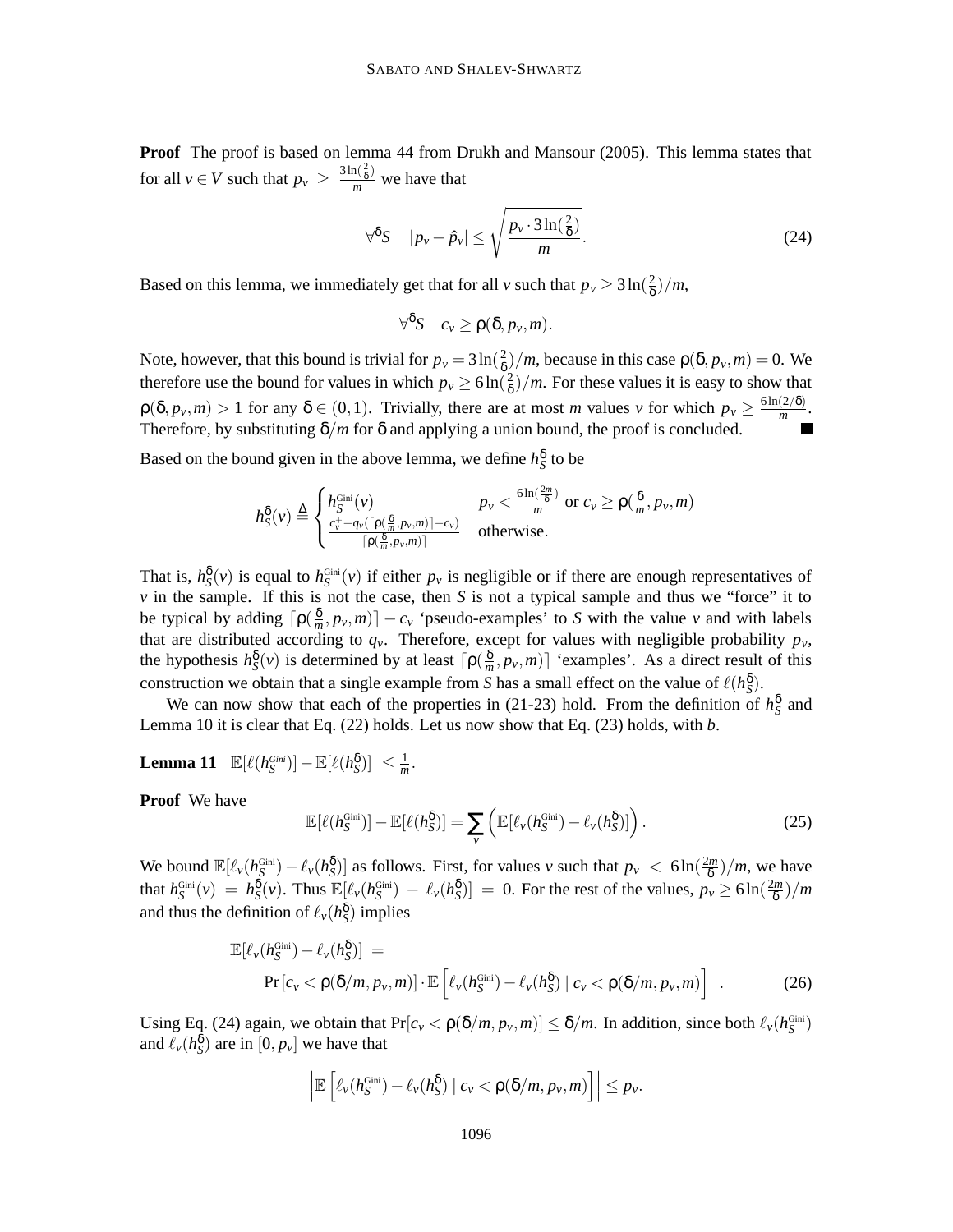Combining the above two facts with Eq. (26) we get

$$
\left|\mathbb{E}[\ell_v(h_S^{\text{Gini}})-\ell_v(h_S^{\delta})]\right|\leq \frac{p_v\delta}{m}\leq \frac{p_v}{m}.
$$

Summing the above over  $v$  and using Eq. (25) we conclude that,

$$
\left|\mathbb{E}[\ell(h_{S}^{\text{Gini}})-\ell(h_{S}^{\delta})]\right|\leq \sum_{v}\frac{p_{v}}{m}=\frac{1}{m}.
$$

▅

 $\blacksquare$ 

Finally, the following lemma shows that Eq. (21) also holds.

**Lemma 12** For any  $\delta > 0$ , and for any two samples  $S_1$  and  $S_2$  with m examples such that  $d(S_1, S_2)$ 1 *with d defined as in Lemma 9,*

$$
\left|\ell(h_{S_1}^{\delta})-\ell(h_{S_2}^{\delta})\right|\leq \frac{12\ln(\frac{2m}{\delta})}{m}.
$$

The proof of this lemma is deferred to the appendix.

We have shown that the functions  $g \triangleq \ell(h_S^S)$  and  $f \triangleq \ell(h_S^{\text{Gini}})$  satisfy the three requirements given in Eqs. (21-23) and therefore Lemma 9 can be used to show that  $\ell(h^{\text{Gini}})$  is concentrated.

**Lemma 13**  $\forall \delta > 0$   $\forall^{\delta}S$   $| \ell(h_S^{Gini}) - \mathbb{E}[\ell(h_S^{Gini})]| \leq$  $\frac{12\ln\left(\frac{4m}{\delta}\right)\sqrt{\ln\left(\frac{4}{\delta}\right)}}{\sqrt{2m}}+\frac{1}{m}$ *m .*

**Proof** In Lemma 9, let  $f \triangleq \ell(h_S^{\text{Gini}})$  and let  $g \triangleq \ell(h_S^{\delta})$ . Let  $c \triangleq 12 \ln(\frac{2m}{\delta})$  $(\frac{km}{\delta})$ , and let  $b \stackrel{\Delta}{=} \frac{1}{\sqrt{t}}$  $\frac{1}{m}$ . By Lemma 10, Eq. (22) holds. By Lemma 12, Eq. (21) holds, and by Lemma 11, Eq. (23) holds. Therefore, from Lemma 9 we have

$$
\forall \delta > 0 \quad \forall^{2\delta} S \quad |f(S) - \mathbb{E}[f(S)]| \le \frac{12 \ln(\frac{2m}{\delta}) \sqrt{\ln(\frac{2}{\delta})}}{\sqrt{2m}} + \frac{1}{m}.
$$

The proof is concluded by substituting  $\frac{\delta}{2}$  for  $\delta$ .

Thm. 2 states that with high confidence, the estimator  $\hat{\ell}$  is close to the true generalization error of the Gini hypothesis,  $\ell(h_{\mathcal{S}}^{\text{Gini}})$ . We conclude the analysis of the Gini estimator by proving this theorem. **Proof** [of Thm. 2] Substituting  $\frac{\delta}{2}$  for  $\delta$  and applying a union bound, we have that all three properties stated in Lemma 13, Thm. 1 and Lemma 8 hold with probability of at least  $1 - \delta$ . We therefore conclude that with probability of at least  $1-\delta$ ,

$$
\left| \ell(h_S^{\text{Gini}}) - \hat{\ell} \right| \leq \left| \ell(h_S^{\text{Gini}}) - \mathbb{E}[\ell(h_S^{\text{Gini}})] \right| + \left| \mathbb{E}[\ell(h_S^{\text{Gini}})] - \mathbb{E}[\hat{\ell}] \right| + \left| \mathbb{E}[\hat{\ell}] - \hat{\ell} \right|
$$
  

$$
\leq \frac{2}{m} + \frac{12 \ln \left( \frac{8m}{\delta} \right) \sqrt{\ln \left( \frac{8}{\delta} \right)}}{\sqrt{2m}} + 12 \sqrt{\frac{\ln \left( \frac{4}{\delta} \right)}{2m}} = O\left(\frac{\ln \left( \frac{m}{\delta} \right) \sqrt{\ln \left( \frac{1}{\delta} \right)}}{\sqrt{m}} \right).
$$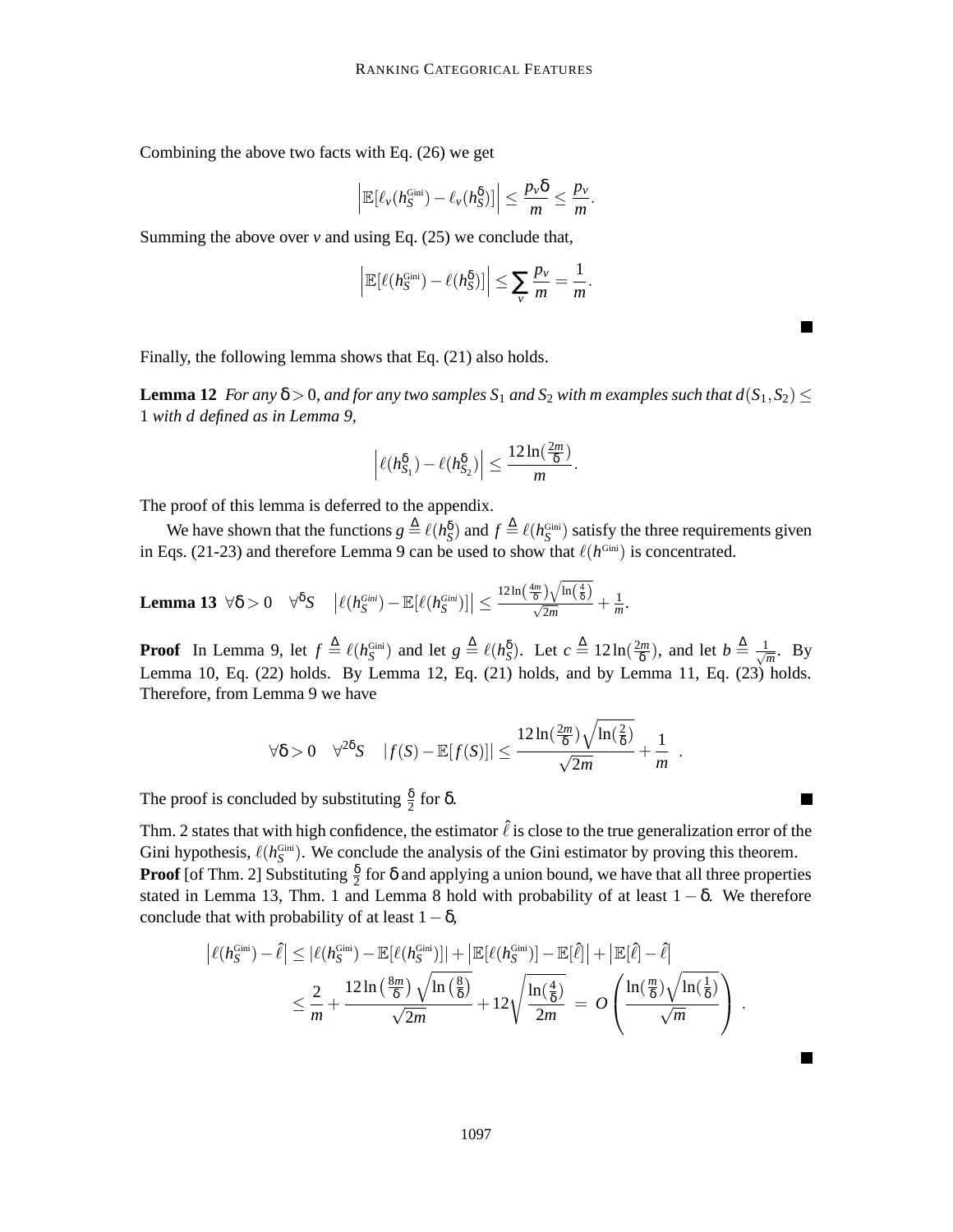### **4.3 Proof of Thm. 3**

Throughout this section we use the notation  $S^{(m)}$  to denote a random training set of *m* examples. Before proving Thm. 3, we provide the following lemma, that shows that the expectation of  $M_k$ converges to 0 for any *k*.

**Lemma 14** *For any natural k and a countable V,*

$$
\lim_{m\to\infty}\mathbb{E}[M_k(S^{(m)})]=0
$$

**Proof** Following McAllester and Schapire (2000) we have that for any *m*

$$
\mathbb{E}[M_k(S^{(m)})] = \sum_{v \in V} p_v \Pr[|S_v^{(m)}| = k].
$$

Since *V* is a countable set we can rewrite it as  $V \stackrel{\Delta}{=} \{v_1, v_2, v_3, \ldots\}$ . Let  $\varepsilon > 0$ , and let *N* be a positive integer such that  $\sum_{i=1}^{N} p_{v_i} > 1 - \frac{\varepsilon}{2}$  $\frac{\varepsilon}{2}$ . Since  $\lim_{m\to\infty} (Pr[|S_v^{(m)}| = k]) = 0$  for any natural *k*, there exists an *m'* such that for any  $m > m'$ ,  $\sum_{i=1}^{N} p_{v_i} Pr[|S_{v_i}^{(m)}| = k] < \frac{\varepsilon}{2}$  $\frac{\varepsilon}{2}$ . In addition,  $\sum_{i=N+1}^{|V|} p_{v_i} < \frac{\varepsilon}{2}$  $\frac{\varepsilon}{2}$ . Hence, for  $every \, m > m',$ 

$$
\mathbb{E}[M_k(S^{(m)})] = \sum_{i=1}^N p_{v_i} \Pr[|S^{(m)}_{v_i}| = k] + \sum_{i=N+1}^{|V|} p_{v_i} \Pr[|S^{(m)}_{v_i}| = k] < \varepsilon.
$$

 $\blacksquare$ 

**Proof** [of Thm. 3] To prove Eq. (9), we calculate the expectation of the generalization error  $\mathbb{E}[\ell(h_S)]$ of an arbitrary hypothesis mapping  $h \in H$  and show that this error is minimized when  $h[S] = h_S^{\text{Bayes}}$ . Let  $f_h$ : N × N → [0, 1] be a function such that  $f_h(n_1, n_2) = 1 - f_h(n_1, n_1 - n_2)$  and let *h* be a hypothesis mapping such that for all  $v \in V$ ,  $h[S](v) = f_h(c_v(S), c_v^+(S))$ . Then,

$$
\mathbb{E}[\ell(h[S])] = \sum_{v} p_{v} \mathbb{E}[q_{v}(1 - f_{h}(c_{v}(S), c_{v}^{+}(S))) + (1 - q_{v}) f_{h}(c_{v}(S), c_{v}^{+}(S))]
$$
  
= 
$$
\sum_{v} p_{v}(q_{v} + (1 - 2q_{v})) \mathbb{E}[f_{h}(c_{v}(S), c_{v}^{+}(S))].
$$

From the above expression it is clear that if  $q_v < \frac{1}{2}$  $\frac{1}{2}$  then  $\mathbb{E}[\ell(h[S])]$  is minimal when  $\mathbb{E}[f_h(c_v(S), c_v^+(S))]$ is minimal, and if  $q_v > \frac{1}{2}$  $\frac{1}{2}$  then  $\mathbb{E}[\ell(h[S])]$  is minimal when  $\mathbb{E}[f_h(c_v(S), c_v^+(S))]$  is maximal. If  $q_v = \frac{1}{2}$ the expectation equals  $\frac{1}{2}$  regardless of the choice of  $f_h$ . We have

$$
\mathbb{E}[f_h(c_v(S), c_v^+(S))] = \sum_{S} \Pr[S] f_h(c_v(S), c_v^+(S))
$$
  
= 
$$
\sum_{k=0}^{m} \Pr[c_v(S) = k] \sum_{i=0}^{k} \Pr[c_v^+(S) = i | c_v(S) = k] f_h(k, i)
$$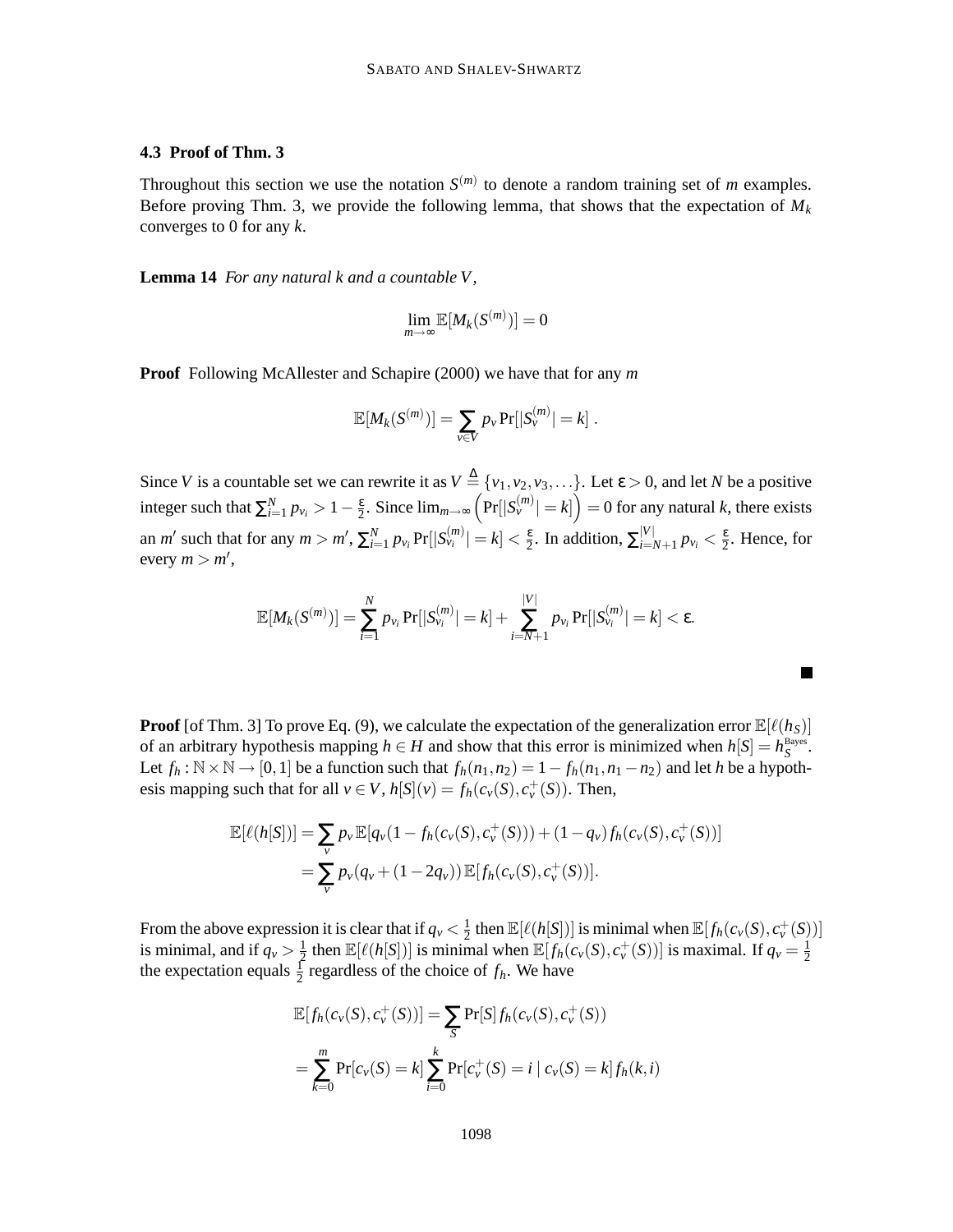Consider the summation on *i* for a single *k* from the above sum. If *k* is odd, then

$$
\sum_{i=0}^{k} \Pr[c_{v}^{+} = i | c_{v} = k] f_{h}(k, i)
$$
\n
$$
= \sum_{i=0}^{\frac{k-1}{2}} \Pr[c_{v}^{+} = i | c_{v} = k] f_{h}(k, i) + \sum_{i=\frac{k+1}{2}}^{k} P[c_{v}^{+} = i | c_{v} = k] (1 - f_{h}(k, k - i))
$$
\n
$$
= \sum_{i=0}^{\frac{k-1}{2}} \Pr[c_{v}^{+} = i | c_{v} = k] f_{h}(k, i) + \sum_{i=0}^{\frac{k-1}{2}} \Pr[c_{v}^{+} = k - i | c_{v} = k] (1 - f_{h}(k, i))
$$
\n
$$
= C + \sum_{i=0}^{\frac{k-1}{2}} (\Pr[c_{v}^{+} = i | c_{v} = k] - \Pr[c_{v}^{+} = k - i | c_{v} = k]) f_{h}(k, i)
$$

where *C* is a constant that does not depend on  $f_h$ . In the above expression, note that if  $q_v < \frac{1}{2}$  $\frac{1}{2}$  then for each  $i \le \frac{k-1}{2}$ ,  $Pr[c_v^+ = i | c_v = k] - Pr[c_v^+ = k - i | c_v = k]$  is positive, and that if  $q_v > \frac{1}{2}$  $\frac{1}{2}$  then this expression is negative. This means that in both cases, to minimize  $\mathbb{E}[\ell(h_s)]$ , we need to maximize  $f_h(k, i)$  for  $i \leq \frac{k-1}{2}$ . For an even *k* the analysis is similar, except that we have the special case of  $i = \frac{k}{2}$  $\frac{k}{2}$  that does not pair with another summand. However, from the symmetry constraint on  $f_h$  it follows that  $f_h(k, \frac{k}{2})$  $(\frac{k}{2}) = \frac{1}{2}$  $\frac{1}{2}$ . Therefore no maximization or minimization is allowed for this value of *i*. Based on the above analysis, the function  $f_h$  that minimizes  $\mathbb{E}[\ell(h_S)]$  is:

$$
f_h(n_1, n_2) = \begin{cases} 1 & n_2 \leq \frac{n_1 - 1}{2} \\ 0 & n_2 \geq \frac{n_1 + 1}{2} \\ \frac{1}{2} & n_2 = \frac{n_1}{2} \end{cases}
$$

Setting  $h_S(v) = f_h(c_v(S), c_v^+(S))$  we have that  $h_S(v) = h_S^{\text{Bayes}}(v)$  for all values v in V.

To prove Eq. (10), we first calculate the difference between  $\ell_v(h_{\infty}^{\text{Bayes}})$  and the expectation of  $\ell_v(h_S^{\text{Bayes}})$ . Assume without loss of generality that  $q_v > \frac{1}{2}$  $\frac{1}{2}$ . Then  $\ell_v(h_{\infty}^{\text{Bayes}}) = p_v(1-q_v)$ , and

$$
\mathbb{E}[\ell_{\nu}(h_{S}^{\text{Bayes}})] = p_{\nu}(q_{\nu} \Pr[\hat{q}_{\nu} < \frac{1}{2}] + (1 - q_{\nu})(1 - \Pr[\hat{q}_{\nu} < \frac{1}{2}]) + \frac{1}{2} \Pr[\hat{q}_{\nu} = \frac{1}{2}]).
$$

Subtracting, we have

$$
\mathbb{E}[\ell_v(h_S^{\text{Bayes}})] - \ell_v(h_{\infty}^{\text{Bayes}}) = p_v(2q_v - 1)(\Pr[\hat{q}_v < \frac{1}{2}] + \frac{1}{2}\Pr[\hat{q}_v = \frac{1}{2}])
$$
  
\n
$$
\leq p_v(2q_v - 1)\Pr[c_v = 0] \cdot \frac{1}{2} + p_v \sum_{k=1}^m \Pr[c_v = k](2q_v - 1)\Pr[\hat{q}_v \leq \frac{1}{2}|c_v = k].
$$

We use Lemma 17 below to bound  $(2q_v - 1) \Pr[\hat{q}_v \leq \frac{1}{2}]$  $\frac{1}{2}|c_v = k|$  for  $k \ge 3$ . For  $k = 0, 1, 2$  we maximize this term individually for each *k*. This leads us to the following bound:

$$
\mathbb{E}[\ell_{\nu}(h_S^{\text{Bayes}})] - \ell_{\nu}(h_{\infty}^{\text{Bayes}})
$$
\n
$$
\leq \frac{1}{2}p_{\nu}\Pr[c_{\nu}=0] + \frac{1}{8}p_{\nu}\Pr[c_{\nu}=1] + \frac{1}{8}p_{\nu}\Pr[c_{\nu}=2] + \sum_{k=3}^{m}\frac{1}{\sqrt{ek}}p_{\nu}\Pr[c_{\nu}=k].
$$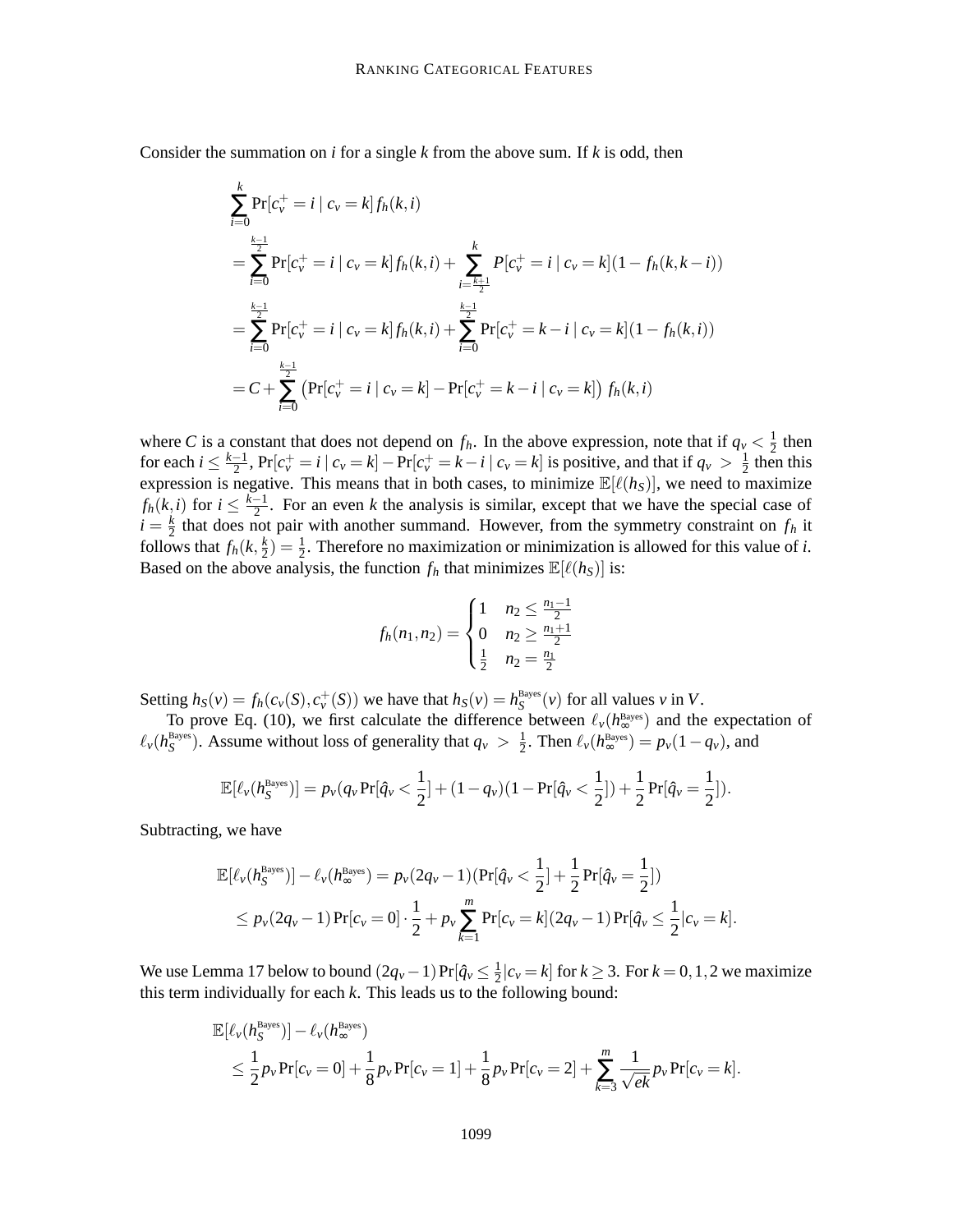Recall that  $M_k$  is the probability mass of the values seen  $k$  times in the sample. Following McAllester and Schapire (2000) we have that for  $k \ge 0$ ,  $\mathbb{E}[M_k] = \sum_{\nu} p_{\nu} \Pr[c_{\nu} = k]$ . Hence, summing over all the values *v*, we have

$$
\mathbb{E}[\ell(h_S^{\text{Bayes}})] - \ell(h_{\infty}^{\text{Bayes}}) = \sum_{\nu} (\mathbb{E}[\ell_{\nu}(h_S^{\text{Bayes}})] - \ell_{\nu}(h_{\infty}^{\text{Bayes}}))
$$
  

$$
\leq \frac{1}{2} \mathbb{E}[M_0] + \frac{1}{8} \mathbb{E}[M_1] + \frac{1}{8} \mathbb{E}[M_2] + \sum_{k=3}^{m} \frac{1}{\sqrt{ek}} \mathbb{E}[M_k].
$$

To prove Eq. (11), denote by  $S^{(m)}$  a sample of *m* examples. Let  $\varepsilon > 0$  be a scalar. Then there exists an integer *t* such that  $\frac{1}{\sqrt{2}}$  $\frac{1}{et} < \frac{\varepsilon}{2}$  $\frac{\varepsilon}{2}$ . Since  $\sum_{k=1}^{m} \mathbb{E}[M_k(S^{(m)})] = 1$ , we have

$$
\sum_{k=t}^{m} \frac{1}{\sqrt{ek}} \mathbb{E}[M_k(S^{(m)})] < \frac{\varepsilon}{2}.\tag{27}
$$

Now, by Lemma 14, for every  $k < t$ ,  $\lim_{m \to \infty} \mathbb{E}[M_k(S^{(m)})] = 0$ . Hence, there exists an *m'* such that for every  $m > m'$ ,

$$
\frac{1}{2}\mathbb{E}[M_0(S^{(m)})] + \frac{1}{8}\mathbb{E}[M_1(S^{(m)})] + \frac{1}{8}\mathbb{E}[M_2(S^{(m)})] + \sum_{k=3}^t \frac{1}{\sqrt{ek}}\mathbb{E}[M_k(S^{(m)})] < \frac{\varepsilon}{2}.\tag{28}
$$

Combining Eq. (27) and Eq. (28), we have that for every  $m > m'$ ,

$$
\frac{1}{2}\mathbb{E}[M_0]+\frac{1}{8}\mathbb{E}[M_1]+\frac{1}{8}\mathbb{E}[M_2]+\sum_{k=3}^m\frac{1}{\sqrt{ek}}\mathbb{E}[M_k]<\epsilon.
$$

Hence the limit of this expression when  $m \rightarrow \infty$  is 0.

#### **4.4 Proof of Thm. 4**

To prove Thm. 4, we first introduce some additional notation. Let  $\delta \in (0,1)$  be a confidence parameter. Let  $V_1^{\delta}$ ,  $V_2^{\delta}$ , and  $V_3^{\delta}$  be three sets that partition *V* according to the values of the probabilities *pv*:

$$
V_1^{\delta} = \{v \mid p_v \le 6\ln\left(\frac{2m}{\delta}\right)m^{-\frac{2}{3}}\}
$$
  

$$
V_2^{\delta} = \{v \mid 6\ln\left(\frac{2m}{\delta}\right)m^{-\frac{2}{3}} < p_v \le 6\ln\left(\frac{2m}{\delta}\right)m^{-\frac{1}{2}}\}
$$
  

$$
V_3^{\delta} = \{v \mid 6\ln\left(\frac{2m}{\delta}\right)m^{-\frac{1}{2}} < p_v\}
$$

We denote the contribution of each set to  $\ell(h_S^{\text{Bayes}})$  by  $\ell_i^{\delta}(S) \triangleq \sum_{v \in V_i^{\delta}} \ell_v(h_S^{\text{Bayes}})$ . Additionally, given two samples *S* and *S'*, let  $\kappa(S, S')$  be the predicate that gets the value "true" if for all  $v \in V$  we have  $c_v(S) = c_v(S')$ .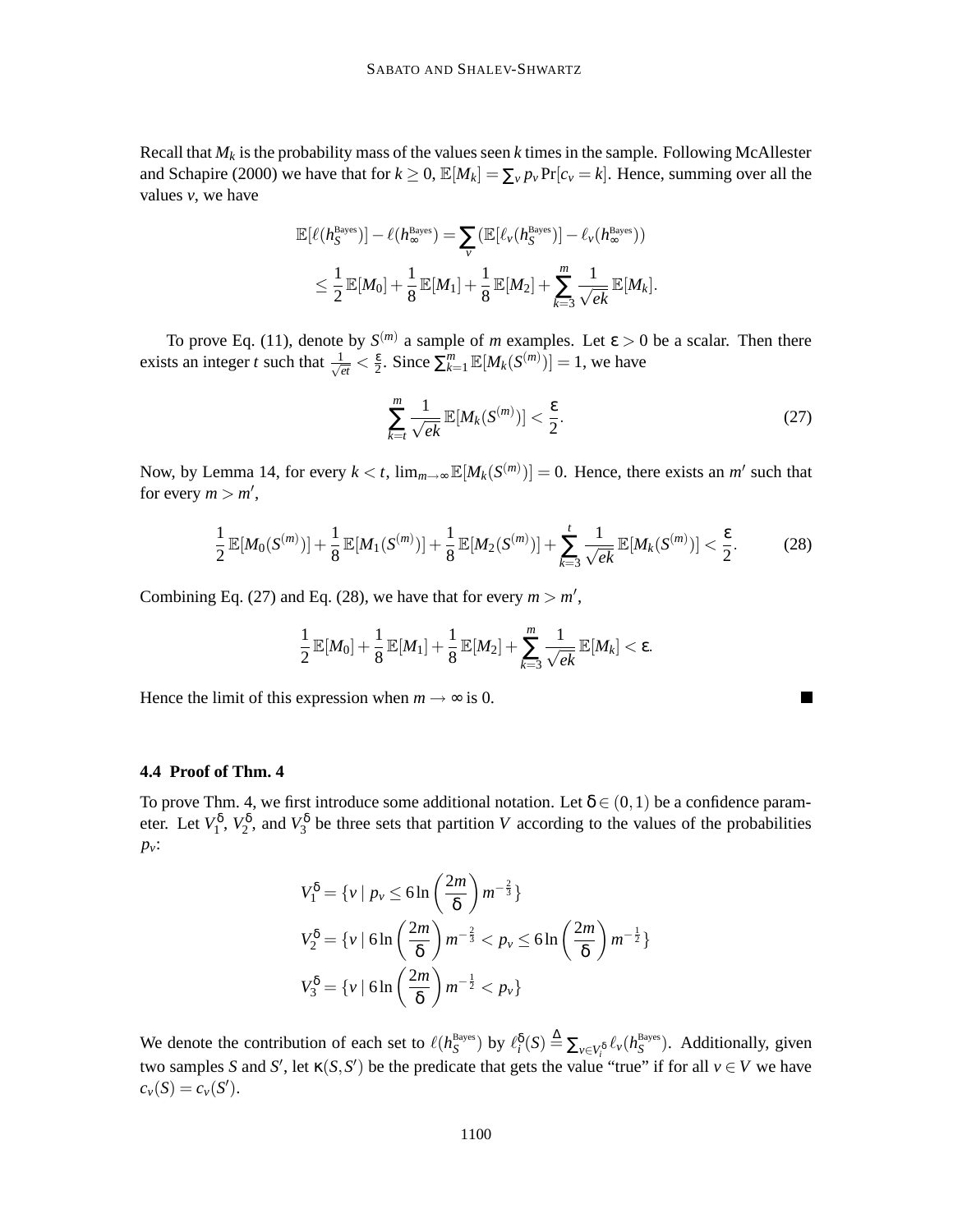Using the above definitions and the triangle inequality, we can bound  $|\ell(h_S^{Bayes}) - \mathbb{E}[\ell(h_S^{Bayes})]|$ as follows:

$$
\begin{split}\n|\ell(h_S^{\text{Bayes}}) - \mathbb{E}[\ell(h_S^{\text{Bayes}})]| &= \left| \sum_{i=1}^3 \left( \ell_i^{\delta}(S) - \mathbb{E}[\ell_i^{\delta}] \right) \right| \\
&\leq \left| \ell_1^{\delta}(S) - \mathbb{E}[\ell_1^{\delta}] \right| + \left| \ell_2^{\delta}(S) - \mathbb{E}[\ell_2^{\delta}(S') \mid \kappa(S, S')] \right| + \\
& \left| \ell_3^{\delta}(S) - \mathbb{E}[\ell_3^{\delta}(S') \mid \kappa(S, S')] \right| + \left| \mathbb{E}[\ell_2^{\delta}(S') + \ell_3^{\delta}(S') \mid \kappa(S, S')] - \mathbb{E}[\ell_2^{\delta} + \ell_3^{\delta}] \right|.\n\end{split}
$$

To prove Thm. 4 we bound each of the above terms as follows: First, to bound  $\left|\ell_1^{\delta}(S) - \mathbb{E}[\ell_1^{\delta}]\right|$ (Lemma 15 below), we use the fact that for each  $v \in V_1^{\delta}$  the probability  $p_v$  is small. Thus, a single change of an example in *S* has a moderate effect on the error and we can use McDiarmid's theorem. To bound  $\left[ \ell_2^{\delta}(S) - \mathbb{E}[\ell_2^{\delta}(S') \mid \kappa(S, S')] \right]$  (Lemma 16 below) we note that the expectation is taken is the respectation is takent with respect to those samples *S'* in which  $c_v(S') = c_v(S)$  for all *v*. Therefore, the variables  $\ell_v(h_S^{Bayes})$ are independent. We show in addition that each of these variables is bounded in  $[0, p_v]$  and thus we can apply Hoeffding's bound. Next, to bound  $\left| \ell_3^{\delta}(S) - \mathbb{E}[\ell_3^{\delta}(S') | \kappa(S, S')] \right|$  (Lemma 19 below), we use the fact that in a typical sample,  $c_v(S)$  is large for all  $v \in V_3^{\delta}$ . Thus, we bound the difference between  $\ell_v(h_S^{\text{Bayes}})$  and  $\mathbb{E}[\ell_v(S') | \kappa(S, S')]$  for each value in  $V_3^{\delta}$  separately. Then, we apply a union bound to show that for all of these values the above difference is small. Finally, we use the same technique to bound  $\mathbb{E}[\ell_2^{\delta}(S') + \ell_3^{\delta}(S') | \kappa(S, S')] - \mathbb{E}[\ell_2^{\delta} + \ell_3^{\delta}]$  (Lemma 20 below). The proof of the first lemma, stated below, is omitted.

**Lemma 15** 
$$
\forall \delta > 0
$$
  $\forall^{\delta} S$   $|\ell_1^{\delta}(S) - \mathbb{E}[\ell_1^{\delta}]| \leq \frac{12 \ln(\frac{2m}{\delta})}{m^{1/6}} \sqrt{\frac{1}{2} \ln(\frac{2}{\delta})}.$ 

**Proof** We prove the lemma using McDiarmid's theorem. To do so, we examine the effect a removal of a single example  $(x_i, y_i)$  from *S* can have on  $\ell_1^{\delta}(h_S^{\text{Bayes}})$ . The largest effect occurs if  $x_i \in V_1^{\delta}$  and the removal of  $y_i$  changes the value of  $h^{\text{Bayes}}(x_i)$ . In this case,

$$
|\ell_1^{\delta}(S)-\ell_1^{\delta}(S^{\backslash i})|=|\ell_{x_i}(h_S^{\text{Bayes}})-\ell_{x_i}(h_{S^{\backslash i}}^{\text{Bayes}})|\leq p_{\nu}\leq 6\ln\left(\frac{2m}{\delta}\right)m^{-\frac{2}{3}}.
$$

Applying McDiarmid's theorem, it follows that  $|\ell_1^{\delta}(S) - \mathbb{E}[\ell_1^{\delta}]|$  is at most

$$
\sqrt{\frac{1}{2}\ln\left(\frac{2}{\delta}\right)m\cdot\left(12\ln\left(\frac{2m}{\delta}\right)m^{-\frac{2}{3}}\right)^2}=\frac{12\ln\left(\frac{2m}{\delta}\right)}{m^{1/6}}\sqrt{\frac{1}{2}\ln\left(\frac{1}{\delta}\right)}.
$$

**Lemma 16**  $\forall \delta > 0$   $\forall^{\delta}S$   $|\ell_2^{\delta}(S) - \mathbb{E}[\ell_2^{\delta}(S') | \kappa(S, S')]| \le$  $\sqrt{3\ln\left(\frac{2m}{\delta}\right)\ln\left(\frac{2}{\delta}\right)}$  $\frac{(0) \times (0)}{m^{1/4}}$ .

**Proof** Since the expectation is taken over samples *S'* for which  $c_v(S') = c_v(S)$  for each  $v \in V$ , we get that the value of the random variable  $\ell_v(h_S^{\text{Bayes}})$  for each *v* depends only on the assignment of label for each example. Therefore the random variables  $\ell_v(h_S^{\text{Bayes}})$  are all independent of each other when conditioned on  $\kappa(S, S')$ , and  $\ell_2^{\delta}(S) = \sum_{v \in V_2^{\delta}} \ell_v(h_S^{\text{Bayes}})$  is a sum of independent random variables. The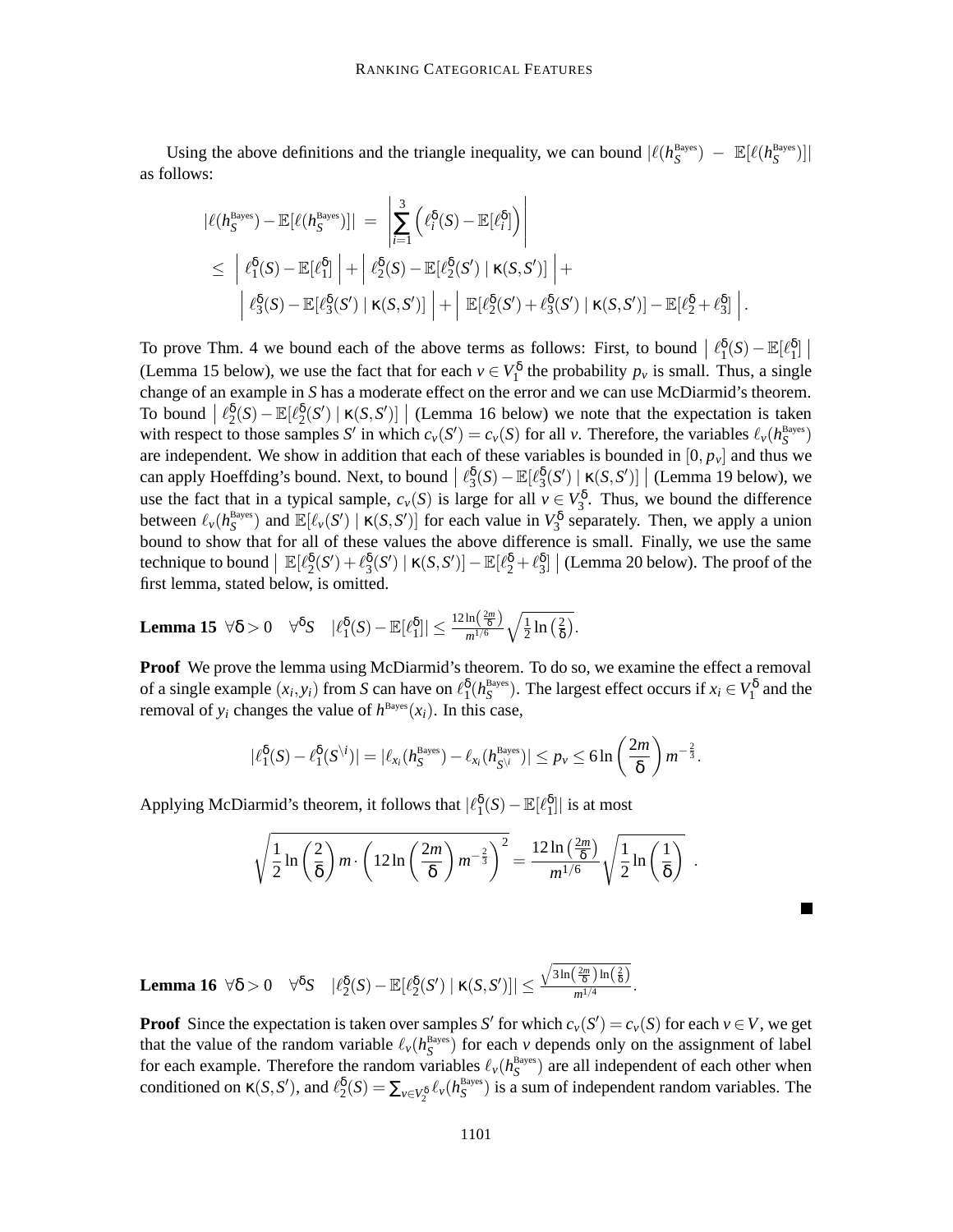expectation of this sum is  $\mathbb{E}[\ell_2^{\delta}(S') | \kappa(S, S')]$ . In addition, it is trivial to show that  $\ell_{\nu}(h_S^{\text{Bayes}}) \in [0, p_{\nu}]$ for all *v*. Thus, by Hoeffding's inequality,

$$
\Pr[|\ell_2^{\delta}(S) - \mathbb{E}[\ell_2^{\delta}(S') | \kappa(S, S')]|\geq t] \leq 2e^{-2t^2/\sum_{v\in V_2^{\delta}} p_v^2}.
$$
 (29)

.

Using the fact that for *v* in  $V_2^{\delta}$ ,  $p_v \le 6 \ln \left(\frac{2m}{\delta}\right)$  $\left(\frac{dm}{\delta}\right)/\sqrt{m}$  we obtain that

$$
\sum_{v \in V_2^{\delta}} p_v^2 \ \leq \ \max_{v \in V_2^{\delta}} \{p_v\} \cdot \sum_{v \in V_2^{\delta}} p_v \ \leq \ 6 \ln \left(\frac{2m}{\delta}\right) / \sqrt{m} \ \ .
$$

Plugging the above into Eq. (29) we get that

$$
\Pr[|\ell_2^{\delta}(S) - \mathbb{E}[\ell_2^{\delta}(S') | \kappa(S, S')]|\geq t] \leq 2e^{-2t^2\sqrt{m}/(6\ln(\frac{2m}{\delta}))}
$$

Setting the right-hand side to  $\delta$  and solving for *t*, we conclude our proof.

So far, we have bounded the terms  $\left| \ell_1^{\delta}(S) - \mathbb{E}[\ell_1^{\delta}] \right|$  and  $\left| \ell_2^{\delta}(S) - \mathbb{E}[\ell_2^{\delta}(S') | \kappa(S, S')] \right|$ . In both of these cases, we used the fact that  $p_\nu$  is small for all  $\nu \in V_1^{\delta} \cup V_2^{\delta}$ . We now turn to bound the term  $\left| \ell_3^{\delta}(S) - \mathbb{E}[\ell_3^{\delta}(S') | \kappa(S, S')] \right|$ . In this case, the probabilities *p<sub>v</sub>* are no longer negligible. Therefore, we use a different technique whereby we analyze the probability of  $h_S^{\text{Bayes}}(v)$  to be 'wrong', that is to return the less probable label. Since  $p<sub>v</sub>$  is no longer small, we expect  $c<sub>v</sub>$  to be relatively large. The following key lemma bounds the probability of  $h_S^{\text{Bayes}}(v)$  to be wrong given that  $c_v$  is large. The resulting bound depends on the difference between  $q<sub>v</sub>$  and 1/2 and becomes vacuous whenever  $q<sub>v</sub>$ is close to  $1/2$ . On the other hand, if  $q<sub>v</sub>$  is close to  $1/2$ , the price we pay for a wrong prediction is small. In the second part of this lemma, we balance these two terms and end up with a bound that does not depend on *qv*.

**Lemma** 17 Let  $\bar{Z} = (Z_1, \ldots, Z_k)$  be a sequence of *i.i.d.* binary random variables such that  $Pr[Z_i = 1] = q$  *for all i, and assume that*  $q \geq \frac{1}{2}$  $\frac{1}{2}$ *. Then,* 

$$
\Pr[\sum_{i} Z_i \le k/2] \le e^{-2(q-\frac{1}{2})^2 k} \quad \text{and} \quad (2q-1) \Pr[\sum_{i} Z_i \le k/2] \le \frac{1}{\sqrt{ek}}.
$$

**Proof** The first inequality is a direct application of Hoeffding's inequality. Multiplying both sides by 2*q*−1 we get that the left-hand side of the second inequality is bounded above by  $(2q-1)e^{-2(q-\frac{1}{2})^2k}$ . We now let  $x = q - \frac{1}{2}$  $\frac{1}{2}$  and use the inequality  $2xe^{-2x^2k} \le 1/\sqrt{ek}$ , which holds for all  $x \ge 0$  and  $k > 0$ .

Based on the above lemma, we now bound  $\left| \ell_3^{\delta}(S) - \mathbb{E}[\ell_3^{\delta}(S') | \kappa(S, S')] \right|$ . First, we show that if  $c_v(S)$  is large then  $\ell_v(S)$  is likely to be close to the expectation of  $\ell_v$  over samples *S*' in which  $c_v(S) = c_v(S')$ . This is equivalent to the claim of the following lemma.

**Lemma 18** *Under the same assumptions of Lemma 17. Let*  $f(\bar{Z})$  *be the function* 

$$
f(\bar{Z}) = \begin{cases} (1-q) & \text{if } \sum_{i} Z_{i} > k/2 \\ q & \text{if } \sum_{i} Z_{i} < k/2 \\ \frac{1}{2} & \text{if } \sum_{i} Z_{i} = k/2 \end{cases}
$$
  
Then, for all  $\delta \in (0, e^{-1/2}]$  we have  $\forall^{\delta} \bar{Z} |f(\bar{Z}) - \mathbb{E}[f]| \leq \sqrt{\frac{2\ln(\frac{1}{\delta})}{ek}}$ .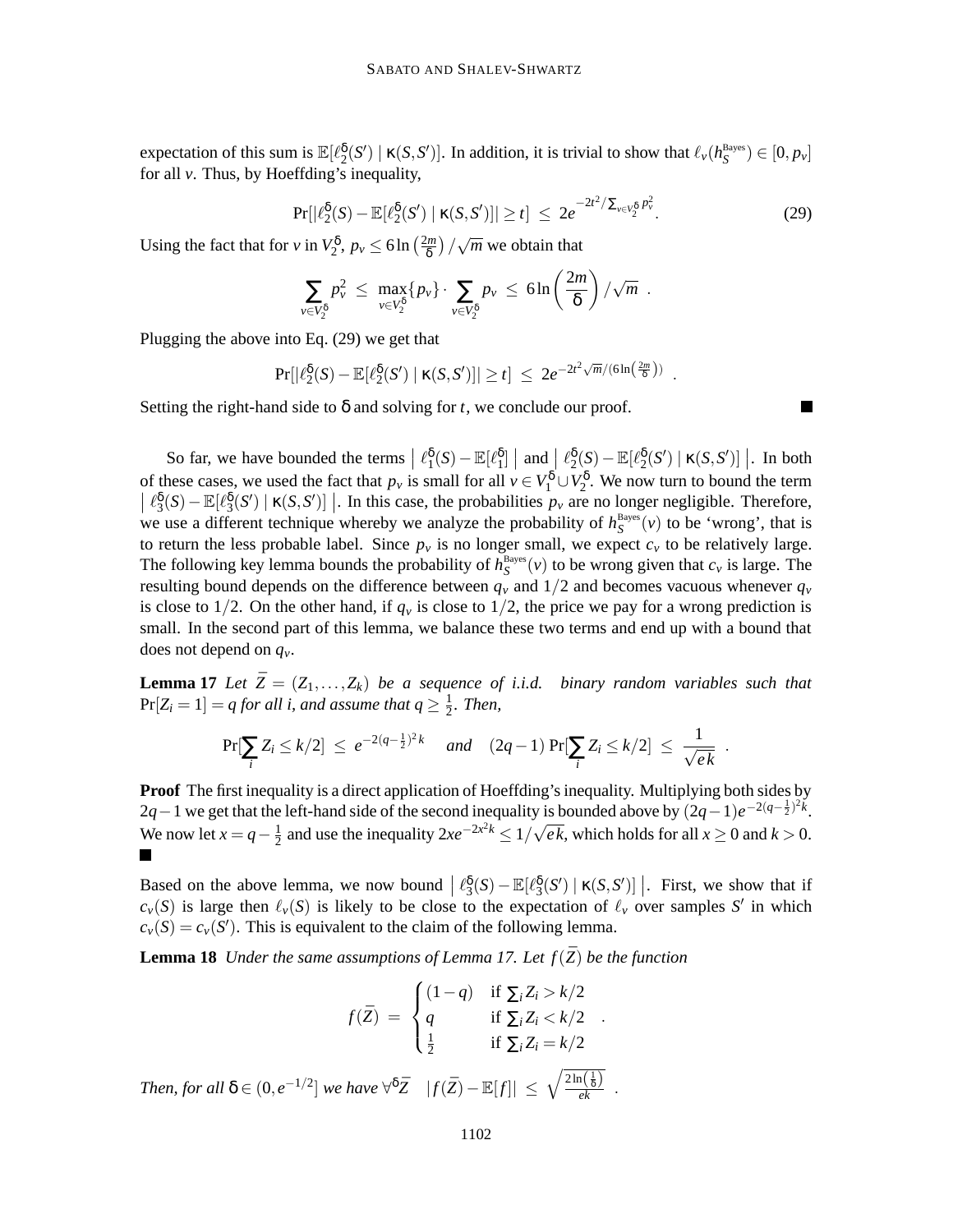**Proof** To simplify our notation, denote  $\alpha = \Pr[\sum_i Z_i > k/2], \beta = \Pr[\sum_i Z_i < k/2]$ , and  $\gamma = \Pr[\sum_i Z_i = k/2]$  $k/2$ . A straightforward calculation shows that

$$
|f(\bar{Z}) - \mathbb{E}[f(\bar{Z})]| = \begin{cases} (2q-1)(\beta + \gamma/2) & \text{with probability } \alpha \\ (2q-1)(\alpha + \gamma/2) & \text{with probability } \beta \\ (2q-1)(\alpha - \beta) & \text{with probability } \gamma \end{cases}
$$

.

Using the fact that  $(\alpha, \beta, \gamma)$  is in the probability simplex we immediately obtain that

$$
|f(\bar{z}) - \mathbb{E}[f(\bar{Z})]| \leq (2q - 1) .
$$

If 2*q* − 1 ≤  $\sqrt{2 \ln \left( \frac{1}{\delta} \right)}$  $\frac{1}{\delta}$  /*k* then the bound in the lemma clearly holds. Therefore, from now on we assume that  $2q - 1 > \sqrt{2 \ln\left(\frac{1}{\delta}\right)}$  $\frac{1}{\delta}$  /*k*. In this case, using the first inequality of Lemma 17 we have that  $\beta + \gamma \le e^{-2(q-\frac{1}{2})^2 k} \le \delta$ . Therefore,  $1-\delta < \alpha$ , and so with probability of at least  $1-\delta$  we have that

$$
|f(\bar{Z}) - \mathbb{E}[f(\bar{Z})]| = (2q - 1)(\beta + \gamma/2) \le (2q - 1)(\beta + \gamma).
$$

Applying the second inequality of Lemma 17 on the right-hand side of the above inequality we get that  $|f(\bar{Z}) - \mathbb{E}[f(\bar{Z})]| \leq \sqrt{1/ek} \leq \sqrt{2\ln(1/\delta)/ek}$ , where the last inequality holds since we assume that  $\delta \leq e^{-1/2}$ .

Equipped with the above lemma we are now ready to bound  $| \ell_3^{\delta}(S) - \mathbb{E}[\ell_3^{\delta}(S') | \kappa(S, S')] |$ .

**Lemma 19** *If*  $m \ge 4$  *then*  $\forall^{(2\delta)}S$   $|\ell_3^{\delta}(S) - \mathbb{E}[\ell_3^{\delta}(S') | \kappa(S, S')] | \le 1/m^{\frac{1}{4}}$ .

**Proof** Recall that  $\ell_3^{\delta}(S) = \sum_{v \in V_3^{\delta}} \ell_v(S)$ .  $m \geq 4$ , hence  $\delta/m \leq 1/m \leq e^{-1/2}$ . Choose  $v \in V_3^{\delta}$  and without loss of generality assume that  $q_v \ge 1/2$ . Thus, from Lemma 18 and the definition of  $\ell_v(S)$ we get that with probability of at least  $1-\delta/m$  over the choice of the labels in *S*(*v*):

$$
|\ell_{\nu}(S) - \mathbb{E}[\ell_{\nu}(S') | \kappa(S, S')]|\leq p_{\nu} \sqrt{\frac{2\ln(\frac{m}{\delta})}{e \cdot c_{\nu}(S)}}\ .
$$
\n(30)

By the definition of  $V_3^{\delta}$  and Lemma 10,  $\forall^{\delta}S$ ,  $\forall v \in V_3^{\delta}$ ,  $c_v(S) \ge \rho(\delta/m, p_v, m)$ . Using the fact that  $\rho$  is monotonically increasing with respect to  $p<sub>v</sub>$  it is possible to show (see Lemma 21 in the appendix)that  $\rho(\delta/m, p_v, m) \geq 2 \ln \left( \frac{m}{\delta} \right)$  $\binom{m}{\delta}$  *m*<sup>1/2</sup> for all  $v \in V_3^{\delta}$  for  $m \geq 4$ . Therefore, if indeed  $c_v(S) \ge \rho(\delta/m, p_v, m)$  for any  $v \in V_3^{\delta}$ , we have that

$$
\sqrt{\frac{2\ln\left(\frac{m}{\delta}\right)}{e \cdot c_v(S)}} \leq p_v m^{-1/4}.
$$

Using a union bound to make sure that this condition holds and Eq. (30) holds for all  $v \in V_3^{\delta}$  simultaneously, we obtain that  $\forall^{(2\delta)}S \quad \forall v \in V_3^{\delta} \quad |\ell_v(S) - \mathbb{E}[\ell_v(S') | \kappa(S, S')] | \leq p_v m^{-1/4}$ . Summing over  $v \in V_3^{\delta}$ , using the triangle inequality, and using the fact that  $\sum_v p_v = 1$  we conclude the proof.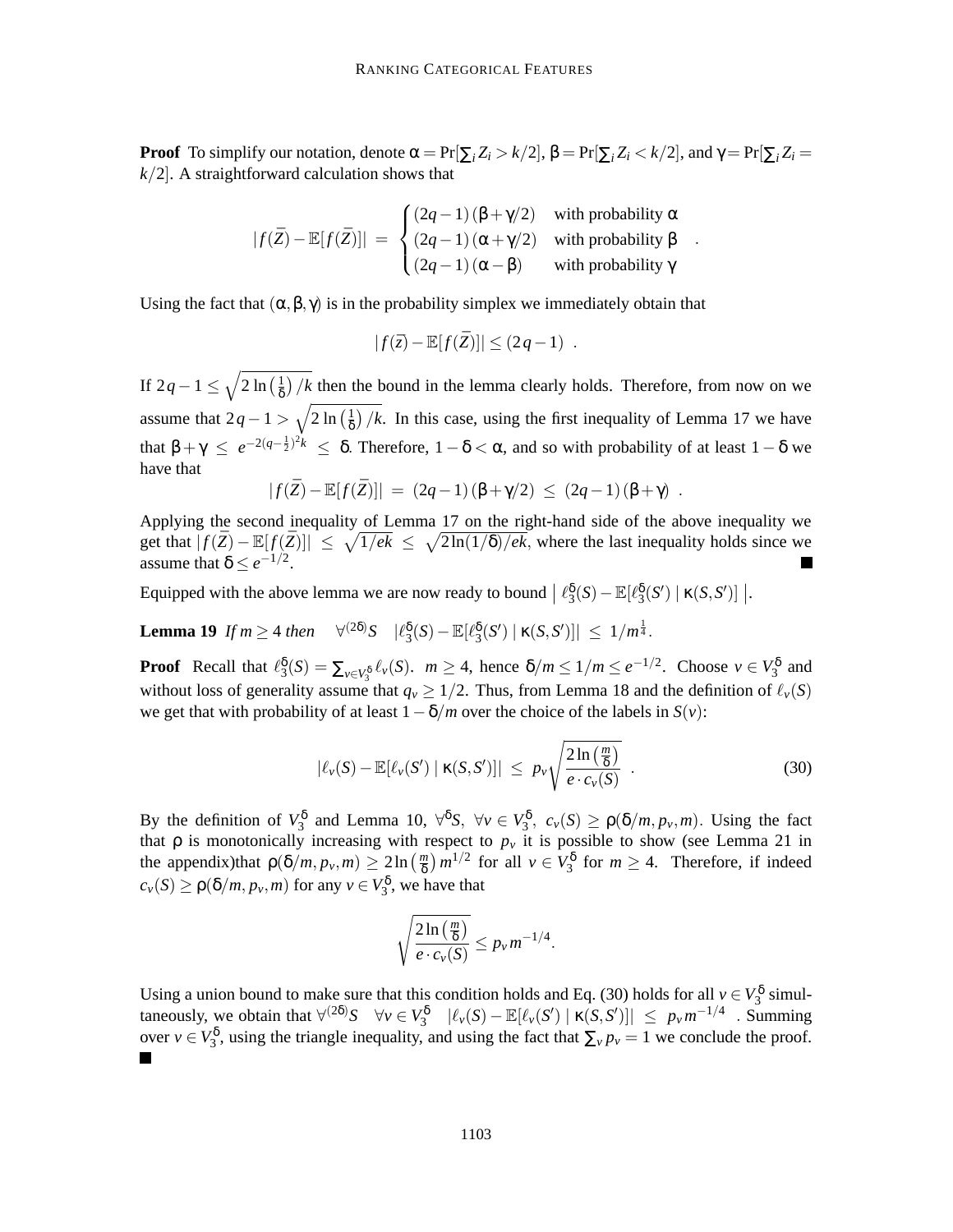**Lemma** 20 *For*  $m \ge 8$ *,* 

$$
\forall \delta S \quad |\mathbb{E}[\ell_2^{\delta}(S') + \ell_3^{\delta}(S') \mid \kappa(S, S')] - \mathbb{E}[\ell_2^{\delta}(S') + \ell_3^{\delta}(S')]|\leq \frac{1}{m} + \frac{1}{m^{1/6}}.
$$

**Proof** As in the proof of Lemma 19, we use the definitions of  $V_3^{\delta}$  and  $V_2^{\delta}$  along with Lemma 10 and Lemma 21 to get that for  $m \geq 8$ 

$$
\forall^{\delta} S \quad \forall v \in V_2^{\delta} \cup V_3^{\delta} \quad c_v(S) \ge \rho(\delta/m, p_v, m) \ge 3\ln(m/\delta)m^{1/3} \quad . \tag{31}
$$

To bound the difference between the conditional expectation and the unconditional expectation, let us first examine both these quantities for individual values *v*. To simplify our notation, denote  $\alpha_1 = \Pr[\hat{q}_v(S') > 1/2 | c_v(S') = c_v(S)], \beta_1 = \Pr[\hat{q}_v(S') < 1/2 | c_v(S') = c_v(S)], \text{ and } \gamma_1 = \Pr[\hat{q}_v(S') = 1/2 | c_v(S') = c_v(S)]$  $1/2 \mid c_v(S') = c_v(S)$ . Similarly, denote  $\alpha_2 = \Pr[\hat{q}_v(S') > 1/2]$ ,  $\beta_2 = \Pr[\hat{q}_v(S') < 1/2]$ , and  $\gamma_2 =$  $Pr[\hat{q}_v(S') = 1/2]$ . Using the definition of  $\ell_v$  we have that

$$
\mathbb{E}[\ell_{\nu}(S') | c_{\nu}(S) = c_{\nu}(S')] = p_{\nu}\left((1-q_{\nu})\alpha_1 + q\beta_1 + \frac{1}{2}\gamma_1\right) .
$$

Similarly, for the unconditional expectation:

$$
\mathbb{E}[\ell_v(S')] = p_v\left((1-q_v)\alpha_2 + q\beta_2 + \frac{1}{2}\gamma_2\right) \tag{32}
$$

Subtracting the above two equations and rearranging terms it can be shown that

$$
\Delta \stackrel{\Delta}{=} |\mathbb{E}[\ell_v(S') | c_v(S) = c_v(S')] - \mathbb{E}[\ell_v(S')]|
$$
  
=  $p_v(q - \frac{1}{2}) | (\beta_1 + \gamma_1) - (\beta_2 + \gamma_2) + (\gamma_1 - \gamma_2) |.$  (33)

Let  $Z_1, \ldots, Z_{c_v(S)}$  be an i.i.d. sequence of random variables with  $Pr[Z_i = 1] = q_v$ . Then we have  $\beta_1 + \gamma_1 = \Pr[\sum_i Z_i \le c_v(S)/2]$ . In addition  $c_v(S) \ge \lceil \rho(\delta/m, p_v, m) \rceil \triangleq \rho$ . Assume without loss of generality that  $q_v \ge 1/2$ . Thus we have  $Pr[\sum_{i=1}^{p}$  $\frac{\rho}{\rho_{i=1}} Z_i \leq \rho/2 \geq \Pr[\sum_{i=1}^{c_{\nu}(S)}$  $\sum_{i=1}^{c_v(s)} Z_i \leq c_v(S)/2$ . We clearly have that  $0 \leq \beta_1 + \gamma_1 \leq Pr[\sum_{i=1}^{\beta}$  $\sum_{i=1}^{p} Z_i \leq \rho/2$ . We now argue that

$$
0 \leq \beta_2 + \gamma_2 \leq \frac{\delta}{m} + \Pr[\sum_{i=1}^{\rho} Z_i \leq \rho/2] .
$$

The left-hand side inequality is trivial. To prove the right-hand side inequality, we note that

$$
\beta_2 + \gamma_2 = \sum_{i=1}^m \Pr[c_v(S') = i] \Pr\left[\hat{q}_v(S') \le \frac{1}{2} \mid c_v(S') = i\right]
$$
  
\n
$$
\le \Pr[c_v(S') \le \rho] + \Pr\left[\hat{q}_v(S') \le \frac{1}{2} \mid c_v(S') = \rho\right]
$$
  
\n
$$
\le \frac{\delta}{m} + \Pr[\sum_{i=1}^{\rho} Z_i \le \rho/2] .
$$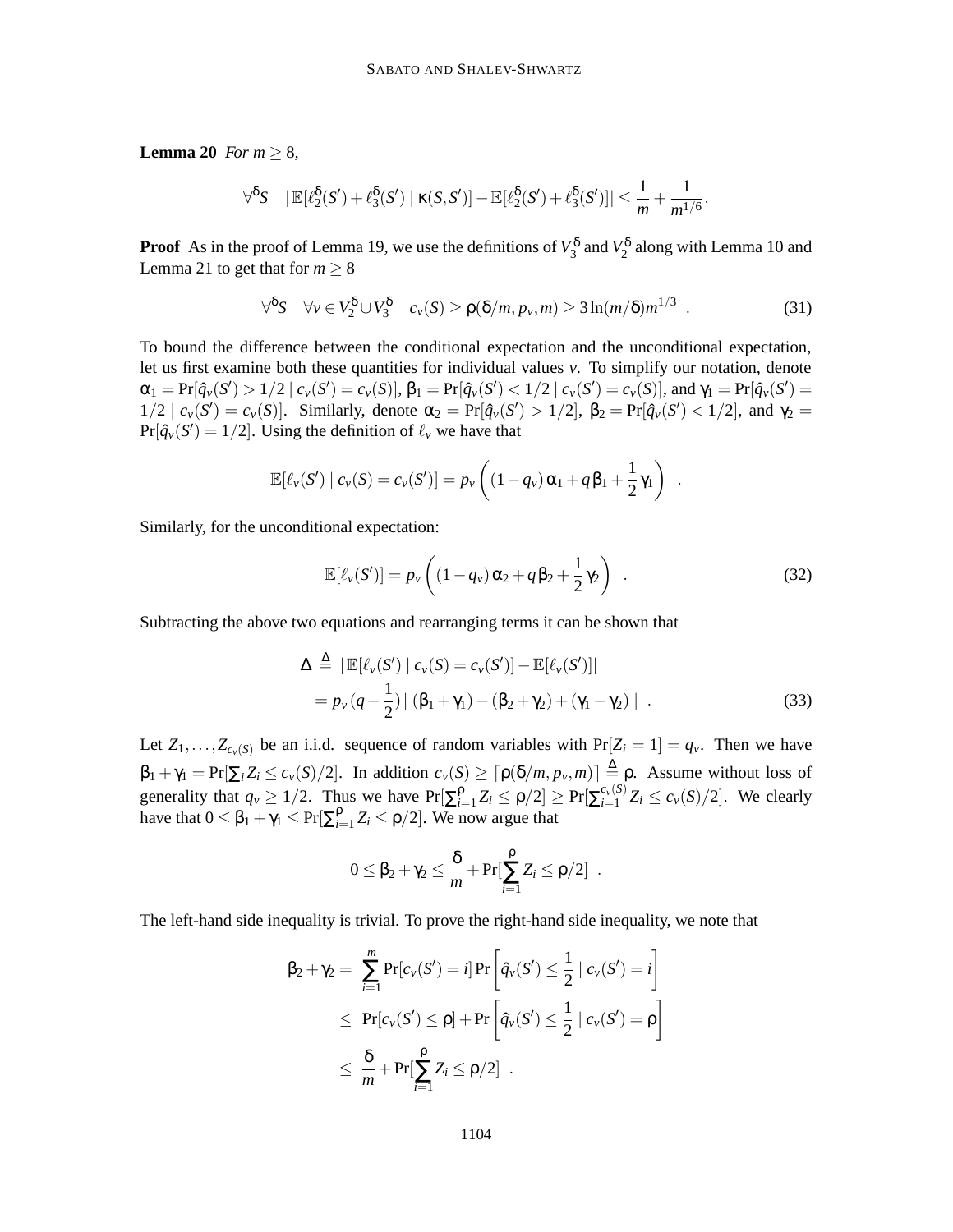Therefore,

$$
|(\beta_1 + \gamma_1) - (\beta_2 + \gamma_2)| \le \frac{\delta}{m} + \Pr[\sum_{i=1}^k Z_i \le k/2]. \tag{34}
$$

Similarly, since  $0 \le \gamma_1 \le \beta_1 + \gamma_1$  and  $0 \le \gamma_2 \le \beta_2 + \gamma_2$  we also have that

$$
|\gamma_1 - \gamma_2| \leq \frac{\delta}{m} + \Pr[\sum_{i=1}^{\rho} Z_i \leq \rho/2] . \tag{35}
$$

Combining Eq. (34) and Eq. (35) with Eq. (33) we get that

$$
\Delta \leq p_{\nu}(2q-1)\left(\frac{\delta}{m}+\Pr[\sum_{i=1}^{\rho}Z_i \leq \rho/2]\right) \leq p_{\nu}\left(\frac{1}{m}+\frac{1}{\sqrt{e\cdot p(\frac{\delta}{m},p_{\nu},m)}}\right) ,
$$

where the last inequality follows from Lemma 17. Finally, by summing over  $v \in V_2^{\delta} \cup V_3^{\delta}$  and using Eq. (31) we conclude our proof.

#### **5. Experiments**

In this section we present experimental results that demonstrate the merits of our feature ranking criterion given in Eq. (7). Throughout this section we compare the following four feature ranking criteria:

- 1. **IG:** The Information Gain criterion (Quinlan, 1993; de Mantaras, 1991; Mitchell, 1997).
- 2. **IGR:** The Information Gain Ratio criterion (Quinlan, 1993).
- 3. **Gini:** The original Gini Index (Breiman et al., 1984), which is given in Eq. (2).
- 4. **Ginger:** Our modified Gini criterion that aims to minimize the generalization error, given in Eq. (7).

We first present experiments with synthetic data that exemplify the generalization properties of the different criteria. Next, we compare the performance of the different criteria on a natural data set from the UCI repository. Finally, we compare the use of the different ranking criteria for the task of growing a decision tree.

#### **5.1 Synthetic Data**

Three synthetic data sets were constructed to exemplify the generalization properties of the different ranking criteria in different scenarios. In all of the synthetic data sets the target label was first sampled according to the probability measure  $Pr[Y = 1] = \frac{1}{2}$  $\frac{1}{2}$ . Synthetic data set I includes only binary features. The goal of data set I is to show that the Ginger criterion behaves similarly to the Gini criterion on binary features. 11 binary features were constructed. For each  $i \in \{0,1,\ldots,10\}$ the *i*th feature was sampled according to the probability measure  $Pr[X_i = Y|Y] = \frac{1+0.1i}{2}$ . Thus, feature  $X_0$  is completely uncorrelated with the label, while feature  $X_{10}$  perfectly predicts the label.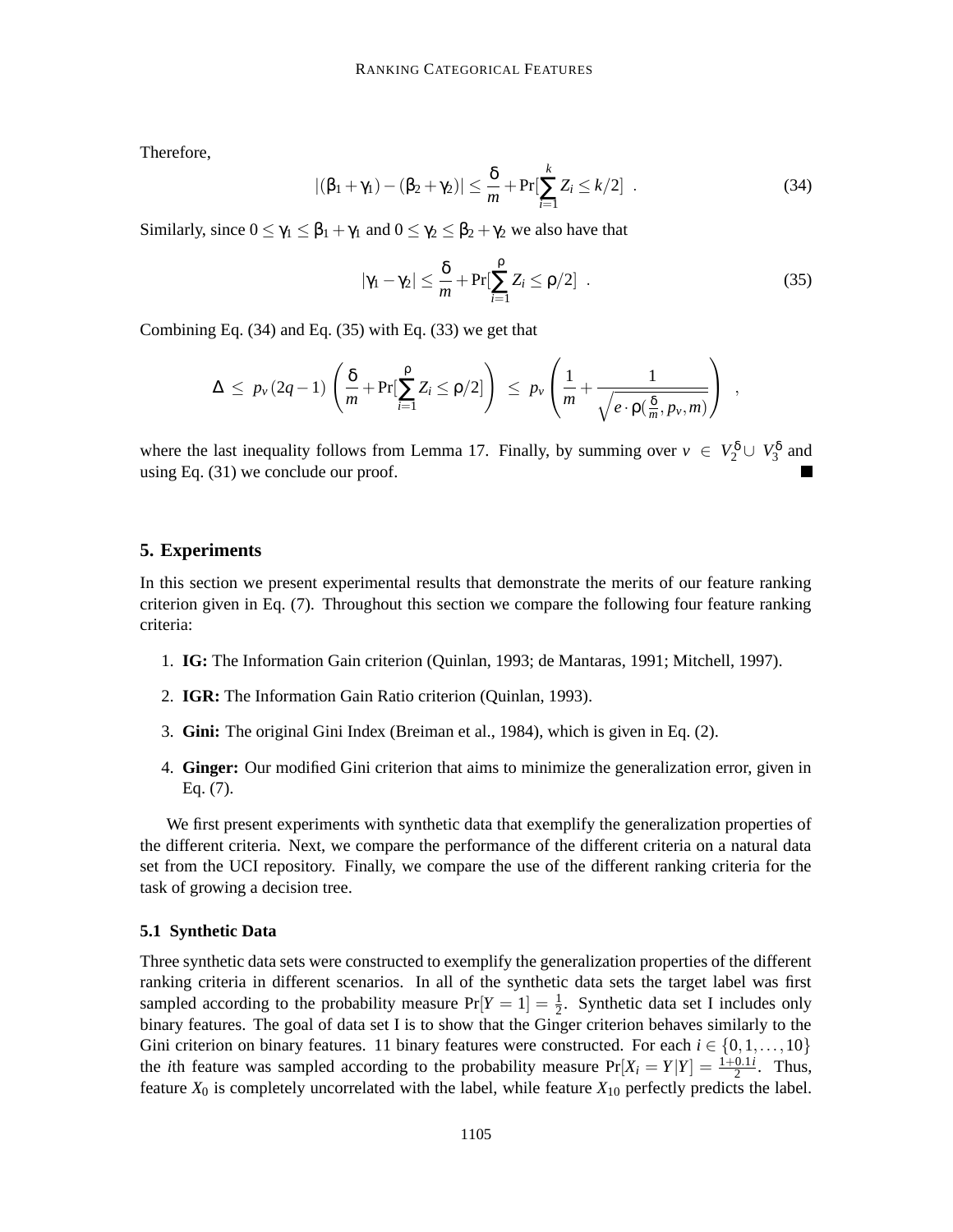

Figure 1: Each of the plots above show the generalization error of each feature (the y axis) against the ranking order of the feature in one of the ranking criteria (the x axis). Each column corresponds to a specific ranking criteria. Each row corresponds to a specific synthetic data set.

A training set of 5000 examples was generated, and the features were ranked using each of the four ranking criteria on the training set. The generalization errors of the 11 classification rules of each feature, defined as in Eq. (5), were measured on a fresh test set of 5000 examples. A plot of the generalization error of each feature against the ranking order of the feature is given for each of the ranking criteria on the top row of Fig. 1. This plot should be monotonically increasing for good feature ranking criteria. As the plots show, all four criteria perform well on this data set.

Data set II is identical to data set I, except that one more feature, indexed *X*11, was added. *X*<sup>11</sup> is simply the index of the example (this simulates an SSN-like feature as described in Sec. 2). Clearly, the generalization error of  $X_{11}$  is  $\frac{1}{2}$  as no value of the feature that occurred in the training set would occur in a test set. The performance of the four feature ranking criteria on data set II is shown on the second row of Fig. 1. As expected, the Gini criterion and the IG criterion both suffer from overfitting and rank *X*<sup>11</sup> very high. The IGR criterion, suggested by Quinlan (1993) attempts to fix the overfitting effect of the IG criterion by dividing IG by the entropy of the feature. As the plots show, this correction indeed causes IGR to rank *X*<sup>11</sup> lower than do IG and Gini. However, the correction is not strong enough, as the new feature is still ranked 8th out of 12 features although its generalization error is the worst. Finally, it is clear from the plots that the new Ginger criterion produces a correct ranking of the features in this example.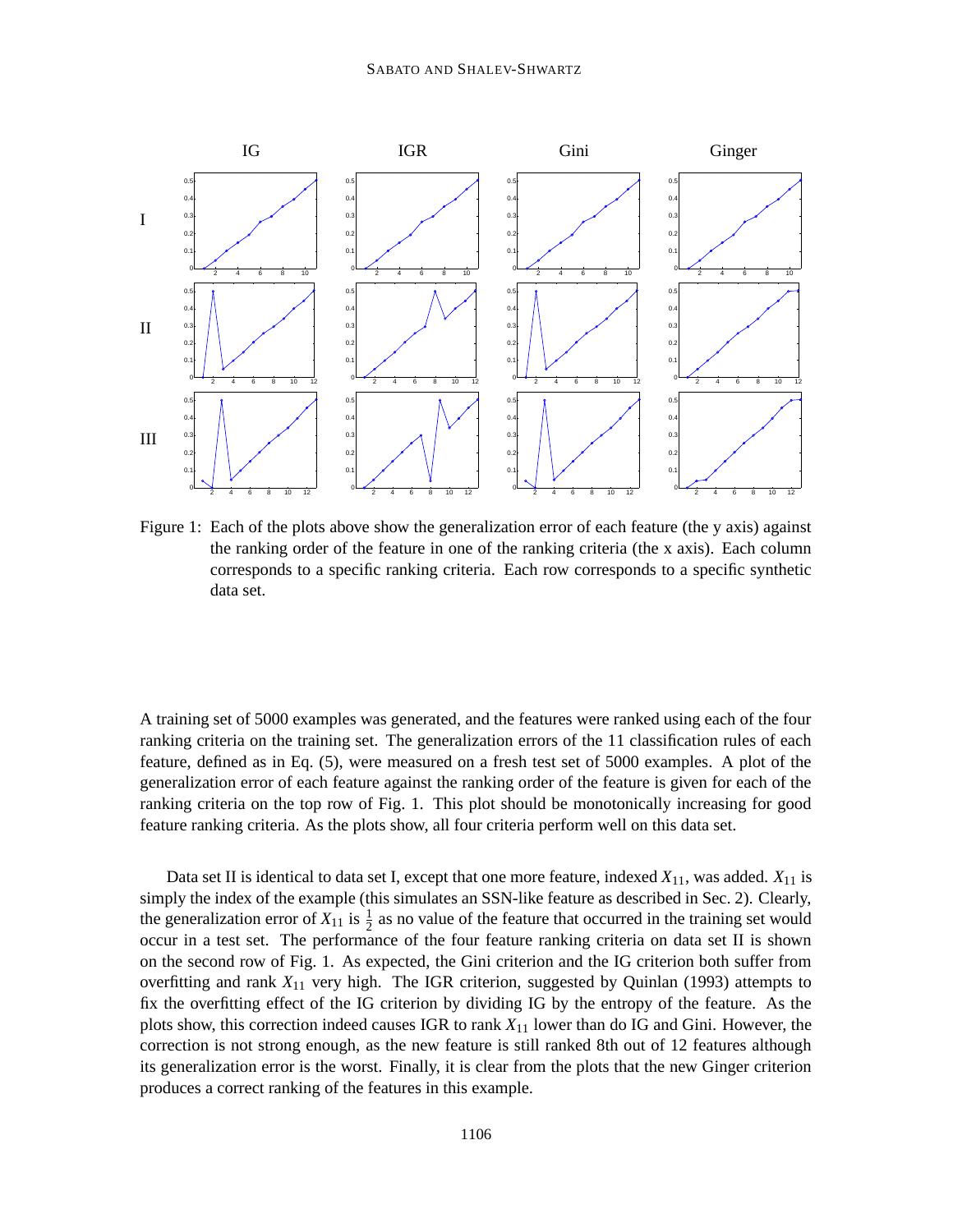Data set III is identical to data set II, except that one more feature indexed *X*<sup>12</sup> was added. *X*<sup>12</sup> was constructed according to the following probability measure:

$$
\Pr[X = i | Y = 1] = \begin{cases} \frac{1}{2000} & \text{if } i \in \{1, ..., 2000\} \\ 0 & \text{otherwise} \end{cases}
$$
 and  

$$
\Pr[X = i | Y = -1] = \begin{cases} \frac{1}{2000} & \text{if } i \in \{2001, ..., 4000\} \\ 0 & \text{otherwise} \end{cases}
$$

*X*<sup>12</sup> is thus categorical with many values but it is still highly predictive of the label. The performance of the four feature ranking criteria on data set III is shown on the bottom row of Fig. 1. As the plots show, the rankings of the Gini criterion and of the IG criterion are not adversely affected by the addition of this feature, although they still fail on  $X_{11}$ , the SSN-like feature. IGR penalizes  $X_{12}$ because it has a large number of values, thus its ranking for this feature is too low. The new Ginger criterion is the only one to rank the features in accordance with their respective generalization error, as is apparent from its monotonically increasing plot.

### **5.2 Natural Data**

To test the ranking criteria on natural data, we used the USCensus1990raw data set from the UCI Repository.<sup>1</sup> This data set contains person records, where each record has 125 features, such as age, salary, marital status etc. Several labeled data sets were constructed from USCensus1990raw by defining a binary target label based on one of the attributes, and using the rest of the attributes as features. For attributes that take more than two values, the binary label was set to 1 if the feature takes its most frequent value and −1 otherwise. Only cases where the probability of the label to be 1 was at least 0.1 and no more than 0.9 were used. This process resulted in 62 binary learning problems.

In Fig. 2, each of the rows corresponds to one learning problem. A plot is shown for each problem and each ranking criterion, depicting the generalization error of each feature against the ranking order of the features. Recall that good ranking criteria should produce monotonically increasing graphs. The plots clearly show that the Ginger criterion produces the most accurate feature ranking. Fig. 3 compares the Ginger criterion to each of the other ranking criteria. In each of the plots, each data point corresponds to one of the 62 learning problems and portrays the difference in generalization error between the feature that was top-ranked by Ginger and the feature that was top-ranked by the other criterion. Positive data points are cases where Ginger outperformed the other criterion. Again, it is apparent that the Ginger criterion outperforms the other criteria.

#### **5.3 Decision Trees**

Decision tress are a popular classification tool (see for instance Mitchell, 1997). The process of growing a decision tree is a greedy iterative procedure which is performed as follows: The procedure starts with a tree composed only of a root node. At each iteration, one of the leaves of the tree is turned into an inner node, whose children represent all the possible values of one feature. Choosing

<sup>1.</sup> The original census data set was used rather than the preprocessed data set. The preprocessed data set obtained from Meek, Thiesson, and Heckerman eliminates categorical attributes that have many values, exactly the type of attributes that this paper addresses. The data set used in our experiments is available through http://kdd.ics.uci.edu/databases/census1990/USCensus1990raw.data.txt.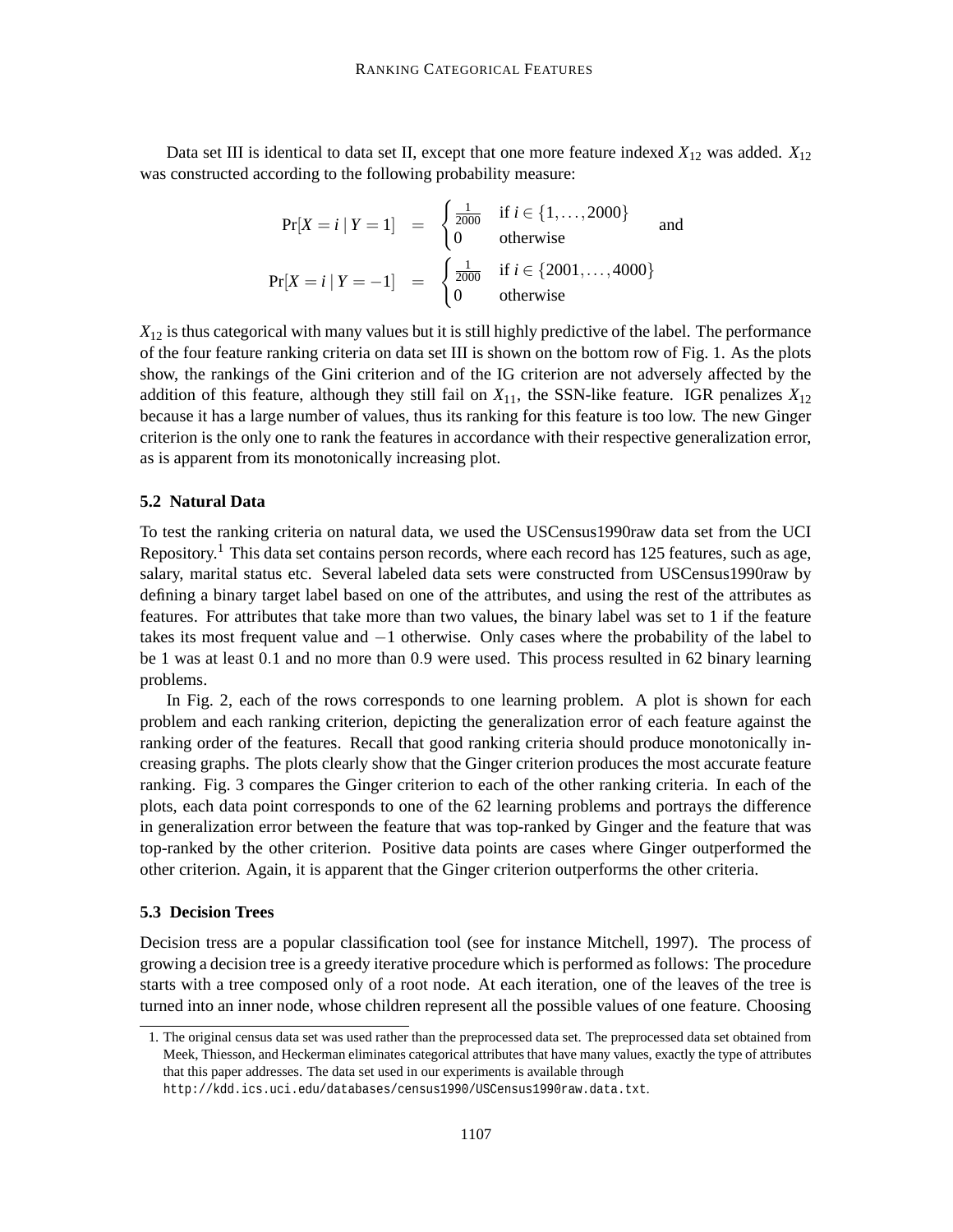

Figure 2: Each of the plots above show the generalization error of the features in a learning problem (the y axis) against the ranking order of the features in one of the ranking criteria (the x axis). Each column corresponds to a specific ranking criterion. Each row corresponds to a specific learning problem, generated from USCensus1990raw by setting the label to be the most common value of one of the attributes.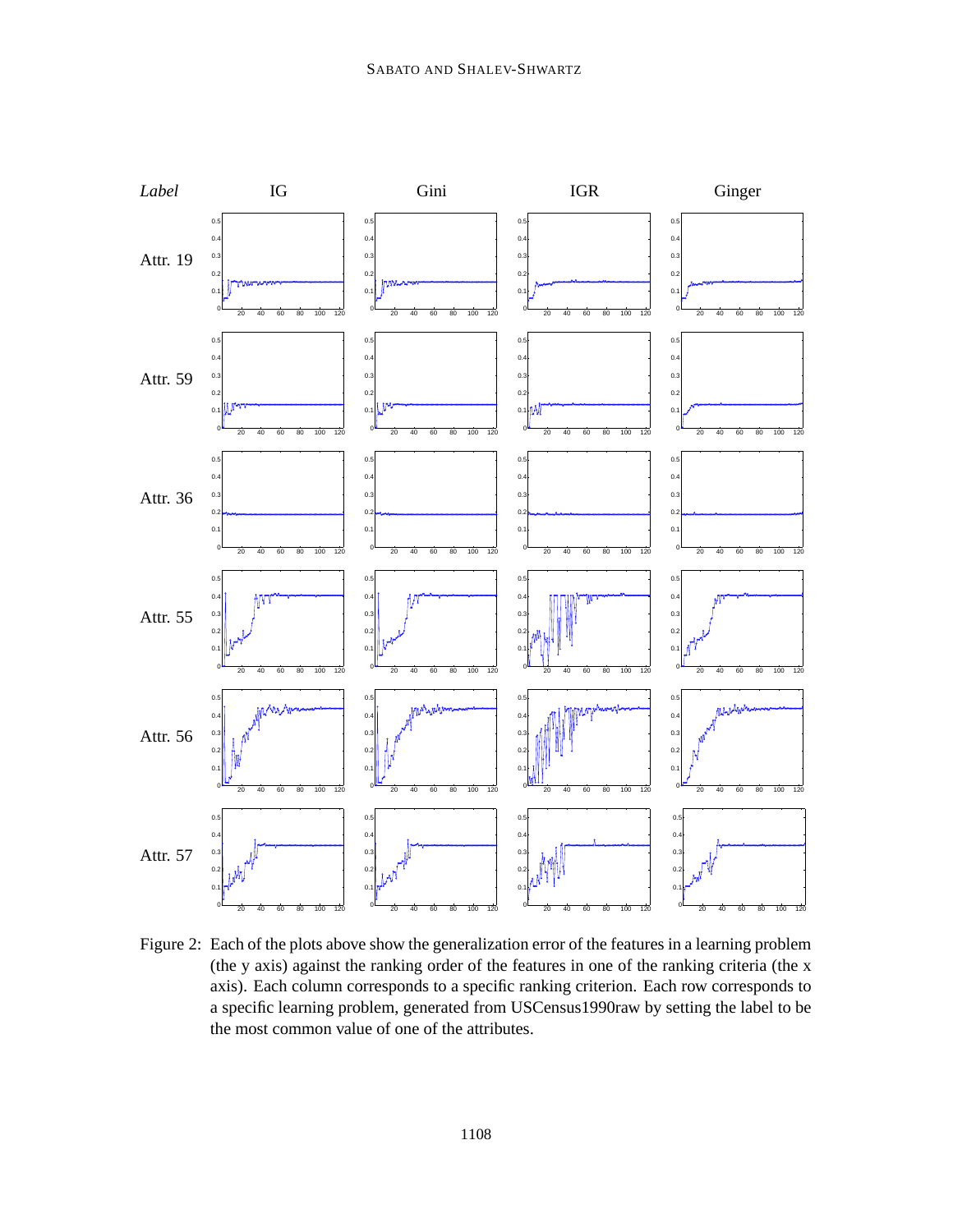

Figure 3: Each plot above portrays the difference in generalization error between the feature that was top-ranked by Ginger and the feature that was top-ranked by one of the other criteria, for each of the 62 learning problems obtained from USCensus1990raw.

which leaf to split and which feature to use for splitting can be based on feature ranking criteria such as the ones discussed in this paper. In our experiments, we compared decision tree learning with each of the four feature ranking criteria: IG, IGR, Gini, and Ginger. The experiments were performed on the 62 learning problems described in Sec. 5.2.

Usually, the iterative process of growing a decision tree continues until no further splits can be made. Then, as a post processing step, the tree is pruned, so as to improve the generalization error of the decision tree. Since this paper focuses on splitting criteria rather then on pruning methods, the experiments do not include tree post-pruning. Instead, the generalization error is measured as a function of the number of splits. Given a ranking criterion, the following procedure is used to choose which leaf to split and which feature to split by: Let *m* be the number of training examples. A decision tree *T* with *k* leaves is equivalent to a mapping  $T : \{1, \ldots, m\} \rightarrow \{1, \ldots, k\}$ . That is, each example is mapped to one of the leaves of the tree. We can think of the vector  $(T(1),...,T(m))$  as the vector of values of a constructed feature. At each iteration of the decision tree learning process, a new tree needs to be generated from the current tree by splitting one of the current tree leaves based on one of the features. Each possible new tree induces a different new constructed feature as described above. To select the leaf to split and the feature to split by, we assess the quality of each new constructed feature based on the ranking criterion in use. The selected leaf and feature are those that correspond to the top-ranked constructed feature.

Fig. 4 shows the training error and generalization error of the Gini, IGR and Ginger splitting criteria as a function of the number of splits, for several learning problems. The IG criterion plot was omitted since its behavior was almost identical to that of the Gini criterion. As can be seen from the plots, the training error of the Gini criterion drops faster, but the resulting tree suffers from severe overfitting. In contrast, the generalization error of the Ginger criterion is much smaller and remains close to the training error, as long as the number of splits is not too large. As expected, after making a large number of splits all criteria exhibit an overfitting effect. Comparing the IGR and the Ginger criteria, we observe that both methods perform rather well, each showing an advantage on some of the learning problems.

Lastly, Fig. 5 compares the performance of the decision tree learning with the Ginger splitting criterion to decision tree learning with the other splitting criteria. In each of the plots, the data points correspond to the 62 learning problems, and portray the difference in the minimal generalization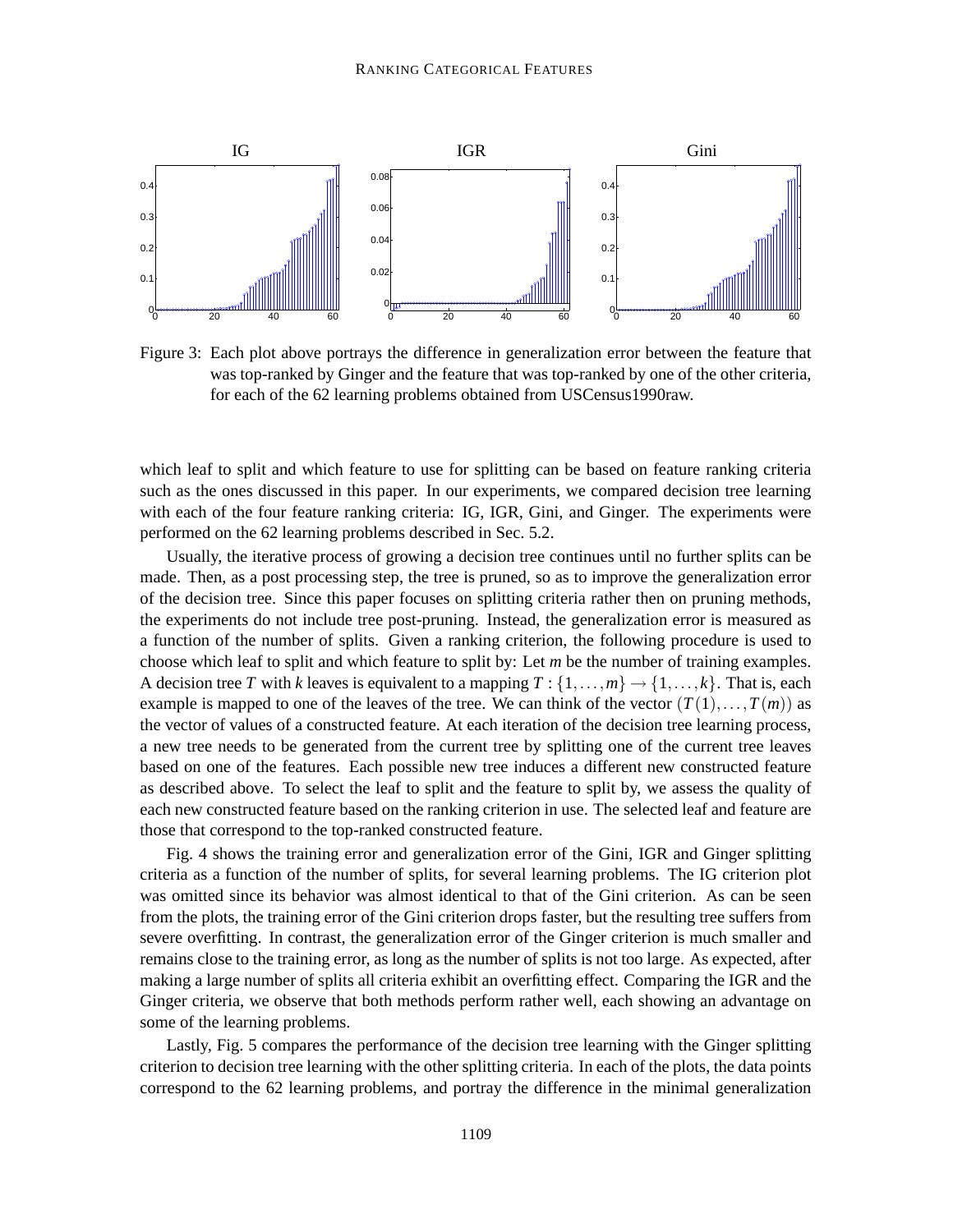

Figure 4: The training error (solid red line) and generalization error (dotted blue line) of decision trees grown according to the Gini, IGR, and Ginger splitting criteria, as a function of the number of splits. Each column corresponds to a specific splitting criterion. Each row corresponds to a specific learning problem, generated from USCensus1990raw by setting the label to be the most common value of one of the attributes.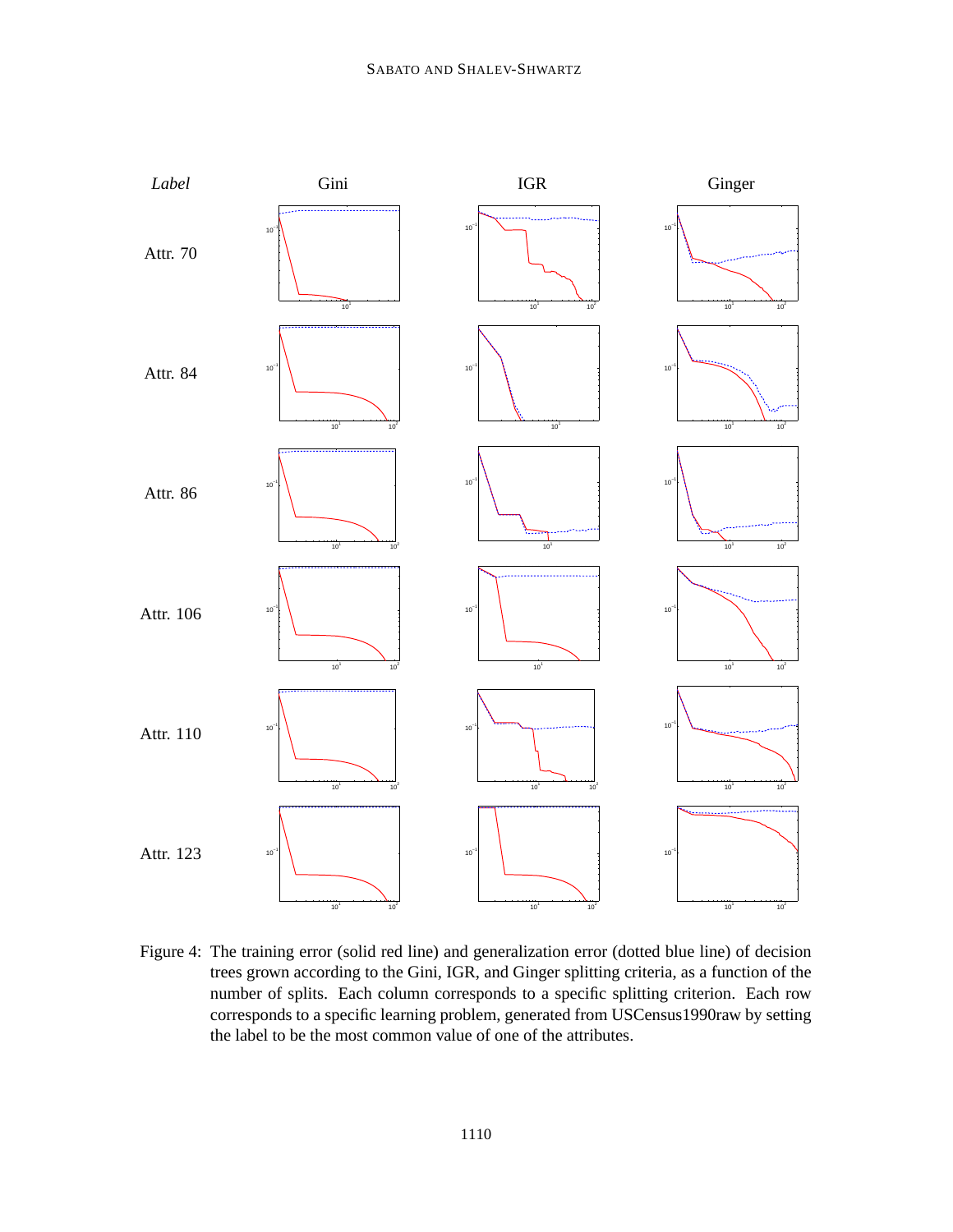

Figure 5: Left: The minimal generalization error of the IG criterion minus the minimal generalization error of the Ginger criterion for each of the labeled data sets. Middle: Same for IGR. Right: Same for Gini.

error achieved by the decision tree grown using Ginger and the one that was achieved using the other criterion. Positive data points are cases where Ginger outperformed the other criterion. The plots show that the Ginger criterion outperforms the IG and Gini criteria, and that in most cases the Ginger criterion outperforms the IGR criterion as well.

# **6. Discussion**

In this paper, a new approach for feature ranking is proposed, based on a direct estimation of the true generalization error of predictors that are deduced from the training set. We focused on two specific predictors, namely  $h_S^{\text{Gini}}$  and  $h_S^{\text{Bayes}}$ . An estimator for the generalization error of  $h_S^{\text{Gini}}$ , termed the Ginger criterion, was proposed and its convergence was analyzed. Experimental evaluation suggests that the Ginger criterion outperforms existing feature ranking methods. We showed that the expected error of  $h_S^{\text{Bayes}}$  is optimal and proved a concentration bound for this error. Constructing an estimator for  $h_S^{\text{Bayes}}$  is left for future work.

There are various extensions for this work that we did not pursue. First, it is interesting to analyze the number of categorical features one can rank while avoiding overfitting. The experiments with decision trees suggest that the Ginger criterion has potential to improve the generalization error of decision trees. It may be possible to use the bounds for constructing a stopping criterion for growing the decision tree. Second, our view of a ranking criterion as an estimator for the generalization error of a predictor can be used for constructing new ranking criteria by defining other predictors. Finally, understanding the relationship between this view and information theoretic measures is also an interesting future direction.

#### **Appendix A. Technical Proofs**

**Lemma 21** *Let c be a positive constant. Then, if*  $p_v > 6 \ln \left( \frac{2}{8} \right)$  $\left(\frac{2}{\delta}\right)m^{-c}$ , and  $m \geq 2^{\frac{1}{1-c}}$  we have

$$
\forall \delta > 0 \quad \rho(\delta, p_{\nu}, m) \geq 3 \ln \left(\frac{2}{\delta}\right) m^{1-c}.
$$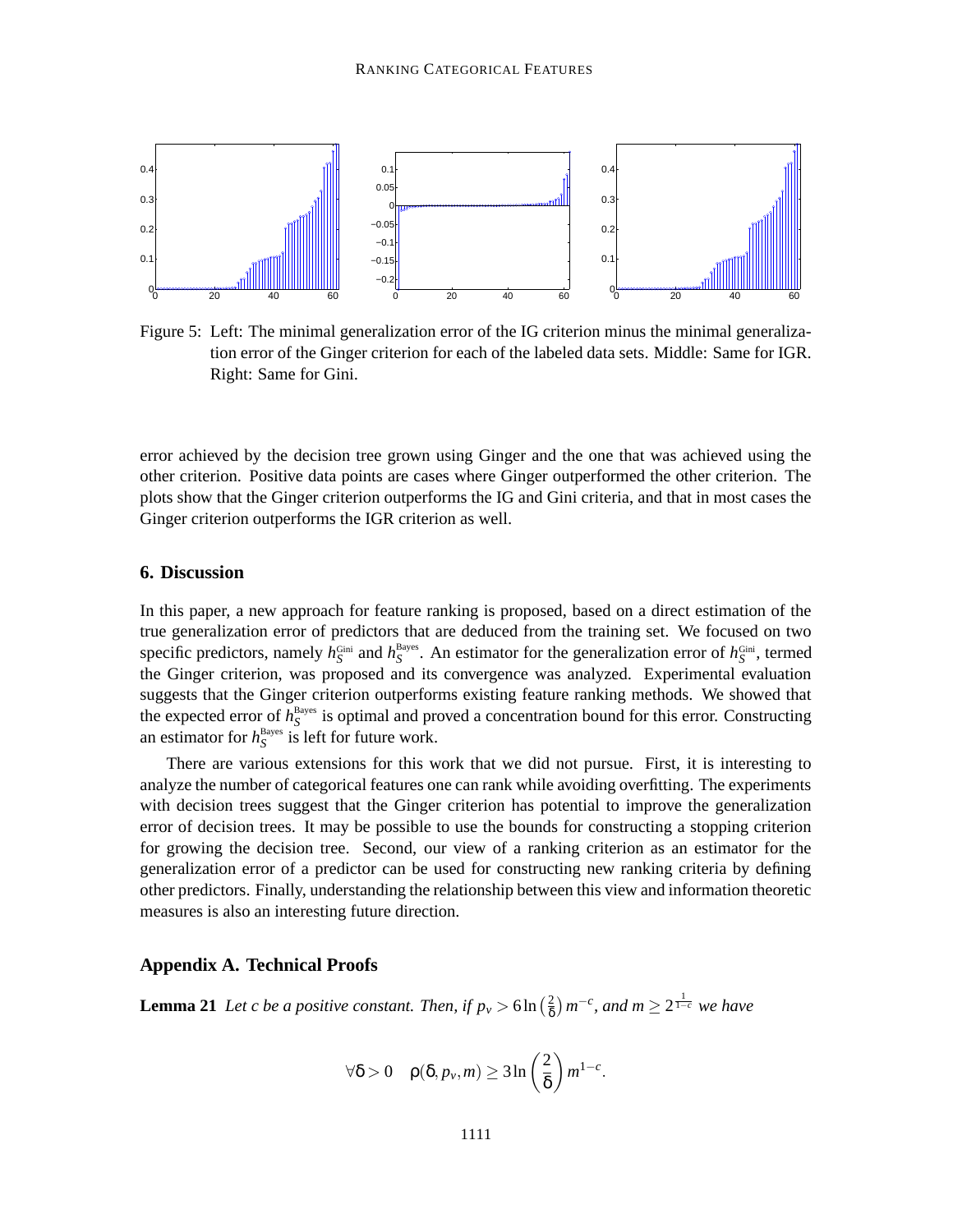**Proof** By the definition of ρ,

$$
\rho(\delta, p_{\nu}, m) = mp_{\nu} - \sqrt{mp_{\nu} \cdot 3 \ln \left(\frac{2}{\delta}\right)} = \sqrt{mp_{\nu}} \left(\sqrt{mp_{\nu}} - \sqrt{3 \ln \left(\frac{2}{\delta}\right)}\right).
$$

Therefore,  $\rho(\frac{\delta}{m})$  $\frac{\delta}{m}$ , *p*<sup>*v*</sup>, *m*) is upward monotonic with *p*<sup>*v*</sup>. Thus if *p*<sup>*v*</sup> > 6ln  $\left(\frac{2m}{\delta}\right)$  $\left(\frac{2m}{\delta}\right)m^{-c}$ ,

$$
\rho(\delta, p_{\nu}, m) = mp_{\nu} - \sqrt{mp_{\nu} \cdot 3 \ln\left(\frac{2}{\delta}\right)}
$$
  
\n
$$
\geq 6 \ln\left(\frac{2}{\delta}\right) m^{1-c} - \sqrt{6 \ln\left(\frac{2}{\delta}\right)} m^{1-c} \cdot 3 \ln\left(\frac{2}{\delta}\right)
$$
  
\n
$$
= 3 \ln\left(\frac{2}{\delta}\right) m^{\frac{1-c}{2}} \left(2m^{\frac{1-c}{2}} - \sqrt{2}\right)
$$
  
\n
$$
= 3 \ln\left(\frac{2}{\delta}\right) m^{\frac{1-c}{2}} (m^{\frac{1-c}{2}} + m^{\frac{1-c}{2}} - \sqrt{2})
$$
  
\n
$$
\geq 3 \ln\left(\frac{2}{\delta}\right) m^{1-c}.
$$

**Proof** [Lemma 12] Similarly to the proof of Lemma 8, we will bound the effect a single removal of an example from *S* can have on  $\ell(h_{S}^{\delta})$ . The maximal effect of a single change in the sample is no larger than twice the maximal effect of a single removal. Assume without loss of generality that the removed example is  $x_i = (v, 0)$ , and denote the resulting sample by  $S^{\backslash}i$ . The removal only affects  $\ell_v(h_{\rm S}^{\delta})$ . Therefore

$$
\begin{split} |\ell(h_{S}^{\delta}) - \ell(h_{S^{\backslash i}}^{\delta})| &= |\ell_{\nu}(h_{S}^{\delta}) - \ell_{\nu}(h_{S^{\backslash i}}^{\delta})| \\ &= \left| p_{\nu} \left( q_{\nu} (1 - h_{S}^{\delta}(\nu)) + (1 - q_{\nu}) h_{S}^{\delta}(\nu) - p_{\nu} q_{\nu} (1 - h_{S^{\backslash i}}^{\delta}(\nu)) + (1 - q_{\nu}) h_{S}^{\delta}(\nu) \right) \right| \\ &= \left| p_{\nu} (1 - 2q_{\nu}) (h_{S}^{\delta}(\nu) - h_{S^{\backslash i}}^{\delta}(\nu)) \right| \\ &\leq p_{\nu} \left| h_{S}^{\delta}(\nu) - h_{S^{\backslash i}}^{\delta}(\nu) \right| . \end{split}
$$

For *v* such that  $p_v < \frac{6 \ln(\frac{2m}{\delta})}{m}$  $\frac{\sqrt{\delta}}{m}$ ,

$$
|\ell(h_{\mathcal{S}}^{\delta}) - \ell(h_{\mathcal{S}^{\backslash i}}^{\delta})| \leq p_{\nu} < \frac{6\ln(\frac{2m}{\delta})}{m}.\tag{36}
$$

п

For *v* such that  $p_v \geq \frac{6 \ln(\frac{2m}{\delta})}{m}$  $\frac{\sqrt{8}}{m}$ , we distinguish between three cases by  $c_v$ , the number of examples of *v* in *S*:

1.  $c_v < \rho(\frac{\delta}{m})$  $\frac{\mathsf{o}}{m}$ ,  $p_\nu$ , *m*), 2.  $\rho(\frac{\delta}{m})$  $\frac{\delta}{m}, p_v, m$ )  $\leq c_v < \rho$  ( $\frac{\delta}{m}$  $\frac{\delta}{m}, p_{\nu}, m) + 1,$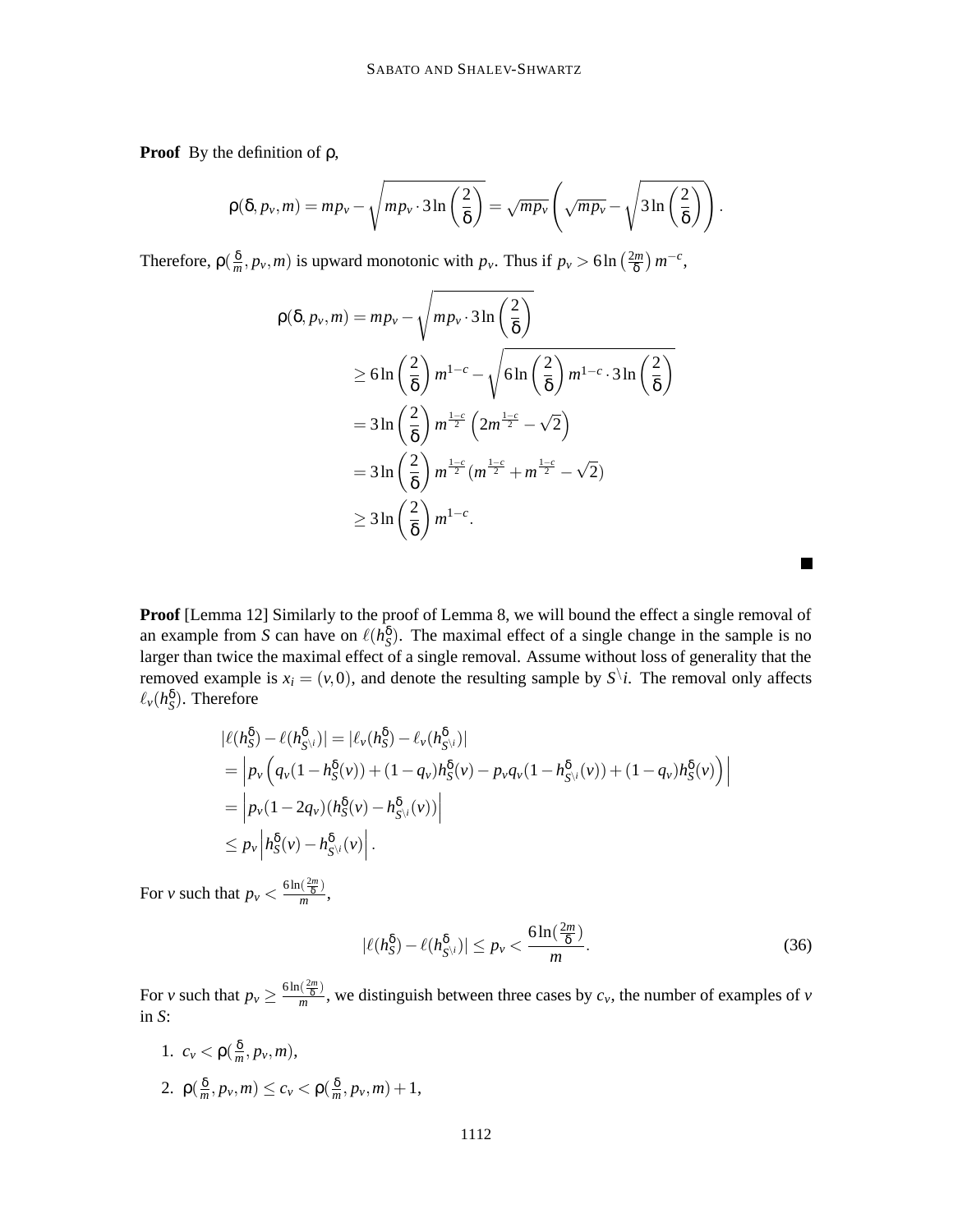$$
3. \ \rho(\tfrac{\delta}{m}, p_\nu, m) + 1 \leq c_\nu.
$$

In case 1,

$$
h_S^{\delta}(v) = \frac{c_v^+ + q_v(\lceil \rho(\frac{\delta}{m}, p_v, m) \rceil - c_v)}{\lceil \rho(\frac{\delta}{m}, p_v, m) \rceil} \text{ and } h_{S^{\backslash i}}^{\delta}(v) = \frac{c_v^+ + q_v(\lceil \rho(\frac{\delta}{m}, p_v, m) \rceil - (c_v - 1))}{\lceil \rho(\frac{\delta}{m}, p_v, m) \rceil},
$$

hence

$$
|h_{S}^{\delta}(v) - h_{S^{\setminus i}}^{\delta}(v)| = \frac{q_{v}}{\left\lceil \rho(\frac{\delta}{m}, p_{v}, m) \right\rceil}
$$

.

In case 2,  $\lceil \rho(\frac{\delta}{m}\rceil)$  $\left[\frac{\delta}{m}, p_v, m\right]$  =  $c_v$ , therefore

$$
h_{S}^{\delta}(v) = h_{S}^{\text{Gini}}(v) = \frac{c_{v}^{+}}{c_{v}} \text{ and } h_{S^{\backslash i}}^{\delta}(v) = \frac{c_{v}^{+} + q_{v}(c_{v} - (c_{v} - 1))}{c_{v}},
$$

hence

$$
|h_{S}^{\delta}(v) - h_{S^{\backslash i}}^{\delta}(v)| = \frac{q_{v}}{c_{v}} = \frac{q_{v}}{\lceil \rho(\frac{\delta}{m}, p_{v}, m) \rceil}.
$$

In case 3, since  $\rho(\frac{\delta}{m})$  $\frac{\delta}{m}$ ,  $p_v$ , *m*) > 1 we have  $c_v \ge 2$  and

$$
h_S^{\delta}(v) = h_S^{\text{Gini}}(v) = \frac{c_v^+}{c_v}
$$
 and  $h_{S^{\backslash i}}^{\delta}(v) = h_{S^{\backslash i}}^{\delta}(v) = \frac{c_v^+}{c_v - 1}$ 

Hence

$$
|h_{S}^{\delta}(v) - h_{S^{\backslash i}}^{\delta}(v)| = \frac{c_{v}^{+}}{c_{v}(c_{v}-1)} \leq \frac{c_{v}}{c_{v}(c_{v}-1)} = \frac{1}{c_{v}-1} \leq \frac{1}{\lceil \rho(\frac{\delta}{m}, p_{v}, m) \rceil}.
$$

Therefore, in all cases, for *v* such that  $p_v \geq \frac{6\ln(\frac{2m}{\delta})}{m}$  $\frac{\sqrt{8}}{m}$ ,

$$
|\ell(h_{S}^{\delta}) - \ell(h_{S^{\backslash i}}^{\delta})| \leq p_{\nu} \left| h_{S}^{\delta}(\nu) - h_{S^{\backslash i}}^{\delta}(\nu) \right| \leq \frac{p_{\nu}}{\rho(\frac{\delta}{m}, p_{\nu}, m)} = \frac{p_{\nu}}{mp_{\nu} - \sqrt{mp_{\nu} \cdot 3 \ln(\frac{2m}{\delta})}} = \frac{1}{m} \frac{\sqrt{p_{\nu}}}{\sqrt{p_{\nu} - \sqrt{\frac{3 \ln(2m)}{\delta}}}} = \frac{1}{m} \frac{\sqrt{p_{\nu}}}{\sqrt{p_{\nu} - \sqrt{\frac{3 \ln(2m)}{\delta}}}} = \frac{1}{m} \frac{\sqrt{\frac{6 \ln(2m)}{\delta}}}{\sqrt{2} - 1} \leq \frac{4}{m}.
$$

Combining this with Eq. (36), we have

$$
|\ell(h_{S}^{\delta}) - \ell(h_{S^{\backslash i}}^{\delta})| \leq \max\left\{\frac{4}{m}, \frac{6\ln(\frac{2m}{\delta})}{m}\right\} = \frac{6\ln(\frac{2m}{\delta})}{m}.
$$

Hence, doubling the effect of a single removal, we have that for any two samples  $S_1$  and  $S_2$  such that  $d(S_1, S_2) \leq 1$ 

$$
|\ell(h_{S_1}^{\delta}) - \ell(h_{S_2}^{\delta})| \le \frac{12\ln(\frac{2m}{\delta})}{m}
$$

.

 $\blacksquare$